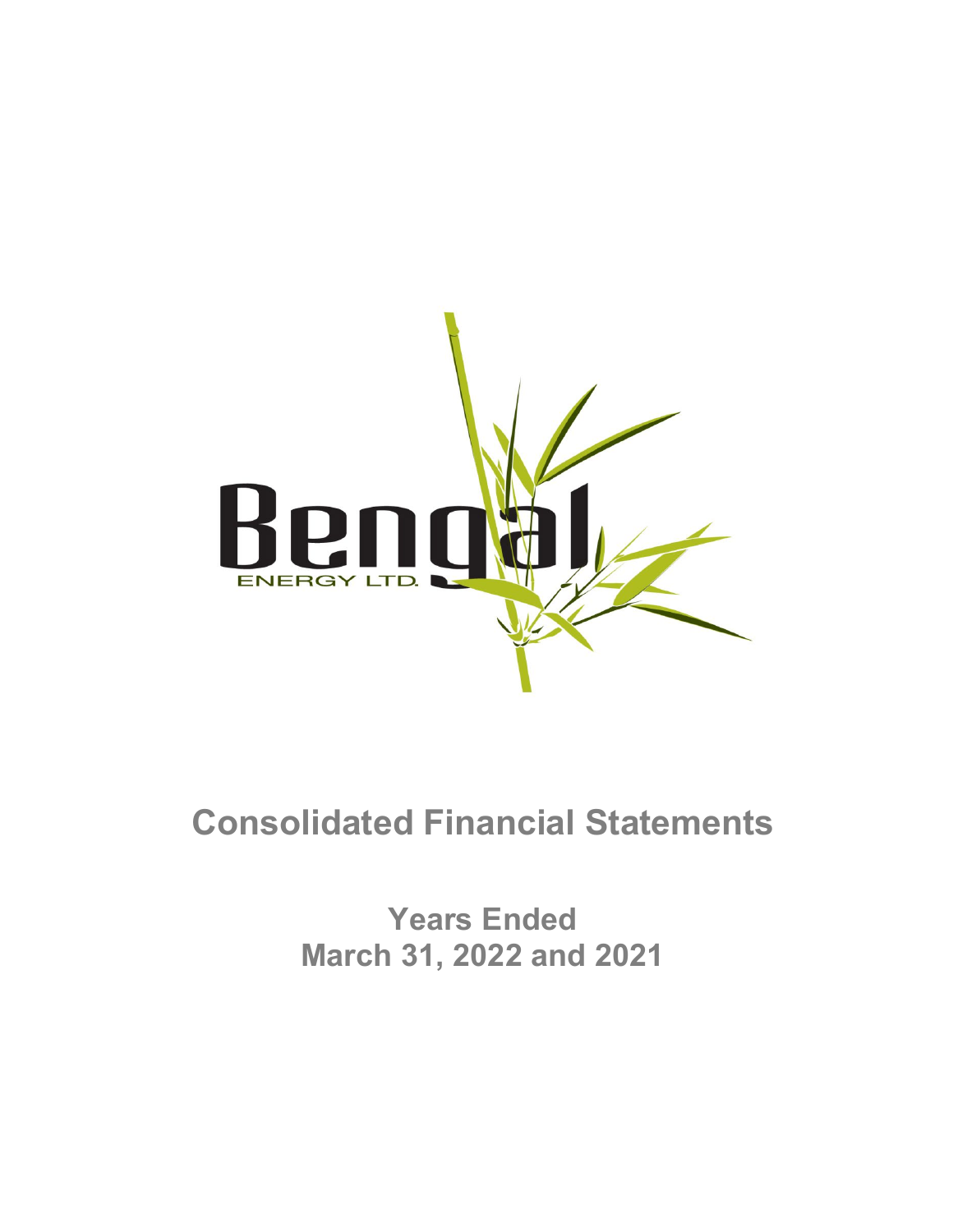## **MANAGEMENT'S RESPONSIBILITY FOR FINANCIAL REPORTING**

The accompanying consolidated financial statements are the responsibility of management. The consolidated financial statements have been prepared by management in accordance with International Financial Reporting Standards as issued by the International Accounting Standards Board outlined in the notes to the consolidated financial statements. The consolidated financial statements include certain estimates that reflect management's best judgments. Management has determined such amounts on a reasonable basis in order to ensure that the consolidated financial statements are presented fairly, in all material respects. In the opinion of management, the consolidated financial statements have been prepared within acceptable limits of materiality and are in accordance with International Financial Reporting Standards. The financial information contained in the annual report is consistent with that in the consolidated financial statements.

Management is also responsible for establishing and maintaining appropriate systems of internal control over the Company's financial reporting. The internal control system was designed to provide reasonable assurance to management regarding the preparation and presentation of the consolidated financial statements. Management tested and evaluated the effectiveness of its disclosure controls and procedures and internal controls over financial reporting as at March 31, 2022. During this evaluation, management identified material weaknesses due to the limited number of finance and accounting personnel at the Company dealing with complex and non-routine accounting transactions that may arise and due to a lack of segregation of duties and as a result the controls are not considered effective. All internal control systems, no matter how well designed, have inherent limitations. Therefore, these systems provide reasonable but not absolute assurance that financial information is accurate and complete.

KPMG LLP, an independent firm of Chartered Professional Accountants, has been engaged, as approved by a vote of the shareholders at the Company's most recent annual general meeting, to examine the consolidated financial statements in accordance with Canadian generally accepted auditing standards and provide an independent professional opinion.

The Audit Committee of the Board of Directors with all of its members being independent directors, have reviewed the consolidated financial statements including notes thereto with management and KPMG LLP. The consolidated financial statements have been approved by the Board of Directors on the recommendation of the Audit Committee.

*(signed) "Chayan Chakrabarty" (signed) "Jerrad Blanchard"* Chayan Chakrabarty Jerrad Blanchard President & Chief Executive Officer Chief Financial Officer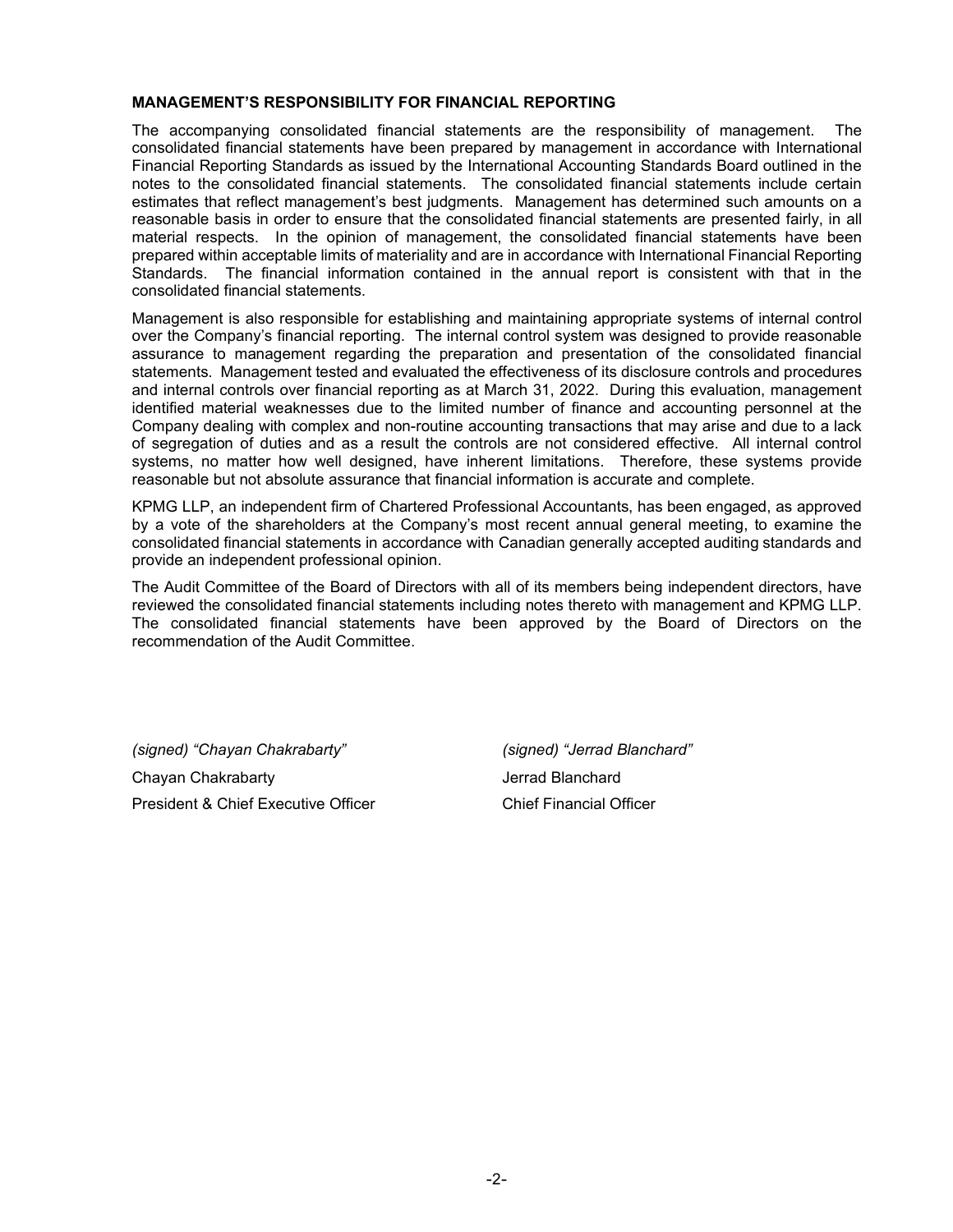

KPMG LLP 205 5th Avenue SW Suite 3100 Calgary AB T2P 4B9 Tel (403) 691-8000 Fax (403) 691-8008 www.kpmg.ca

## **INDEPENDENT AUDITORS' REPORT**

To the Shareholders of Bengal Energy Ltd.

## *Opinion*

We have audited the consolidated financial statements of Bengal Energy Ltd. (the "Company"), which comprise:

- the consolidated statements of financial position as at March 31, 2022 and March 31, 2021
- the consolidated statements of income (loss) and comprehensive income (loss) for the years then ended
- the consolidated statements of changes in shareholders' equity for the years then ended
- the consolidated statements of cash flows for the years then ended
- and notes to the consolidated financial statements, including a summary of significant accounting policies

(Hereinafter referred to as the "financial statements").

In our opinion, the accompanying financial statements present fairly, in all material respects, the consolidated financial position of the Company as at March 31, 2022 and March 31, 2021, and its consolidated financial performance and its consolidated cash flows for the years then ended in accordance with International Financial Reporting Standards (IFRS) as issued by the International Accounting Standards Board (IASB).

## *Basis for Opinion*

We conducted our audit in accordance with Canadian generally accepted auditing standards. Our responsibilities under those standards are further described in the "*Auditors' Responsibilities for the Audit of the Financial Statements*" section of our auditors' report.

We are independent of the Company in accordance with the ethical requirements that are relevant to our audit of the financial statements in Canada and we have fulfilled our other ethical responsibilities in accordance with these requirements.

We believe that the audit evidence we have obtained is sufficient and appropriate to provide a basis for our opinion.

KPMG LLP, an Ontario limited liability partnership and member firm of the KPMG global organization of independent member firms affiliated with KPMG International Limited, a private English company limited by guarantee. KPMG Canada provides services to KPMG LLP.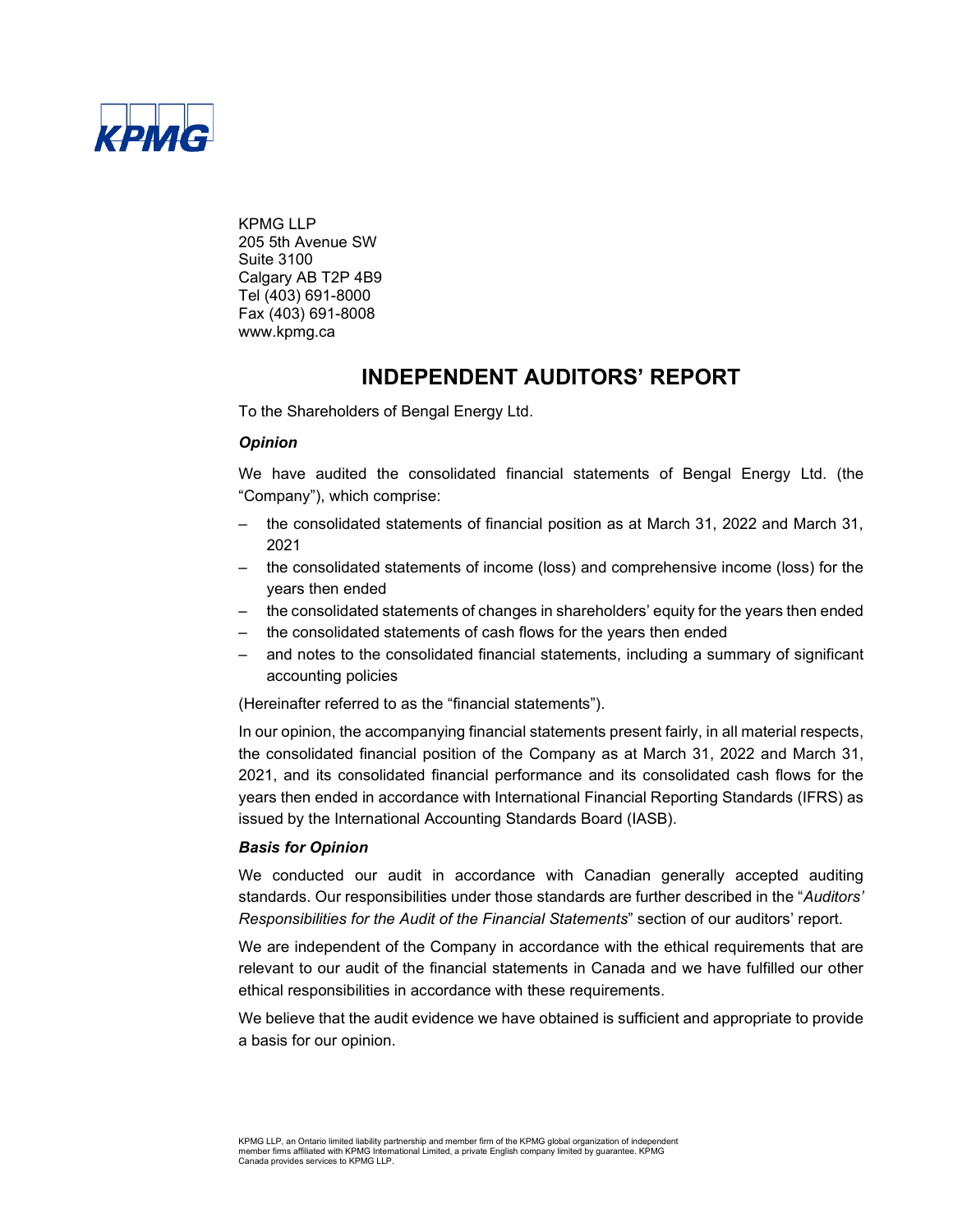

#### *Key Audit Matters*

Key audit matters are those matters that, in our professional judgment, were of most significance in our audit of the financial statements for the year ended March 31, 2022. These matters were addressed in the context of our audit of the financial statements as a whole, and in forming our opinion thereon, and we do not provide a separate opinion on these matters.

We have determined the matters described below to be the key audit matters to be communicated in our auditors' report.

## **Assessment of indicators of impairment for the Cuisinier cash-generating unit, which includes the petroleum and natural gas properties therein**

#### *Description of the matter*

We draw attention to notes 3 (f), 4 (a), 4 (b) and 8 to the financial statements. The Company assesses at each reporting date whether there is an indication that petroleum and natural gas properties within the Cuisinier cash generating unit (the "Cuisinier CGU") may be impaired. The Company determined that there were no external or internal indicators of impairment at March 31, 2022 for the Cuisinier CGU and no impairment tests were required. Significant management judgment is required to analyze the relevant external and internal indicators of impairment with the estimate of proved and probable oil and gas reserves and the related cash flows being significant to the assessment.

The estimate of proved and probable oil and gas reserves and the related cash flows includes significant assumptions related to:

- Forecasted oil and gas commodity prices
- Forecasted production
- Forecasted operating costs
- Forecasted royalty costs
- Forecasted future development costs

The Company engages an independent third-party reserve engineer to estimate the proved and probable oil and gas reserves and the related cash flows as at March 31, 2022.

#### *Why the matter is a key audit matter*

We identified the assessment of indicators of impairment for the Cuisinier CGU, which includes the petroleum and natural gas properties therein, as a key audit matter. Significant auditor judgment was required to evaluate the results of our audit procedures with respect to the internal and external indicators of impairment, including the estimate of proved and probable oil and gas reserves and the related cash flows.

## *How the matter was addressed in the audit*

The following are the primary procedures we performed to address this key audit matter: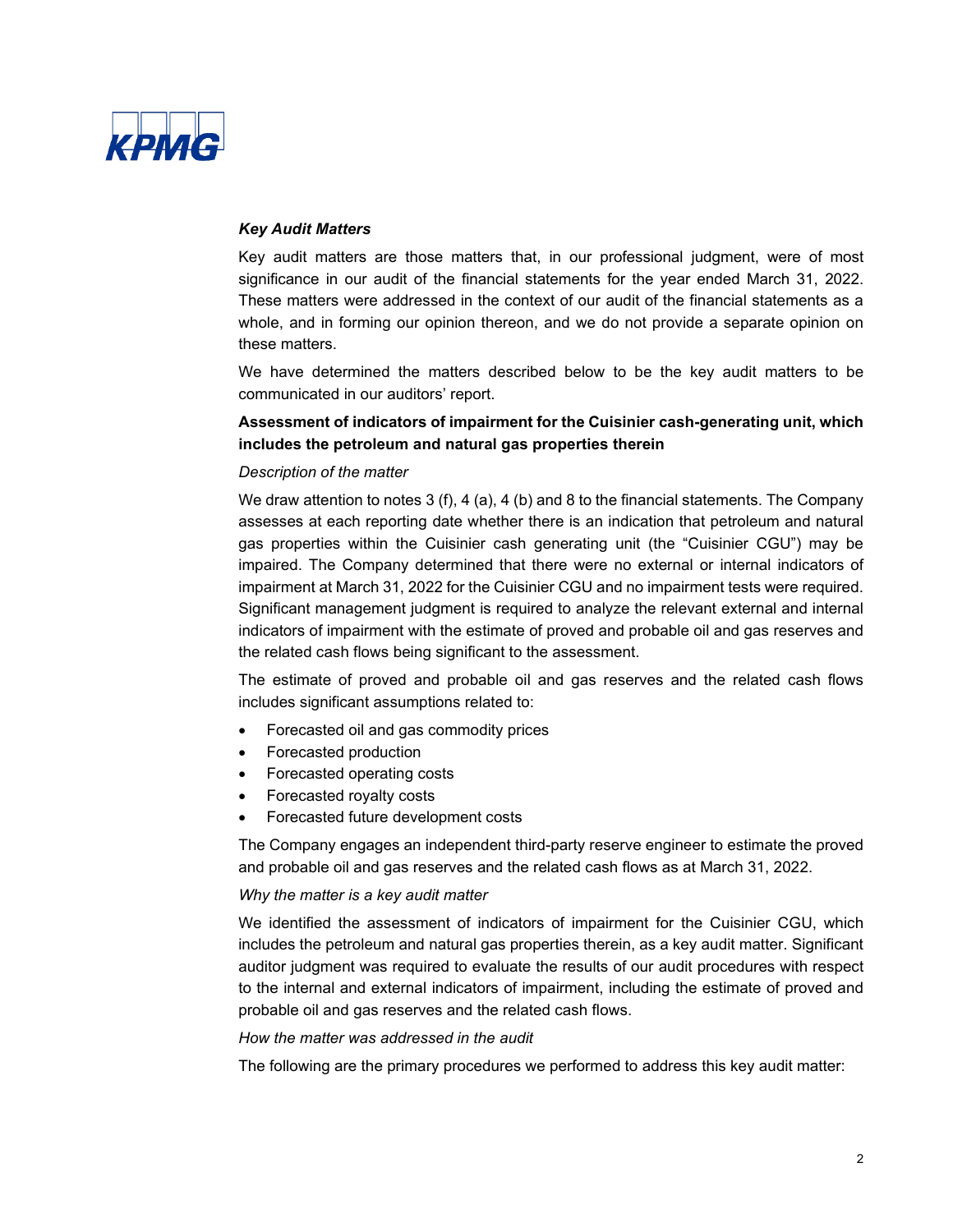

We evaluated the Company's assessment of external and internal indicators of impairment by considering whether quantitative and qualitative information in the analysis was consistent with external market and industry data, the Company's press releases and certain minutes of the meetings of the Board of Directors and the estimate of proved and probable oil and gas reserves and the related cash flows.

With respect to the estimate of proved and probable oil and gas reserves and the related cash flows as at March 31, 2022:

- We evaluated the competence, capabilities and objectivity of the independent third party reserve engineer engaged by the Company
- We compared forecasted oil and gas commodity prices to those published by other independent third party reserve engineers
- We compared the fiscal 2022 actual production, operating costs, royalty costs and development costs of the Company to those estimates used in the prior year's estimate of proved oil and gas reserves and the related cash flows to assess the Company's ability to accurately forecast
- We evaluated the appropriateness of forecasted production and forecasted operating costs, royalty costs and future development costs assumptions by comparing to fiscal 2022 historical results. We took into account changes in conditions and events affecting the Company to assess the adjustments or lack of adjustments made by the Company in arriving at the assumptions.

## *Other Information*

Management is responsible for the other information. Other information comprises:

– the information included in Management's Discussion and Analysis filed with the relevant Canadian Securities Commissions.

Our opinion on the financial statements does not cover the other information and we do not and will not express any form of assurance conclusion thereon.

In connection with our audit of the financial statements, our responsibility is to read the other information identified above and, in doing so, consider whether the other information is materially inconsistent with the financial statements or our knowledge obtained in the audit and remain alert for indications that the other information appears to be materially misstated.

We obtained the information included in Management's Discussion and Analysis filed with the relevant Canadian Securities Commissions as at the date of this auditors' report. If, based on the work we have performed on this other information, we conclude that there is a material misstatement of this other information, we are required to report that fact in the auditors' report.

We have nothing to report in this regard.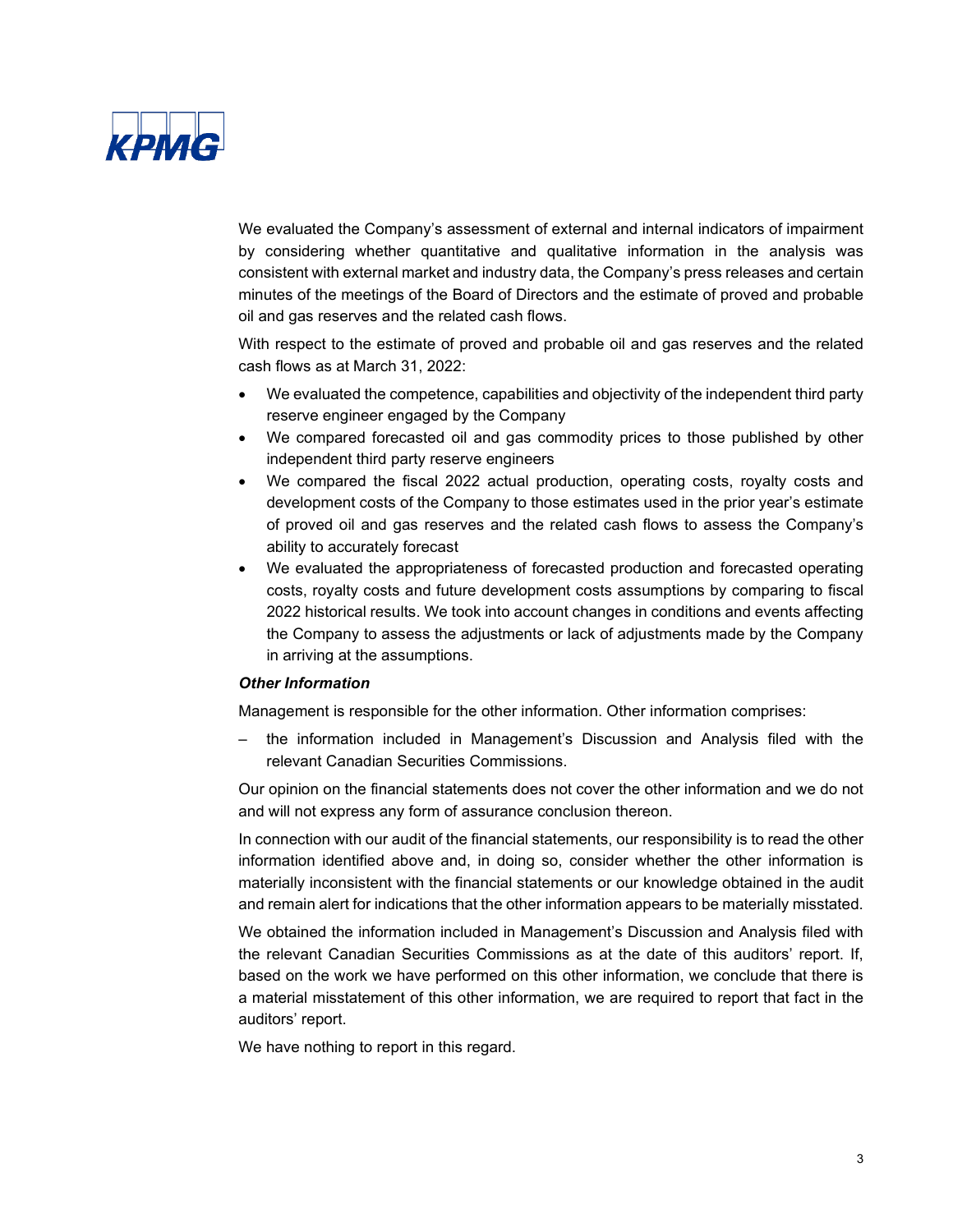

## *Responsibilities of Management and Those Charged with Governance for the Financial Statements*

Management is responsible for the preparation and fair presentation of the financial statements in accordance with International Financial Reporting Standards (IFRS) as issued by the International Accounting Standards Board (IASB), and for such internal control as management determines is necessary to enable the preparation of financial statements that are free from material misstatement, whether due to fraud or error.

In preparing the financial statements, management is responsible for assessing the Company's ability to continue as a going concern, disclosing as applicable, matters related to going concern and using the going concern basis of accounting unless management either intends to liquidate the Company or to cease operations, or has no realistic alternative but to do so.

Those charged with governance are responsible for overseeing the Company's financial reporting process.

#### *Auditors' Responsibilities for the Audit of the Financial Statements*

Our objectives are to obtain reasonable assurance about whether the financial statements as a whole are free from material misstatement, whether due to fraud or error, and to issue an auditors' report that includes our opinion.

Reasonable assurance is a high level of assurance, but is not a guarantee that an audit conducted in accordance with Canadian generally accepted auditing standards will always detect a material misstatement when it exists.

Misstatements can arise from fraud or error and are considered material if, individually or in the aggregate, they could reasonably be expected to influence the economic decisions of users taken on the basis of the financial statements.

As part of an audit in accordance with Canadian generally accepted auditing standards, we exercise professional judgment and maintain professional skepticism throughout the audit.

We also:

– Identify and assess the risks of material misstatement of the financial statements, whether due to fraud or error, design and perform audit procedures responsive to those risks, and obtain audit evidence that is sufficient and appropriate to provide a basis for our opinion.

The risk of not detecting a material misstatement resulting from fraud is higher than for one resulting from error, as fraud may involve collusion, forgery, intentional omissions, misrepresentations, or the override of internal control.

– Obtain an understanding of internal control relevant to the audit in order to design audit procedures that are appropriate in the circumstances, but not for the purpose of expressing an opinion on the effectiveness of the Company's internal control.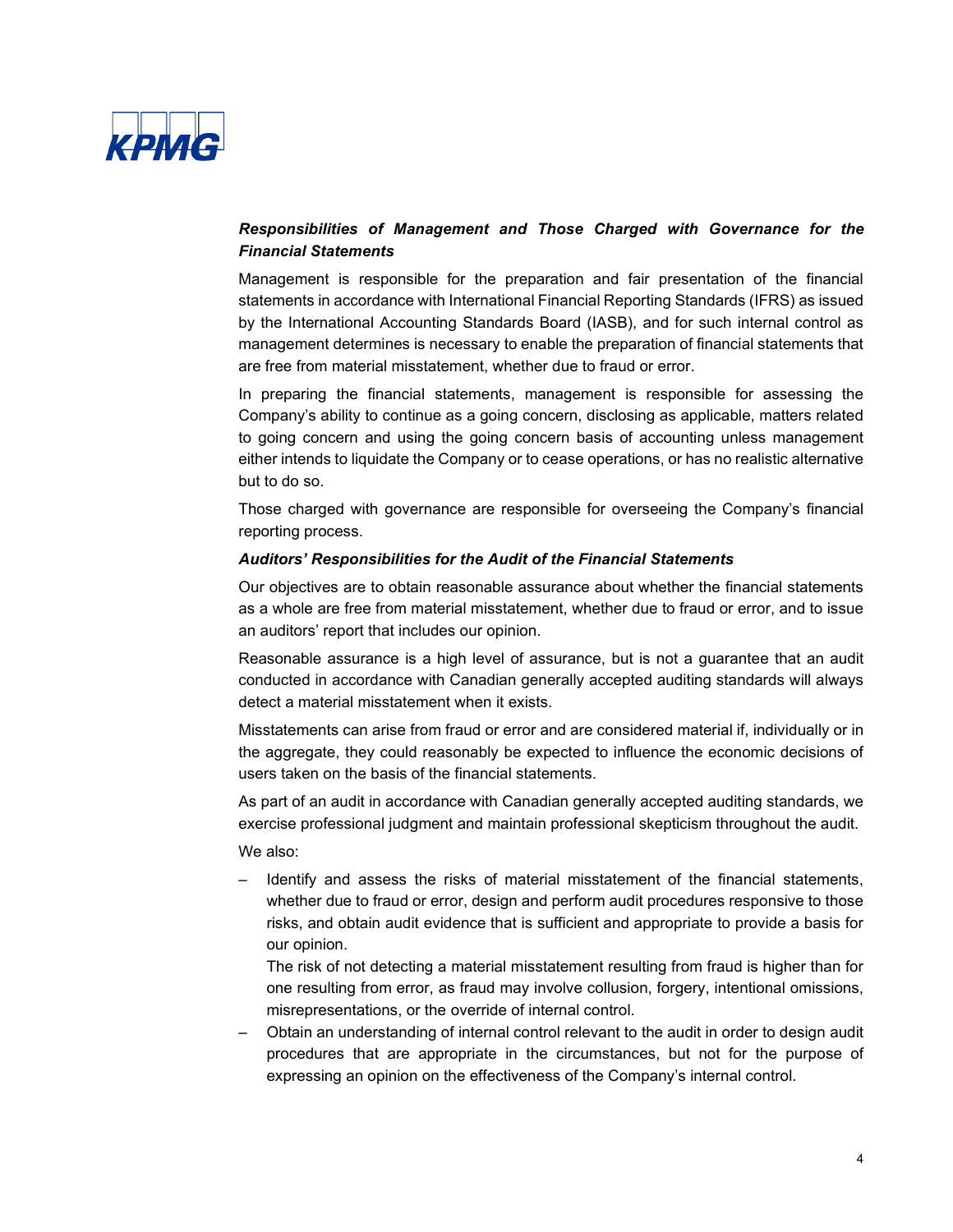

- Evaluate the appropriateness of accounting policies used and the reasonableness of accounting estimates and related disclosures made by management.
- Conclude on the appropriateness of management's use of the going concern basis of accounting and, based on the audit evidence obtained, whether a material uncertainty exists related to events or conditions that may cast significant doubt on the Company's ability to continue as a going concern. If we conclude that a material uncertainty exists, we are required to draw attention in our auditors' report to the related disclosures in the financial statements or, if such disclosures are inadequate, to modify our opinion. Our conclusions are based on the audit evidence obtained up to the date of our auditors' report. However, future events or conditions may cause the Company to cease to continue as a going concern.
- Evaluate the overall presentation, structure and content of the financial statements, including the disclosures, and whether the financial statements represent the underlying transactions and events in a manner that achieves fair presentation.
- Communicate with those charged with governance regarding, among other matters, the planned scope and timing of the audit and significant audit findings, including any significant deficiencies in internal control that we identify during our audit.
- Provide those charged with governance with a statement that we have complied with relevant ethical requirements regarding independence, and communicate with them all relationships and other matters that may reasonably be thought to bear on our independence, and where applicable, related safeguards.
- Obtain sufficient appropriate audit evidence regarding the financial information of the entities or business activities within the group Company to express an opinion on the financial statements. We are responsible for the direction, supervision and performance of the group audit. We remain solely responsible for our audit opinion.
- Determine, from the matters communicated with those charged with governance, those matters that were of most significance in the audit of the financial statements of the current period and are therefore the key audit matters. We describe these matters in our auditors' report unless law or regulation precludes public disclosure about the matter or when, in extremely rare circumstances, we determine that a matter should not be communicated in our auditors' report because the adverse consequences of doing so would reasonably be expected to outweigh the public interest benefits of such communication.

The engagement partner on the audit resulting in this auditors' report is David Yung.

KpmG up

Chartered Professional Accountants

Calgary, Canada June 15, 2022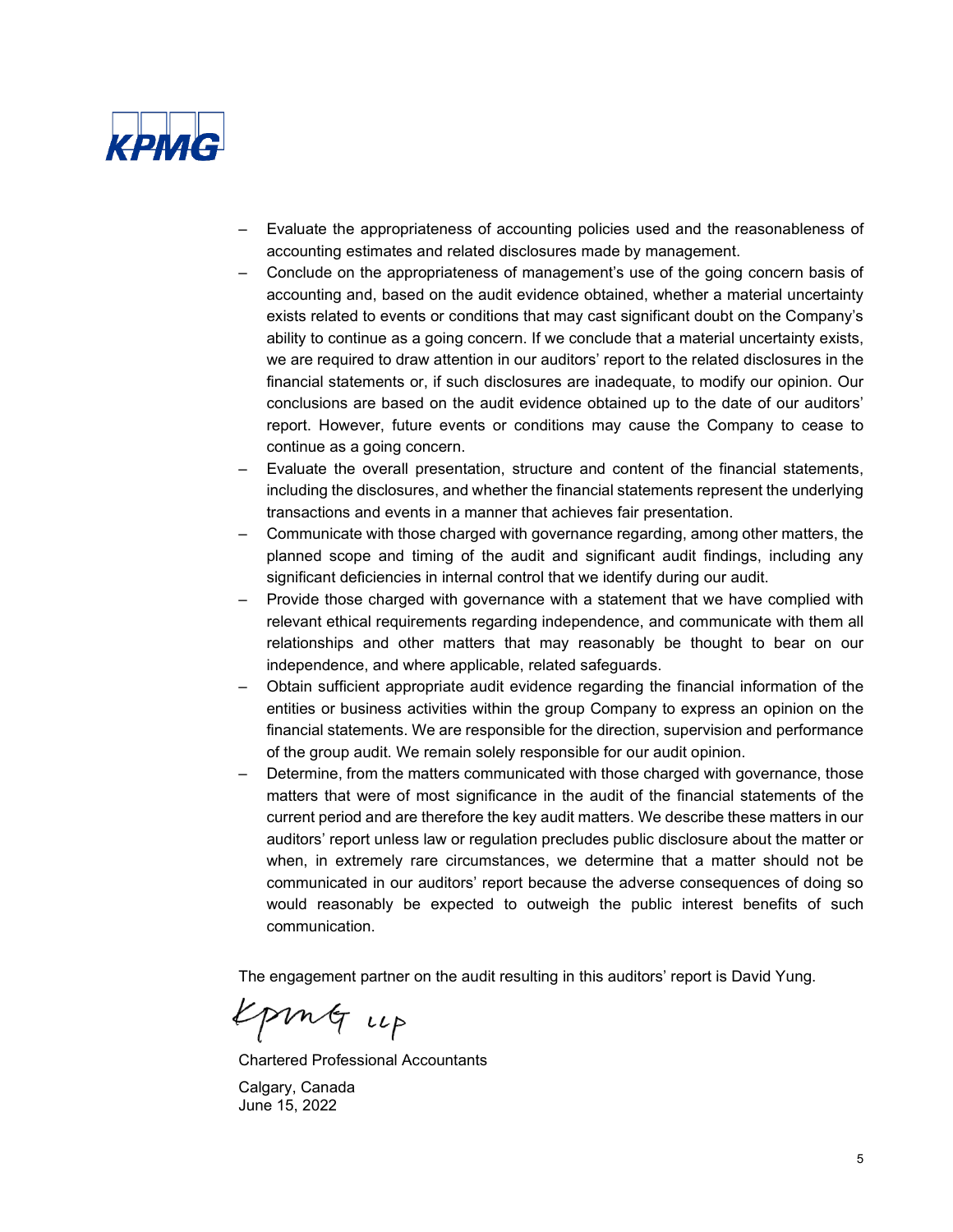## **CONSOLIDATED STATEMENTS OF FINANCIAL POSITION**

(Thousands of Canadian dollars)

| As at March 31,                             | <b>Notes</b>   | 2022        | 2021        |
|---------------------------------------------|----------------|-------------|-------------|
| <b>Assets</b>                               |                |             |             |
| Current assets:                             |                |             |             |
| Cash and cash equivalents                   | 5,11           | \$<br>5,413 | \$<br>4,531 |
| Restricted cash                             |                |             | 40          |
| Trade and other receivables                 | 6              | 2,646       | 1,224       |
| Prepaid expenses and deposits               |                | 658         | 445         |
|                                             |                | 8,717       | 6,240       |
| Exploration and evaluation assets           | $\overline{7}$ | 10,352      | 9,890       |
| Property, plant and equipment               | 8              | 29,508      | 28,116      |
| <b>Total assets</b>                         |                | \$48,577    | \$44,246    |
| <b>Liabilities and Shareholders' Equity</b> |                |             |             |
| <b>Current liabilities:</b>                 |                |             |             |
| Trade and other payables                    | 9              | \$<br>3,211 | 1,939<br>\$ |
| Current portion of lease liability          | 12             | 37          | 31          |
|                                             |                | 3,248       | 1,970       |
| Decommissioning and restoration liability   | 13             | 3,379       | 3,478       |
| Lease liability                             | 12             | 31          | 68          |
|                                             |                | 6,658       | 5,516       |
| Shareholders' equity:                       |                |             |             |
| Share capital                               | 14             | 118,796     | 114,636     |
| Contributed surplus                         |                | 8,015       | 7,870       |
| Accumulated and other comprehensive loss    |                | (1,078)     | (336)       |
| <b>Deficit</b>                              |                | (83, 814)   | (83, 440)   |
|                                             |                | 41,919      | 38,730      |
| Total liabilities and shareholder's equity  |                | \$48,577    | \$44,246    |

Commitments (Note 22)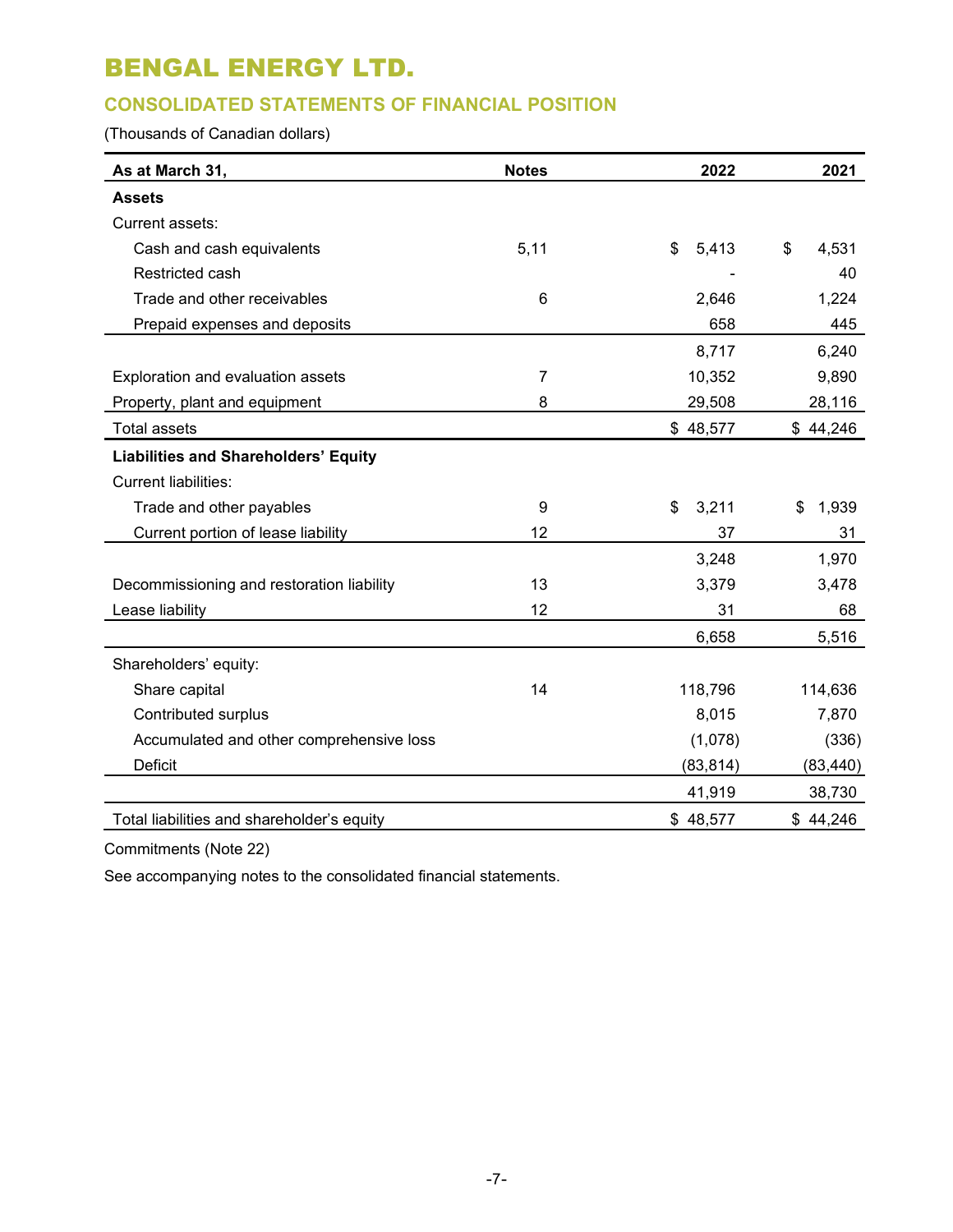## **CONSOLIDATED STATEMENTS OF INCOME (LOSS) AND COMPREHENSIVE INCOME (LOSS)**

(Thousands of Canadian dollars, except per share amounts)

| For the years ended March 31,                                | <b>Notes</b>   | 2022         | 2021        |
|--------------------------------------------------------------|----------------|--------------|-------------|
| Revenue                                                      |                |              |             |
| Oil sales                                                    | 16             | \$7,650      | 5,234<br>\$ |
| Royalties                                                    |                | (459)        | (314)       |
|                                                              |                | 7,191        | 4,920       |
| Realized gain on financial instruments                       | 20             |              | 1,033       |
| Unrealized loss on financial instruments                     | 20             |              | (1,539)     |
|                                                              |                | 7,191        | 4,414       |
| <b>Expenses</b>                                              |                |              |             |
| General and administrative                                   |                | 2,652        | 2,334       |
| Operating                                                    |                | 3,082        | 3,199       |
| Depletion and depreciation                                   | 8              | 1,067        | 1,333       |
| Impairment                                                   | $\overline{7}$ | 568          |             |
| Share-based compensation                                     |                | 135          | 9           |
| Loss (gain) on foreign exchange                              |                | 16           | (3,694)     |
|                                                              |                | 7,520        | 3,181       |
| Other (income) expense                                       |                |              |             |
| Gain on settlement of long-term debt                         | 11             |              | (3,490)     |
| Other                                                        |                |              | (114)       |
| Finance expense                                              | 19             | 45           | 909         |
| Net (loss) income                                            |                | (374)        | 3,928       |
| Exchange differences on translation of foreign operations    |                | (742)        | 1,315       |
| Comprehensive (loss) income                                  |                | \$(1, 116)   | \$5,243     |
|                                                              |                |              |             |
| Income (loss) per share - basic & diluted                    | 17             | (0.00)<br>\$ | \$<br>0.03  |
| Weighted average shares outstanding (000s) - basic & diluted | 17             | 436,427      | 133,073     |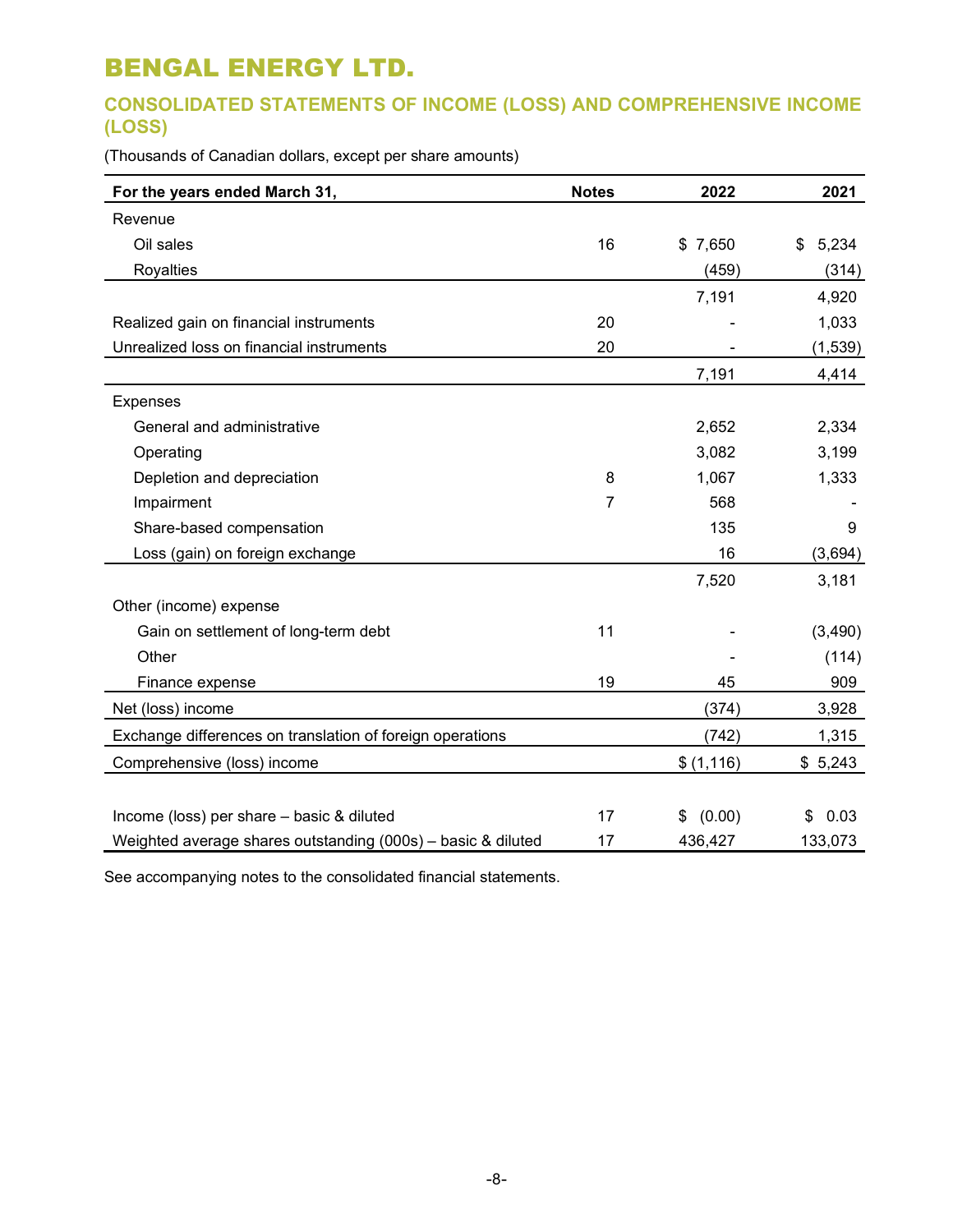## **CONSOLIDATED STATEMENTS OF CHANGES IN SHAREHOLDERS' EQUITY**

(Thousands of Canadian dollars)

| For the years ended March 31,                          | 2022          | 2021          |
|--------------------------------------------------------|---------------|---------------|
| Share capital                                          |               |               |
| Balance beginning of the year                          | \$<br>114,636 | \$<br>98,100  |
| Issuance of common shares for cash                     | 4,185         | 16,536        |
| Share issue costs                                      | (25)          |               |
| Balance at end of year                                 | 118,796       | 114,636       |
| <b>Contributed surplus</b>                             |               |               |
| Balance at beginning of year                           | 7,870         | 7,861         |
| Share-based compensation - expensed                    | 135           | 9             |
| Share-based compensation - capitalized                 | 10            |               |
| Balance at end of year                                 | 8,015         | 7,870         |
| Accumulated other comprehensive loss                   |               |               |
| Balance at beginning of year                           | (336)         | (1,651)       |
| Exchange differences translation of foreign operations | (742)         | 1,315         |
| Balance at end of year                                 | (1,078)       | (336)         |
| <b>Deficit</b>                                         |               |               |
| Balance at beginning of year                           | (83, 440)     | (87, 368)     |
| Net (loss) income                                      | (374)         | 3,928         |
| Balance at end of year                                 | (83, 814)     | (83, 440)     |
|                                                        |               |               |
| Total shareholders' equity                             | \$<br>41,919  | 38,730<br>\$. |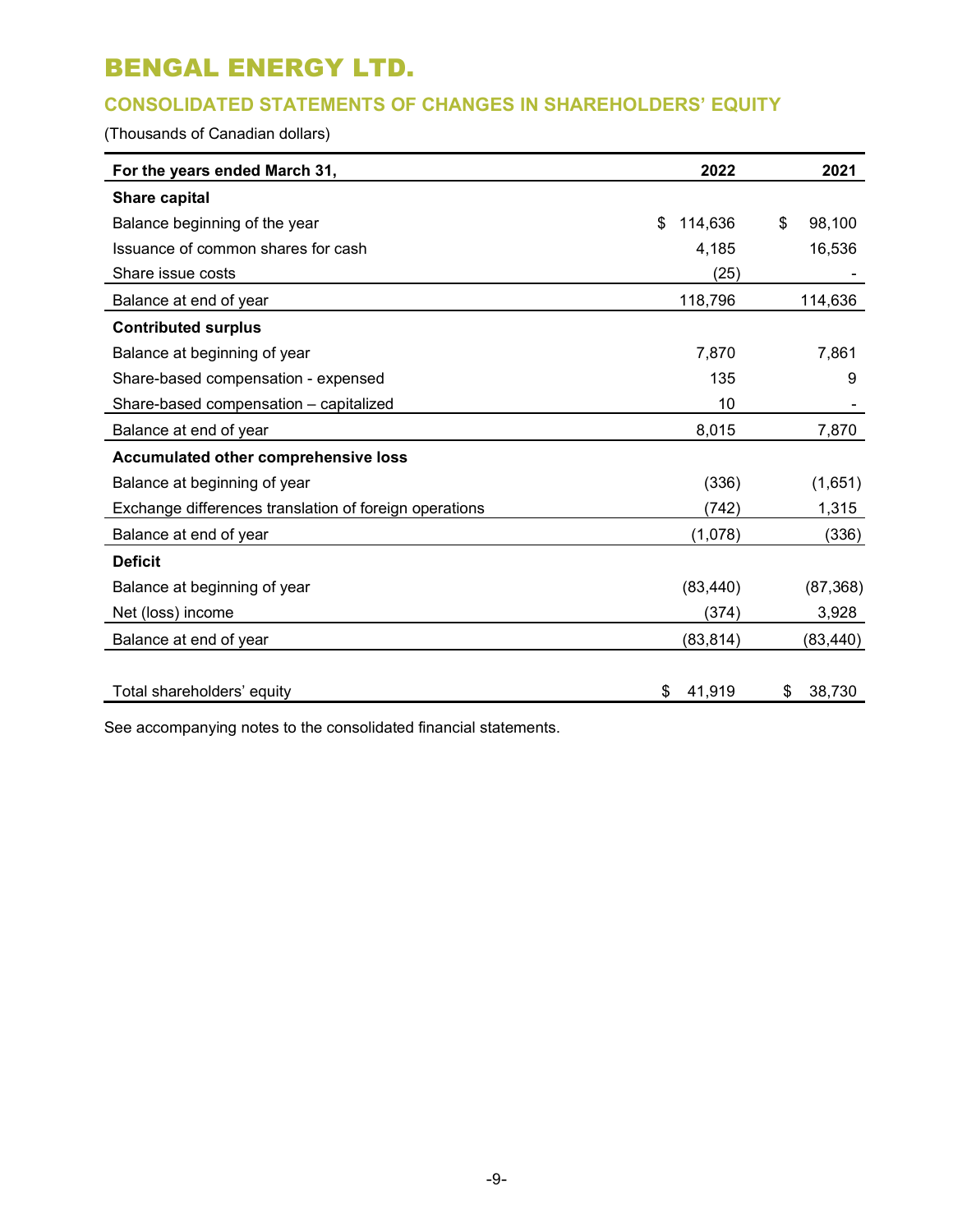## **CONSOLIDATED STATEMENTS OF CASH FLOWS**

(Thousands of Canadian dollars)

| For the years ended March 31,                           | <b>Notes</b>   | 2022        | 2021        |
|---------------------------------------------------------|----------------|-------------|-------------|
| <b>Operating activities:</b>                            |                |             |             |
| Net (loss) income for the year                          |                | (374)<br>\$ | \$3,928     |
| Add (deduct) non-cash items                             |                |             |             |
| Depletion and depreciation                              |                | 1,067       | 1,333       |
| Accretion on decommissioning and restoration liability  |                | 38          | 19          |
| Accretion on credit facility                            |                |             | 215         |
| Gain on asset sale and other                            |                |             | (15)        |
| Gain on settlement of credit facility                   |                |             | (3,490)     |
| Share-based compensation                                |                | 135         | 9           |
| Interest on lease liability                             |                | 5           | 10          |
| Impairment                                              | $\overline{7}$ | 568         |             |
| Unrealized loss on financial instruments                |                |             | 1,539       |
| Unrealized foreign exchange gain                        |                | (7)         | (3, 853)    |
| Funds from (used in) operations                         |                | 1,432       | (305)       |
| Change in non-cash working capital                      | 22             | (597)       | 606         |
| Net cash from operating activities                      |                | 835         | 301         |
| <b>Investing activities:</b>                            |                |             |             |
| Exploration and evaluation expenditures                 | $\overline{7}$ | (1,231)     | (61)        |
| Petroleum and natural gas property expenditures         | 8              | (3,091)     | (1, 193)    |
| Change in restricted cash                               |                | 40          | 100         |
| Change in non-cash working capital                      | 22             | 221         | 474         |
| Net cash used in investing activities                   |                | (4,061)     | (680)       |
| <b>Financing activities:</b>                            |                |             |             |
| Issuance of common shares, net of issuance costs        | 14             | 4,160       | 16,536      |
| Repayment of credit facility                            |                |             | (12, 649)   |
| Lease payments                                          | 12             | (36)        | (53)        |
| Change in non-cash working capital                      | 22             |             | (6)         |
| Net cash from financing activities                      |                | 4,124       | 3,828       |
| Net increase in cash and cash equivalents               |                | 898         | 3,449       |
| Cash and cash equivalents, beginning of year            |                | 4,531       | 998         |
| Impact of foreign exchange on cash and cash equivalents |                | (16)        | 84          |
| Cash and cash equivalents, end of year                  |                | \$5,413     | \$<br>4,531 |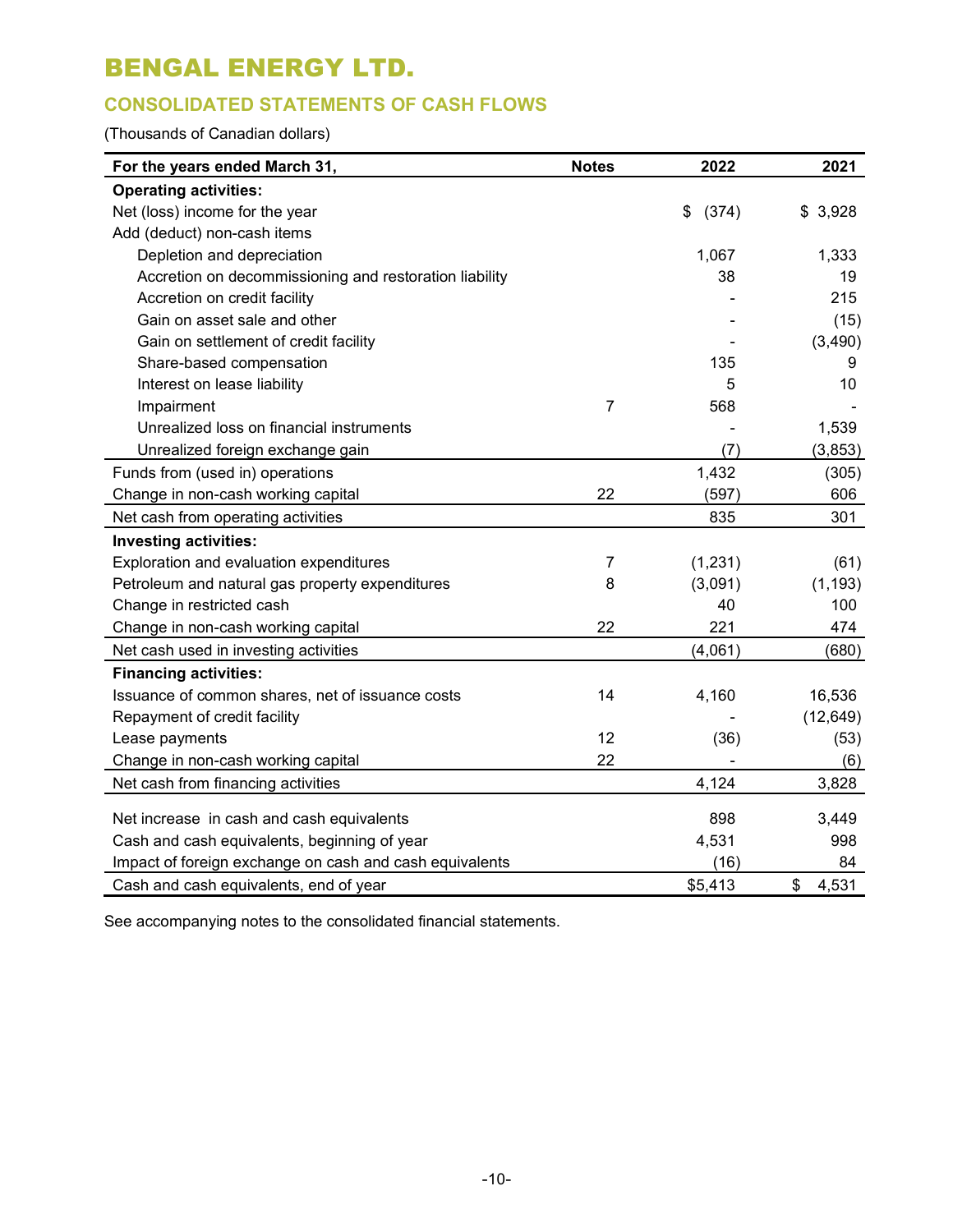## **NOTES TO CONSOLIDATED FINANCIAL STATEMENTS**

## **Years ended March 31, 2022 and 2021**

(Tabular amounts are stated in thousands of Canadian dollars except share and per share amounts)

## **1. REPORTING ENTITY**

Bengal Energy Ltd (the "Company" or "Bengal") is incorporated under the laws of the Province of Alberta and is involved in the exploration, development and production of oil and gas reserves in Australia. The consolidated financial statements (the "financial statements") of the Company as at March 31, 2022 and 2021 and for the years then ended are comprised of the Company and its wholly-owned subsidiaries including Bengal Energy Australia (Pty) Ltd. ("Bengal Pty") and Bengal Energy International Inc., which are incorporated in Australia and Canada respectively. The Company conducts many of its activities jointly with others; these financial statements reflect only the Company's proportionate interest in such activities.

The Company has its registered office at 2400, 525 – 8th Avenue SW, Calgary, Alberta T2P 1G1 and its head and principal office at 1110, 715 5th Ave SW, Calgary, Alberta, Canada, T2P 2X6.

## **2. BASIS OF PREPARATION**

These financial statements have been prepared in accordance with International Financial Reporting Standards ("IFRS") as issued by the International Accounting Standards Board ("IASB"). See Note 3 for significant accounting policies.

The financial statements were approved and authorized for issuance by the Board of Directors on June 15, 2022.

These financial statements have been prepared on a historical cost basis, except for decommissioning liabilities commodity contracts as discussed in Notes 13 and 19.

The Company's presentation currency is Canadian dollars. The functional currency of the Canadian parent entity is Canadian dollars; the functional currency of the Australian subsidiary is Australian dollars.

## **Evolving Demand for Energy**

## **Changing Regulation**

Emission, carbon and other regulations impacting climate and climate related matter are dynamic and constantly evolving. With respect to environmental, social and governance ("ESG") and climate reporting, the International Sustainability Standards Board has issued an IFRS Sustainability Disclosure Standard with the aim to develop sustainability disclosure standards that are globally consistent, comparable and reliable. In addition, the Canadian Securities Administrators have issued a proposed National Instrument 51-107 Disclosure of Climate-related Matters. The cost to comply with these standards, and others that may be developed or evolve over time, has not yet been quantified by the Company.

## **3. SIGNIFICANT ACCOUNTING POLICIES**

The accounting policies set out below have been applied consistently to all periods presented in these financial statements, and have been applied consistently by the Company and its subsidiaries.

## **(a) Basis of consolidation**

The financial statements incorporate the financial statements of the Company and its wholly-owned subsidiaries Bengal Energy Australia (Pty) Ltd. and Bengal Energy International Inc.

Subsidiaries are entities controlled by the Company. Control exists when the Company has the power to govern the financial and operating policies of an entity so as to obtain the benefits from its activities. In assessing control, potential voting rights that currently are exercisable are taken into account. The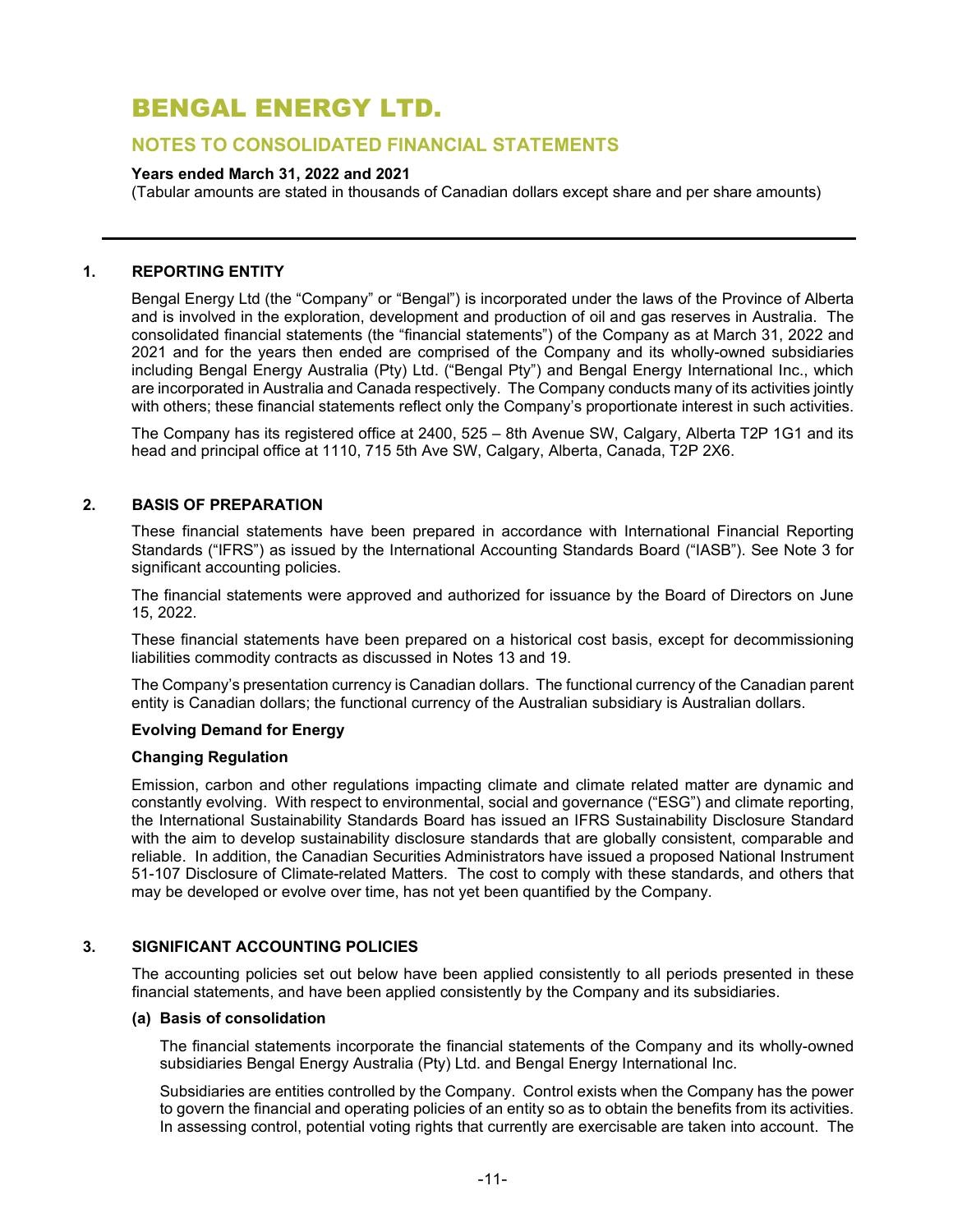financial statements of subsidiaries are included in the financial statements from the date that control commences until the date that control ceases.

The Company recognizes in the financial statements its proportionate share of the assets, liabilities, revenues and expenses of its joint operations.

All intra-group transactions, balances, income and expenses are eliminated in full on consolidation.

#### **(b) Cash and cash equivalents**

Cash and cash equivalents include cash and all investments with a maturity of three months or less.

#### **(c) Provisions**

A provision is recognized if, as a result of a past event, the Company has a present legal or constructive obligation that can be estimated reliably, and it is probable that an outflow of economic benefits will be required to settle the obligation. Provisions are determined by discounting the expected future cash flows at a pre-tax "risk-free" rate that reflects current market assessments of the time value of money and the risks specific to the liability. The unwinding of the discount is recognized as a finance expense. Provisions are not recognized for future operating losses.

#### **Decommissioning and restoration liabilities**

The Company's activities give rise to dismantling, decommissioning and site disturbance remediation activities. Provision is made for the estimated cost of site restoration and capitalized in the relevant asset category.

Decommissioning obligations are measured at the present value of management's best estimate of the expenditures required to settle the present obligation at the period end date. Subsequent to the initial measurement, the obligation is adjusted at the end of each period to reflect the passage of time and changes in the estimated future cash flows underlying the obligation. The increase in the provision due to the passage of time is recognized as finance costs whereas increases/decreases due to changes in the estimated future cash flows are capitalized. Actual costs incurred upon settlement of the asset retirement obligations are charged against the provision to the extent the provision was established.

## **(d) Oil and natural gas exploration and evaluation expenditures**

## **Exploration and evaluation assets ("E&E assets")**

All costs incurred prior to obtaining the legal right to explore an area are expensed when incurred.

Generally, costs directly associated with the exploration and evaluation of crude oil and natural gas reserves are initially capitalized. Exploration and evaluation costs are those expenditures for an area where technical feasibility and commercial viability have not yet been demonstrated. These costs generally include unproved property acquisition costs, geological and geophysical costs, sampling and appraisals, drilling and completion costs and capitalized decommissioning costs.

Costs are held in exploration and evaluation assets until the technical feasibility and commercial viability of the project is established. Amounts are generally reclassified to petroleum and natural gas properties once probable reserves have been assigned to the field. If probable reserves have not been established through the completion of exploration and evaluation activities and there are no future plans for activity in that field, then the exploration and evaluation expenditures are determined to be impaired and the amounts are charged to profit or loss.

#### **(e) Petroleum and natural gas properties**

Petroleum and natural gas properties are stated at cost less accumulated depreciation and depletion and accumulated impairment losses. The initial cost of a petroleum and natural gas property is comprised of its purchase price or construction cost, any costs directly attributable to bringing the asset into operation, the initial estimate of the decommissioning obligation, and for qualifying assets, borrowing costs. The purchase price or construction cost is the aggregate amount paid and the fair value of any other consideration given up to acquire the asset.

#### **Subsequent costs**

Costs incurred subsequent to the determination of technical feasibility and commercial viability and the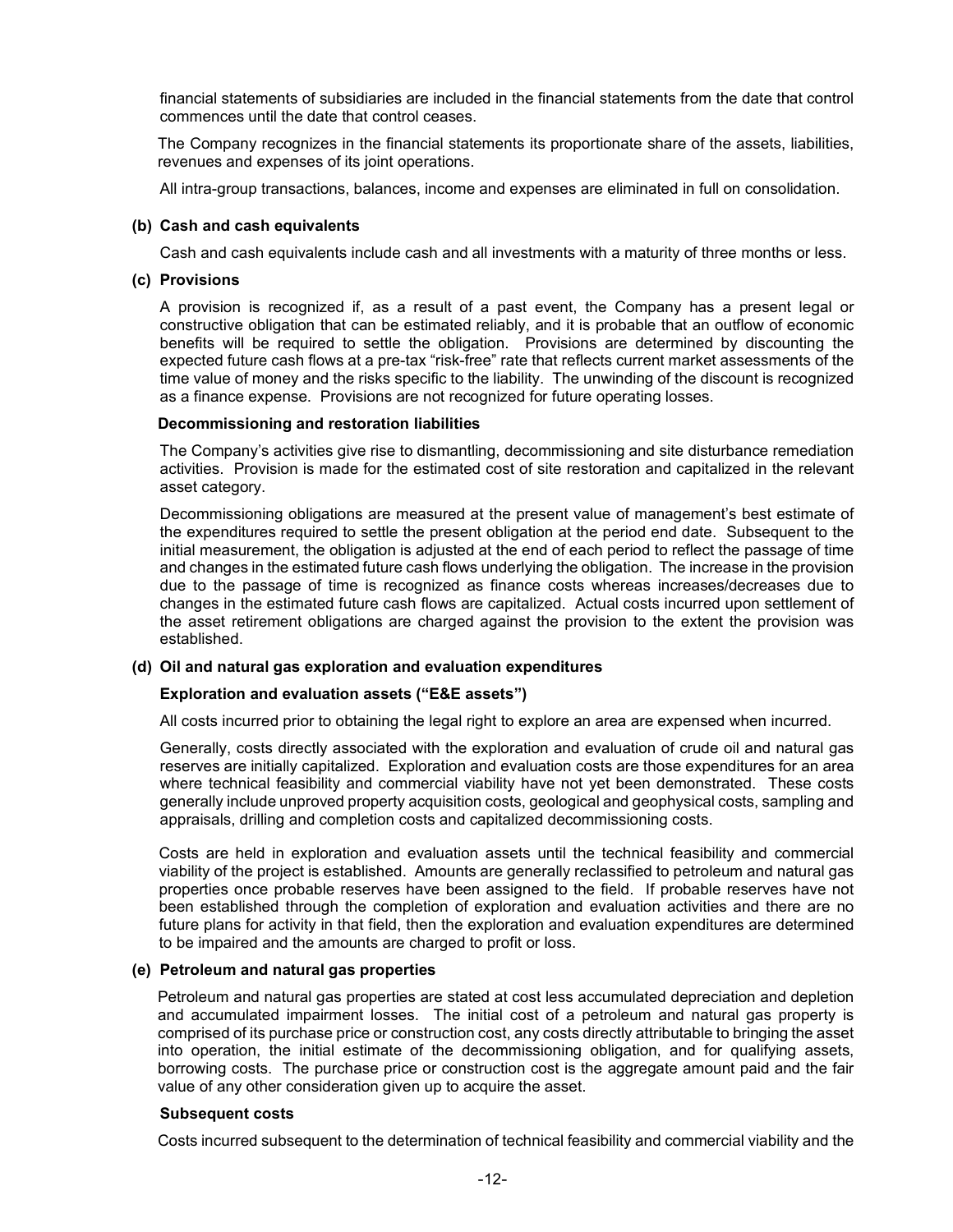costs of replacing parts of property, plant and equipment are recognized as oil and natural gas interests only when they increase the future economic benefits embodied in the specific asset to which they relate. All other expenditures are recognized in profit or loss as incurred. Such capitalized oil and natural gas interests generally represent costs incurred in developing proved and/or probable reserves and bringing in or enhancing production from such reserves, and are accumulated on a field or geotechnical area basis. The carrying amount of any replaced or sold component is derecognized. The costs of the day-to-day servicing of property, plant and equipment are recognized in profit or loss as incurred.

## **Depletion and depreciation**

The net book value of producing assets are depleted on a field-by-field basis using the unit of production method with reference to the ratio of production in the year to the related proved and probable reserves, taking into account estimated future development costs necessary to bring those reserves into production. For purposes of these calculations, production and reserves of natural gas are converted to barrels on an energy equivalent basis.

Other assets are depreciated on a declining basis at rates ranging from 20% to 30% per annum.

Gains and losses on disposal of an item of property, plant and equipment, including oil and natural gas interests, are determined by comparing the proceeds from disposal with the carrying amount of property, plant and equipment and are recognized as separate line items in profit or loss.

## **(f) Impairment**

## **E&E assets and petroleum and natural gas properties**

E&E assets are assessed for impairment when facts and circumstances suggest that the carrying amount exceeds the recoverable amount and when they are reclassified to petroleum and natural gas properties. For the purpose of impairment testing, E&E assets are grouped by concession or production field with other E&E assets belonging to the same concession or production field. The impairment loss will be calculated as the excess of the carrying value over recoverable amount of the E&E impairment grouping and any resulting impairment loss is recognized in profit or loss. Recoverable amount is determined as the higher of the value in use or fair value less costs to sell.

At the end of each reporting period, the Company reviews the petroleum and natural gas properties for external or internal circumstances that indicate that the petroleum and natural gas properties may be impaired. For the purpose of impairment testing, assets are grouped together into cash generating units ("CGU"s) for the purpose of impairment testing, which is the lowest level at which there are identifiable cash inflows that are largely independent of the cash flows of other groups of assets. If any such indication of impairment exists, the Company makes an estimate of its recoverable amount. A CGU's recoverable amount is the higher of its fair value less costs to sell ("FVLCS") and its value in use ("VIU"). At March 31, 2022, the Company has one producing CGU, the Cuisinier field located in Australia, in the Cooper Basin.

The FVLCS is determined as the amount that would be obtained from the sale of a CGU in an arm's length transaction between knowledgeable and willing parties. The VIU is generally determined as the net present value of the estimated future cash flows expected to arise from the continued use of the CGU, including any expansion prospects, and its eventual disposal, using assumptions that an independent market participant may take into account. The cash flows are discounted by an appropriate discount rate which would be applied by such a market participant to arrive at a net present value of the CGU.

An impairment is recognized if the carrying amount of an asset or its CGU exceeds its estimated recoverable amount. Impairment losses, if any, are recognized on the consolidated statement of profit or loss and comprehensive profit or loss.

At the end of each subsequent reporting period, impairment losses are assessed for indicators of impairment reversal. An impairment loss is reversed if there has been a change in the estimates used to determine the recoverable amount. Where an impairment loss subsequently reverses, the carrying amount of the asset or CGU is increased to the revised estimate of its recoverable amount, but so that the increased carrying amount does not exceed the carrying amount that would have been determined, net of depletion or amortization, had no impairment loss have been recognized for the asset or CGU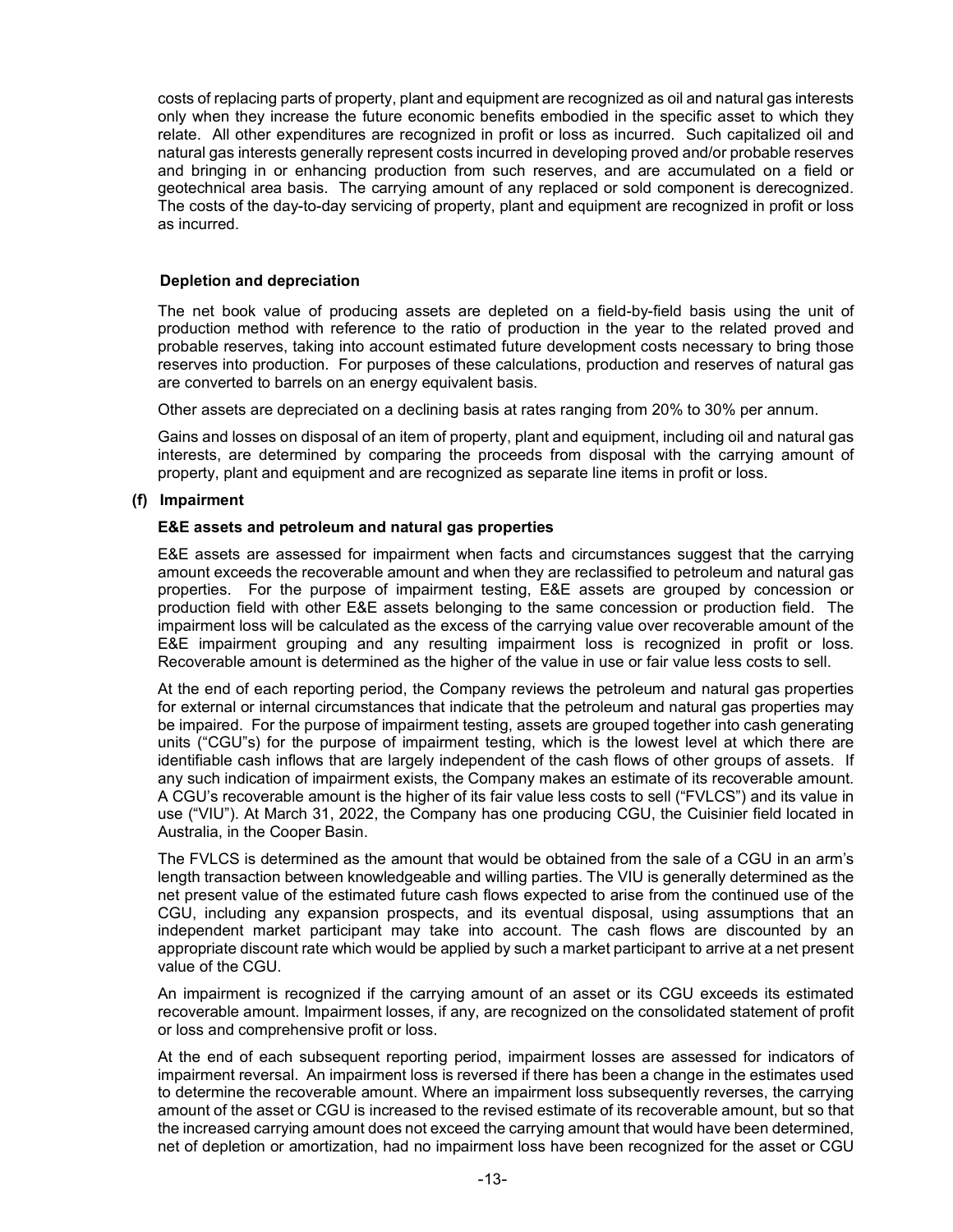in prior years. A reversal of an impairment loss is recognized in the statement of profit or loss and comprehensive profit or loss.

#### **Financial assets**

A financial asset is assessed at each reporting date to determine whether there is any objective evidence that it is impaired. A financial asset is considered to be impaired if objective evidence indicates that one or more events have had a negative effect on the estimated future cash flows of that asset.

An impairment loss in respect of a financial asset measured at amortized cost is calculated as the difference between its carrying amount and the present value of the estimated future cash flows discounted at the original effective interest rate.

Individually significant financial assets are tested for impairment on an individual basis. The remaining financial assets are assessed collectively in groups that share similar credit risk characteristics.

All impairment losses are recognized in profit or loss.

An impairment loss is reversed if the reversal can be related objectively to an event occurring after the impairment loss was recognized. For financial assets measured at amortized cost, the reversal is recognized in profit or loss.

#### **(g) Financial instruments**

Financial instruments comprise of cash and cash equivalents, restricted cash, trade and other receivables, derivative contracts, trade and other payables and credit facility.

i. Classification and measurement of financial assets:

A financial asset is measured at amortized cost if it meets both of the following conditions and is not designated at fair value through profit or loss ("FVTPL"):

- it is held within a business model whose objective is to hold assets to collect contractual cash flows; and
- its contractual terms give rise on specified dates to cash flows that are solely payments of principal and interest on the principal amount outstanding.

A debt investment is measured at fair value through other comprehensive income ("FVOCI") if it meets both of the following conditions and is not designated at FVTPL:

- it is held within a business model whose objective is achieved by both collecting contractual cash flows and selling financial assets; and
- its contractual terms give rise on specified dates to cash flows that are solely payments of principal and interest on the principal amount outstanding.

On initial recognition of an equity investment that is not held for trading, the Company may irrevocably elect to present subsequent changes in the investment's fair value in other comprehensive income ("OCI"). This election is made on an investment-by-investment basis.

All financial assets not classified as measured at amortized cost or FVOCI as described above are measured at FVTPL. On initial recognition, the Company may irrevocably designate a financial asset that otherwise meets the requirements to be measured at amortized cost or at FVOCI as measured as FVTLP if doing so eliminates or significantly reduces an accounting mismatch that would otherwise arise.

A financial asset (unless it is a trade receivable without a significant financing component that is initially measured at the transaction price) is initially measured at fair value plus, for an item not at FVTPL, transaction costs that are directly attributable to its acquisition.

The following accounting policies apply to the subsequent measurement of financial assets:

a) Financial assets at FVTPL

These assets are subsequently measured at fair value. Net gains and losses, including any interest or dividend income, are recognized in profit or loss.

b) Financial assets at amortized cost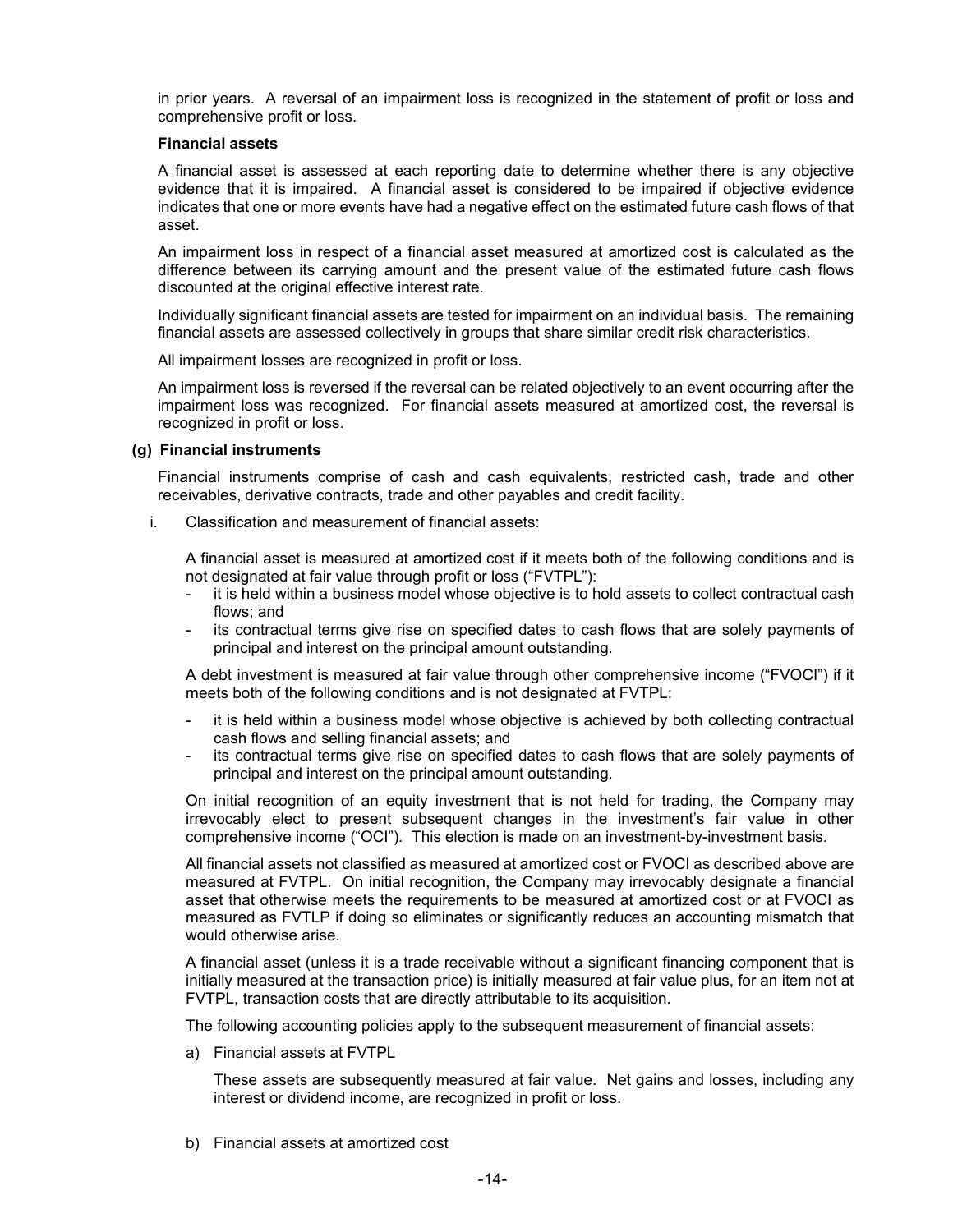These assets are subsequently measured at amortized cost using the effective interest method. The amortized cost is reduced by impairment losses. Interest income, foreign exchange gains and losses and impairment are recognized in profit or loss. Any gain or loss on derecognition is recognized in profit or loss.

c) Debt investments at FVOCI

These assets are subsequently measured at fair value. Interest income calculated using the effective interest method, foreign exchange gains and losses and impairment are recognized in profit or loss. Other net gains and losses are recognized in OCI. On derecognition, gains and losses accumulated in OCI are reclassified to profit or loss.

d) Cash and cash equivalents, restricted cash, trade and other receivables, trade and other payables, and lease liability

The fair values of these financial instruments approximate their carrying amounts due to their short-term maturity.

ii. Classification and measurement of financial liabilities:

Financial liabilities are classified and measured at amortized cost or FVTPL. A financial liability is classified at FVTPL if it is a derivative or it is designated as such on initial recognition. Financial liabilities at FVTPL are measured at fair value and net gains and losses, including any interest expense, are recognized in profit or loss. Other financial liabilities are subsequently measured at amortized cost using the effective interest method. Interest expense and foreign exchange gains and losses are recognized in profit or loss. Any gain or loss on derecognition is also recognized in profit or loss.

The Company has classified cash and cash equivalents, restricted cash, trade and other receivables, and trade and other payables as 'amortized cost'.

## iii. **Derivative financial instruments**

The Company may enter into certain financial derivative contracts in order to manage the exposure to market risks from fluctuations in commodity prices. These instruments are not used for trading or speculative purposes. The Company does not designate its financial derivative contracts as effective accounting hedges and therefore will not apply hedge accounting, even though the Company considers all commodity contracts to be economic hedges. As a result, all derivative contracts are classified as Fair Value Through Profit and Loss ("FVTPL") and are recorded on the statement of financial position at fair value. Transaction costs are recognized in profit or loss when incurred. Subsequent to initial recognition, derivatives are measured at fair value, and changes therein will be recognized immediately in profit or loss.

The Company may enter into physical delivery sales contracts for the purposes of receipt or delivery of non-financial items in accordance with its expected purchase, sale or usage requirements as executory contracts. As such, these contracts are not considered to be derivative financial instruments and will not be recorded at fair value on the statement of financial position. Settlements on these physical delivery contracts will be recognized in petroleum and natural gas revenue in the period of settlement.

## **iv. Share capital**

Common shares are classified as equity. Incremental costs directly attributable to the issue of common shares and stock options are recognized as a deduction from equity, net of any tax effects.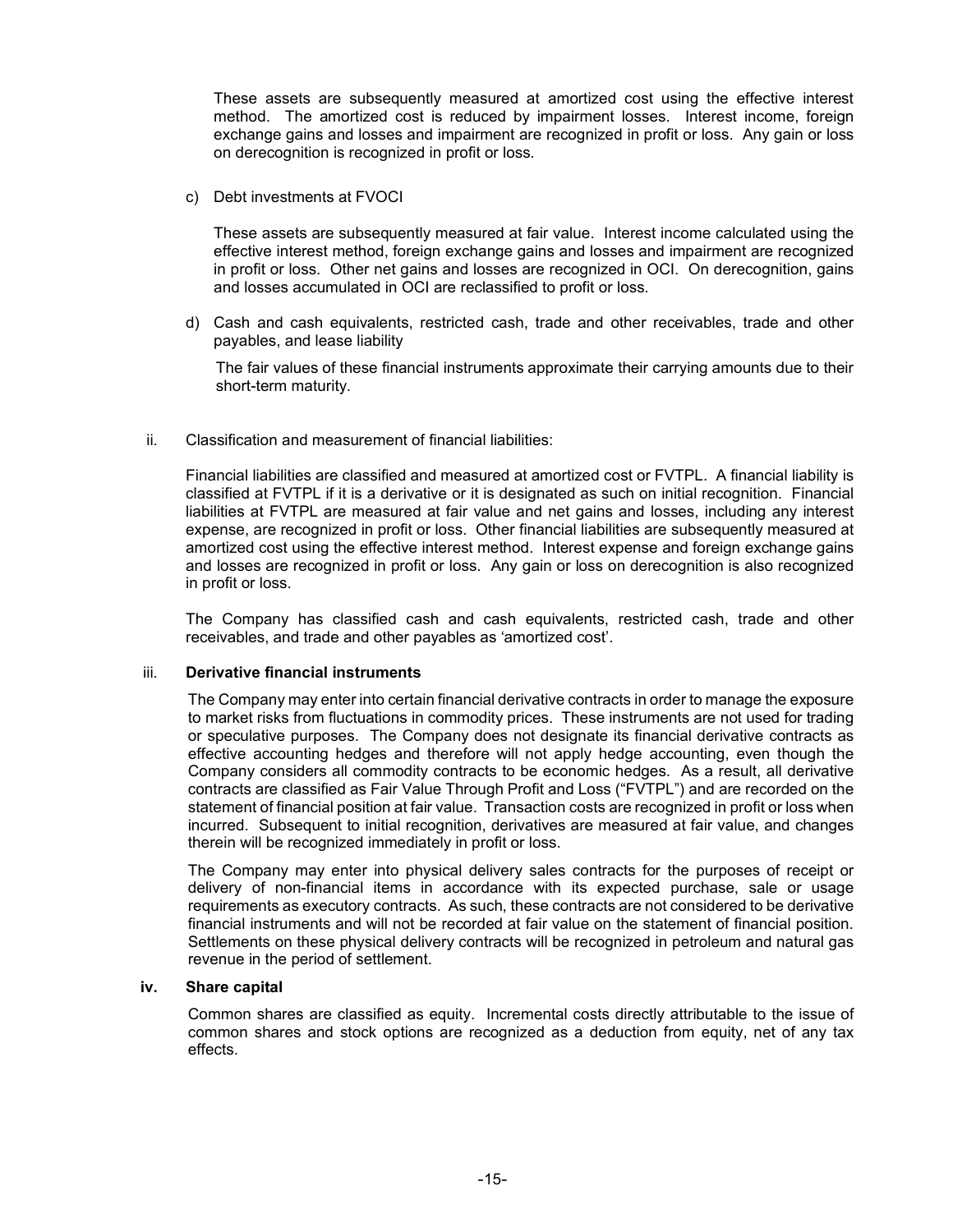## **(h) Foreign currency translation**

The financial statements are presented in Canadian dollars, which is the Canadian parent entity's functional and presentation currency and the functional currency of the Australian subsidiary is Australian dollars. For the accounts of foreign operations, assets and liabilities are translated at period end exchange rates, while revenues and expenses are translated using average rates over the period. Translation gains and losses relating to the foreign operations are included in accumulated other comprehensive income, a component of equity. Foreign currency transactions are translated into the legal entity's functional currency at the exchange rate in effect at the transaction; and any gains or losses are recorded in profit or loss.

## **(i) Share-based compensation**

The Company accounts for share-based compensation granted to directors, officers, employees and consultants using the Black-Scholes option-pricing model to determine the fair value of the options at grant date. An estimated forfeiture rate is incorporated into the fair value calculated and adjusted to reflect the actual number of options that vest. Share-based compensation expense is recorded and reflected as share-based compensation expense over the vesting period with a corresponding amount reflected in contributed surplus. At exercise, the associated amounts previously recorded as contributed surplus are reclassified to share capital.

## **(j) Revenue recognition**

The nature of the Company's performance obligations, including roles as third parties and partners, are evaluated to determine if the Company acts as a principal. The Company recognizes revenue on a gross basis when it acts as the principal and has primary responsibility for the transaction. Revenue is recognized on a net basis if the Company acts in the capacity of an agent rather than as a principal.

Revenue from the sales of crude oil is based on the consideration specified in the Crude Oil Sales and Purchase Agreement ("COSP Agreement") with the joint venture operator. The Company recognizes revenue when it transfers control of the product to the joint venture operator, which is generally at the time the joint venture operator obtains legal title of the crude oil and when it is physically delivered to the pipeline at an estimated transaction price based on average US Brent price and is adjusted for quality and other factors specified in the COSP Agreement once the product is shipped to the end customer and lifted.

## **(k) Per share amounts**

Basic per share amounts are computed by dividing net income (loss) by the weighted average number of common shares outstanding for the period. Diluted per share amounts are calculated giving effect to the potential dilution that would occur if stock options or other dilutive instruments were exercised into common shares. The treasury stock method assumes that any proceeds upon the exercise of dilutive instruments, including remaining unamortized compensation costs, would be used to purchase common shares at the average market price of the common shares during the period.

## **(l) Income taxes**

Income tax expense comprises current and deferred tax. Income tax expense is recognized in profit or loss except to the extent that it relates to items recognized directly in equity, in which case it is recognized in equity.

Current tax is the expected tax payable on the taxable income for the year, using tax rates enacted or substantively enacted at the reporting date, and any adjustments to tax payable in respect of previous years.

Deferred tax is recognized providing for temporary differences between the carrying amounts of assets and liabilities for financial reporting purposes and the amounts used for taxation purposes. Deferred tax is not recognized on the initial recognition of assets or liabilities in a transaction that is not a business combination. In addition, deferred tax is not recognized for taxable temporary differences arising on the initial recognition of goodwill. Deferred tax is measured at the tax rates that are expected to be applied to temporary differences when they reverse, based on the laws that have been enacted or substantively enacted by the reporting date. Deferred tax assets and liabilities are offset if there is a legally enforceable right to offset, and they relate to income taxes levied by the same tax authority on the same taxable entity, or on different tax entities, but they intend to settle current tax liabilities and assets on a net basis or their tax assets and liabilities will be realized simultaneously.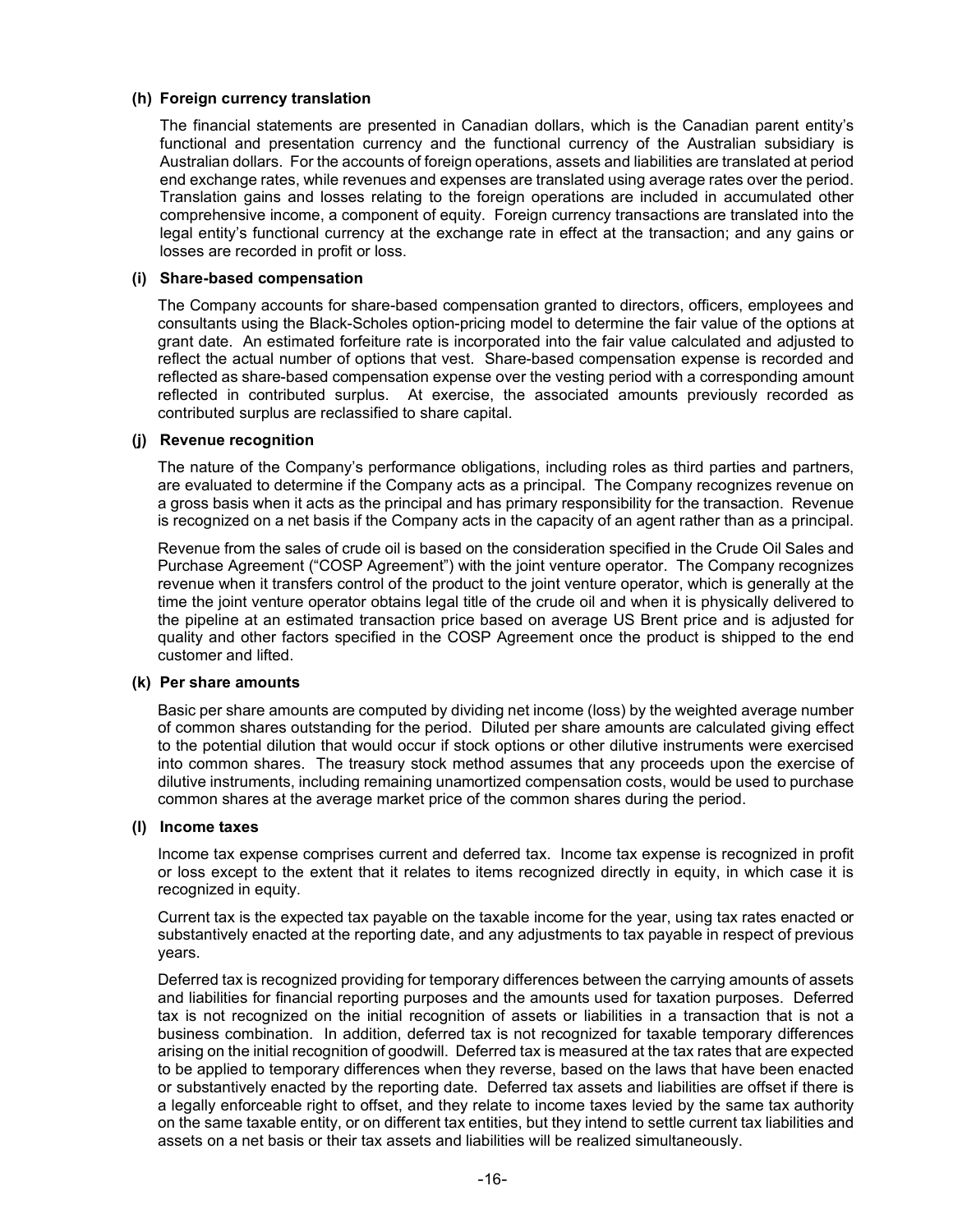A deferred tax asset is recognized to the extent that it is probable that future taxable profits will be available against which the temporary difference can be utilized. Deferred tax assets are reviewed at each reporting date and are reduced to the extent that it is no longer probable that the related tax benefit will be realized.

#### **(m) Finance income and expenses**

Finance income consists of interest earned on term deposits. Finance expenses include letter of credit charges, interest on the Credit Facility, and accretion of the discount on decommissioning obligations.

#### **(n) Determination of fair value**

A number of the Company's accounting policies and disclosures required the determination of fair value, both for financial and non-financial assets and liabilities. Fair values have been determined for measurement and/or disclosure purposes based on the following methods. When applicable, further information about the assumptions made in determining fair values is disclosed in the notes specific to that asset or liability.

## **Fair Value Hierarchy**

Financial instruments that are measured subsequent to initial recognition at fair value are grouped into three categories based on the degree to which fair value is observable:

Level 1 - Quoted prices are available in active markets for identical assets or liabilities as of the reporting date. Active markets are those in which transactions occur in sufficient frequency and volume to provide pricing information on an ongoing basis;

Level 2 - Valuations are based on inputs other than quoted prices included in Level 1 that are observable for the asset or liability, either directly or indirectly; including forward prices for commodities, time value and volatility factors which can be substantially observed or corroborated in the marketplace;

Level 3 - Inputs that are not based on observable data for the asset or liability.

The Company's financial instruments comprise cash and cash equivalents, restricted cash, trade and other receivables, trade and other payables, credit facility and derivatives.

The Company's policy is to recognize transfers in and out of the fair value hierarchy as of the date of the event or change in circumstances that caused the transfer. There were no such transfers during the period.

Fair values have been determined for measurement and disclosure purposes as follows:

## **i. Derivatives**

The Company's commodity contracts (swaps and put options) are measured at level 2 of the fair value hierarchy. The fair value of the swap component is determined by discounting the difference between the contracted prices and published forward price curves as at the period end date, using the remaining contracted oil volumes and a risk-free interest rate. The fair value of puts are based on option models that use publish information with respect to volatility, prices and interest rates.

## **(o) Leases**

A contract is, or contains, a lease if the contract conveys the right to control the use of an identified asset for a period of time in exchange for consideration. A lease liability is recognized at the commencement of the lease term at the present value of the lease payments that are not paid at that date. At the commencement date, a corresponding right-of-use asset is recognized at the amount of the lease liability, adjusted for lease incentives received, retirement costs and initial direct costs. Depreciation is recognized on the right-of-use asset over the lease term. Interest expense is recognized on the lease liability using the effective interest rate method and payments are applied against the lease liability. Lease terms are based on assumptions regarding extension terms that allow for operational flexibility and future market conditions.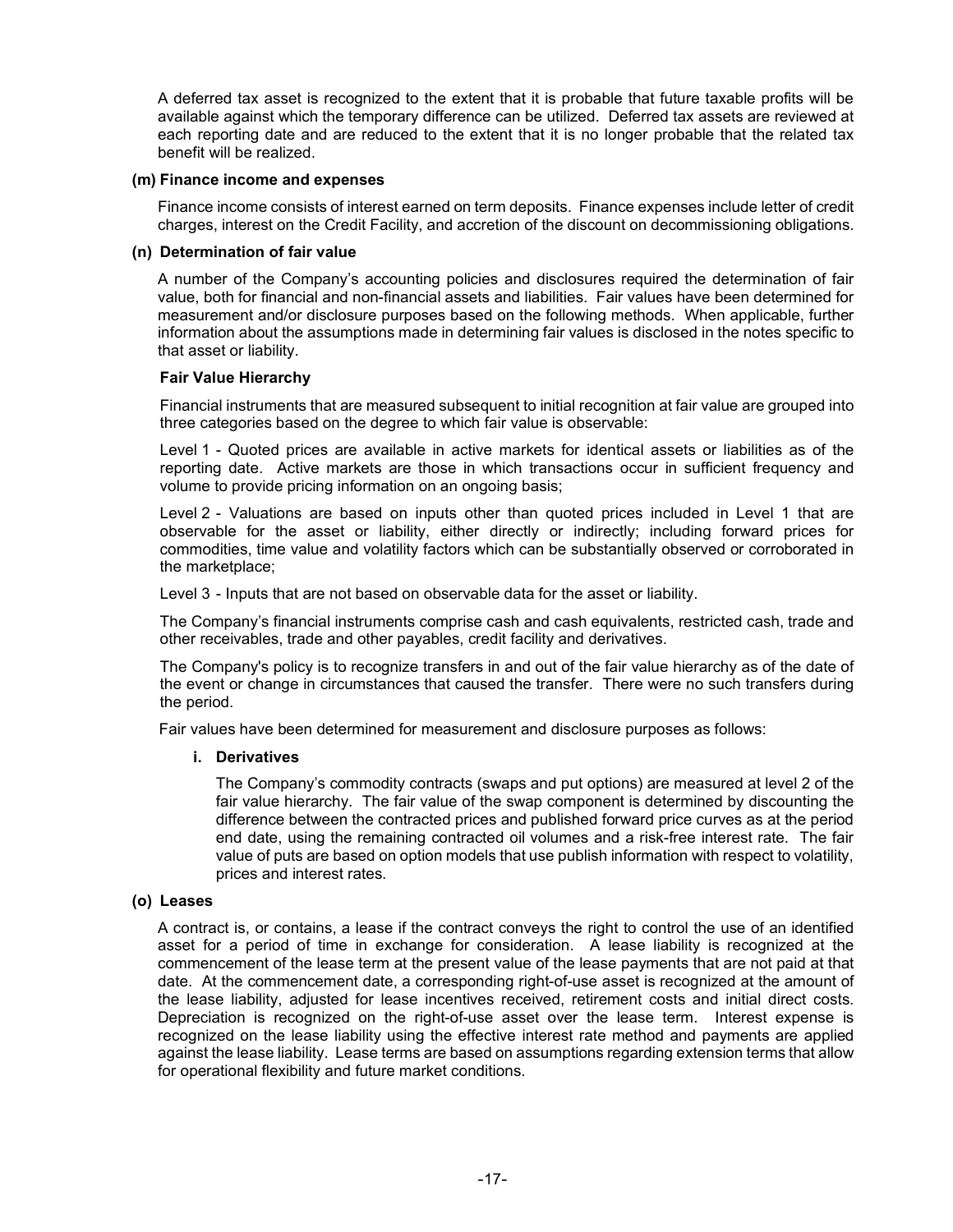## (p) **Government grants**

Government grants related to assets are initially recognized by the Company as deferred income at fair value if there is reasonable assurance that they will be received and the Company will comply with the conditions associated with the grant; they are then recognized in profit or loss as other income on a systematic basis over the useful life of the asset. Grants that compensate the Company for expenses incurred are recognized in profit or loss on a systematic basis in the periods in which the expenses are recognized. During year ended March 31, 2022, the Company recognized \$97,776 (2021 - \$249,675) as a reduction to operating/administrative expenses related to the Canadian government wage and rental subsidy.

## **4. MANAGEMENT JUDGMENTS AND ESTIMATES**

The timely preparation of the financial statements requires management to make judgments, estimates and assumptions that affect the application of accounting policies and reported amounts of assets and liabilities and income and expenses. Accordingly, actual results may differ from these estimates. Estimates and underlying assumptions are reviewed on an ongoing basis. Revisions to accounting estimates are recognized in the period in which the estimates are revised and in any future periods affected. Significant estimates and judgments made by management in the preparation of these financial statements are out-lined below.

During the past 24 months commodity prices have been materially impacted by COVID-19 pandemic, significant geopolitical conflicts and other factors outside of the Company's control.

The current volatile economic climate may have significant adverse impacts on the Company, including material declines in revenue and cash flows, and related impacts to working capital levels and/or debt balances, which may also have a direct impact on the Company's operating results and financial position. These and other factors may adversely affect the Company's liquidity and the Company's ability to generate income and cash flows to meet the Company's current and future obligations. The situation is dynamic and the ultimate duration and magnitude of the impact on the economy and the financial effect on the Company is not known at this time. Estimates and judgements made by management in the preparation of the financial statements are increasingly difficult and subject to a higher degree of measurement uncertainty during this volatile period.

## **(a) Critical judgments in applying accounting policies**

The following are the critical judgments, apart from those involving estimations (see below), that management has made in the process of applying the Company's accounting policies and that have the most significant effect on the amounts recognized in these financial statements.

## **Identification of cash-generating units**

Petroleum and natural gas properties are aggregated into cash-generating units, for the purpose of assessing recoverability, based on their ability to generate largely independent cash inflows. By their nature, these estimates and assumptions are subject to measurement uncertainty and may impact the carrying value of the Company's assets in future periods.

#### **Impairment indicators**

The Company assesses at each reporting date whether there is an indication that petroleum and natural gas properties within the Cuisinier cash generating unit (the "Cuisinier CGU") may be impaired. Significant judgment is required to analyze the relevant external and internal indicators of impairment with the estimate of proved and probable and oil and gas reserves and the related cash flows being significant to the assessment. If any such indication exists, the asset or the CGU's recoverable amount is estimated.

The application of the Company's accounting policy for exploration and evaluation, petroleum and natural gas properties required management to make certain judgments as to future events and circumstances as to whether economic quantities of reserves have been found.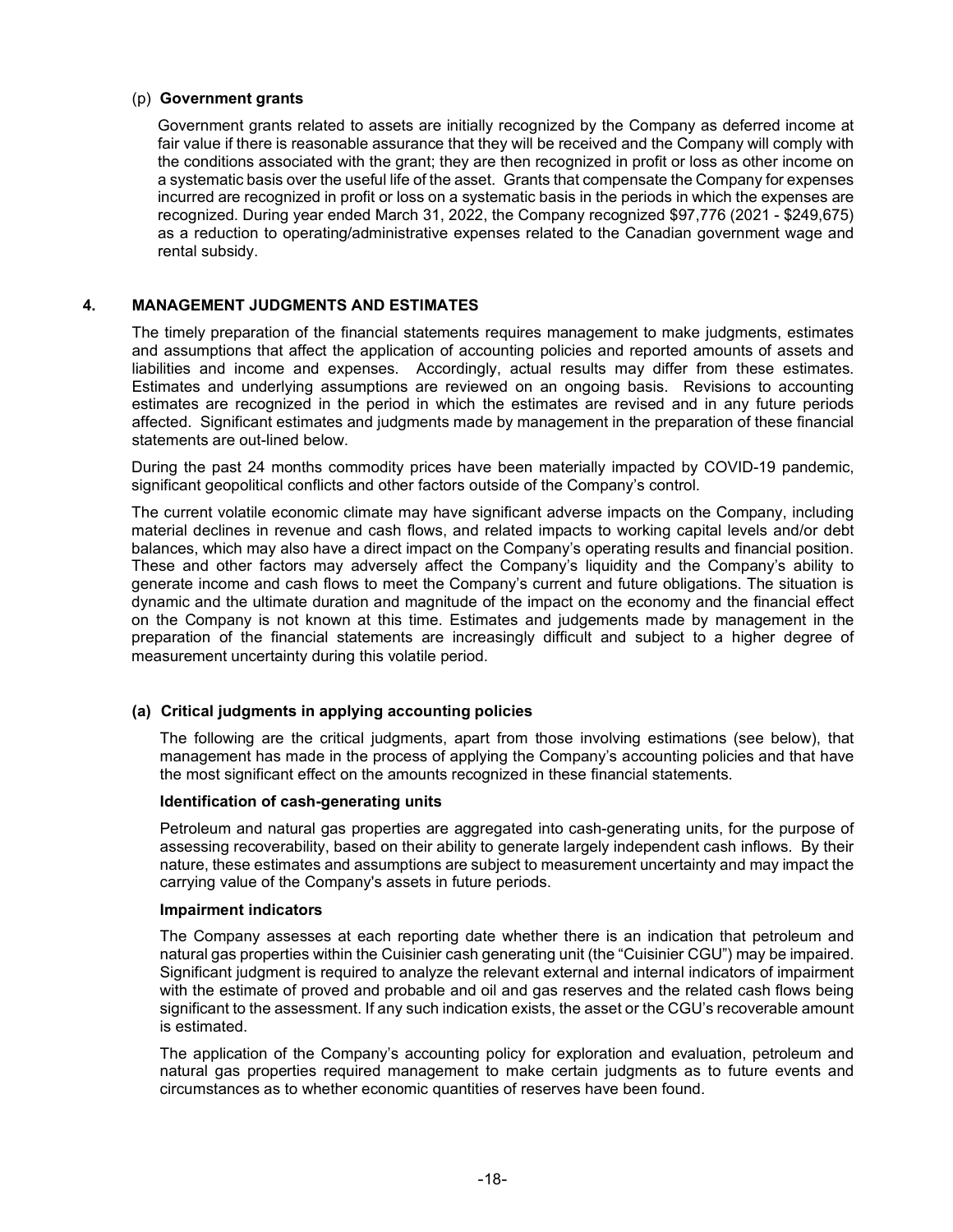## **(b) Key sources of uncertainty**

The following are the key assumptions concerning the sources of estimation uncertainty at the end of the reporting period that have a significant risk of causing adjustments to the carrying amounts of assets and liabilities.

## **Decommissioning provisions**

The Company estimates future remediation costs of production facilities, wells and pipelines at different stages of development and construction of assets or facilities. In most instances, removal of assets occurs many years into the future. This requires judgment regarding abandonment date, future environmental and regulatory legislation, the extent of reclamation activities, the engineering methodology for estimating cost, future removal technologies in determining the removal cost and liability-specific discount rates to determine the present value of these cash flows.

## **Impairment of petroleum and natural gas assets**

Petroleum and natural gas properties are assessed for recoverability at a CGU level. The determination of CGUs is subject to management judgements. Recoverability is assessed by comparing the carrying value of the asset to its recoverable amount, which is based on the higher of FVLCS or VIU.

The significant estimates used in the determination of the recoverable amount include the following:

- proved and probable oil and gas reserves and the related cash flows
- discount rates the discount rates used to calculate the net present value of proved and probable oil and gas reserves may be influenced by changes in the economic environment which could result in significant changes to the estimate

The estimate of proved plus probable oil and gas reserves and the related cash flows requires the expertise of independent third party reserve engineers and includes significant assumptions related to:

- Forecasted oil and gas commodity prices
- Forecasted production
- Forecasted operating costs
- Forecasted royalty costs
- Forecasted future development costs.

## **Reserves**

The estimate of proved and probable oil and gas reserves is integral to the calculation of the amount of depletion charged to the statement of operations and is also a key determinant in assessing whether the carrying value of any of the Company's petroleum and natural gas properties has been impaired. Changes in reported reserves can impact asset carrying values due to changes in expected future cash flows.

The Company's reserves are evaluated and reported on by independent third party reserve engineers at least annually in accordance with Canadian Securities Administrators' National Instrument 51-101. Reserve estimation is based on a variety of factors including engineering data, geological and geophysical data, projected future rates of production, forecasted oil and gas commodity prices, and timing of future expenditures, all of which are subject to significant judgment and interpretation.

## **Share-based payments**

The Company measures the cost of its share-based payments to directors, officers, employees and certain consultants by reference to the fair value of the equity instruments at the date at which they are granted. The assumptions used in determining fair value include: share price, expected lives of options, risk-free rates of return, share price volatility and the estimated forfeiture rate. Changes to assumptions may have a material impact on the amounts presented.

## **Liquidity**

As part of its capital management process, the Company prepares budgets and forecasts, which are used by management and the Board of Directors to direct and monitor the strategy and ongoing operations and liquidity of the Company. Budgets and forecasts are subject to significant judgment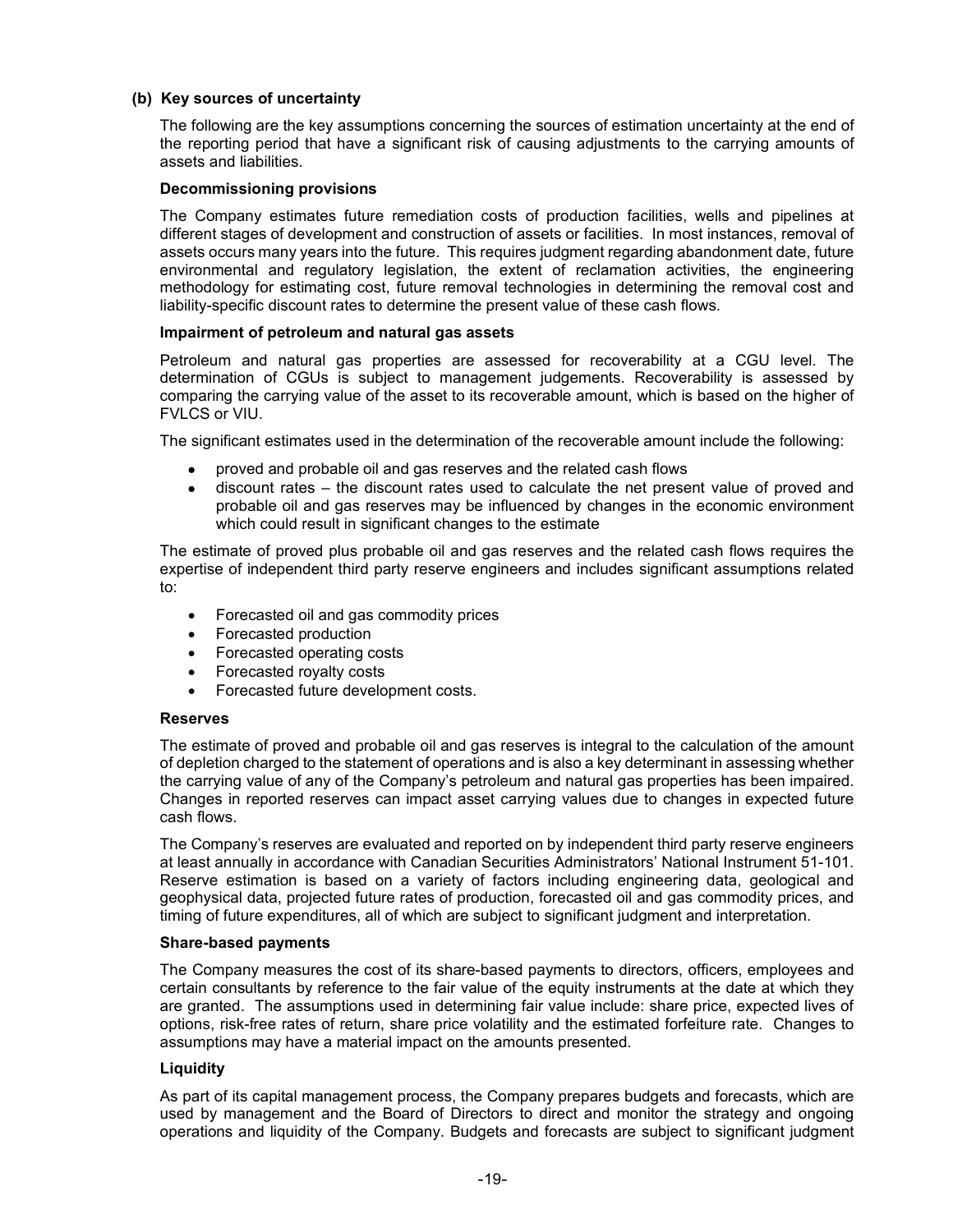and estimates relating to activity levels, future cash flows and the timing thereof and other factors which may or may not be within the control of the Company. The current challenging economic climate may lead to adverse changes in cash flow or working capital levels, which may also have a direct impact on the Company's results and financial positions. These and other factors may adversely affect the Company's liquidity and the Company's ability to generate profits in the future.

## **5. CASH AND CASH EQUIVALENTS**

Cash and cash equivalents at the end of the reporting period as shown in the statement of financial position are comprised of:

| (\$000s)               |                |                |
|------------------------|----------------|----------------|
|                        | March 31, 2022 | March 31, 2021 |
| Cash and bank balances | 1,412          | 4,531          |
| Short-term deposits    | 4,000          | ٠              |
|                        | 5,412          | 4,531          |

## **6. TRADE AND OTHER RECEIVABLES**

Bengal's trade and other receivables are exposed to the risk of financial loss if a counterparty to a financial instrument fails to meet its contractual obligations. The Company's trade and other receivables include cash calls paid to joint venture partners and receivables from petroleum and natural gas marketers.

The Company's trade and other receivables consist of:

| (\$000s)                        |                |                |
|---------------------------------|----------------|----------------|
|                                 | March 31, 2022 | March 31, 2021 |
| Due from joint venture partners | 2,635          | 1,206          |
| Other receivables               | 11             | 18             |
|                                 | 2,646          | 1.224          |

## **7. EXPLORATION AND EVALUATION ASSETS ("E&E ASSETS")**

| (\$000s)                             |        |
|--------------------------------------|--------|
| Balance, April 1, 2020               | 8,930  |
| Additions                            | 61     |
| Exchange adjustments                 | 899    |
| Balance, March 31, 2021              | 9,890  |
| Additions                            | 1,231  |
| Impairment                           | (568)  |
| Capitalized share-based compensation | 4      |
| Exchange adjustments                 | (205)  |
| Balance, March 31, 2022              | 10,352 |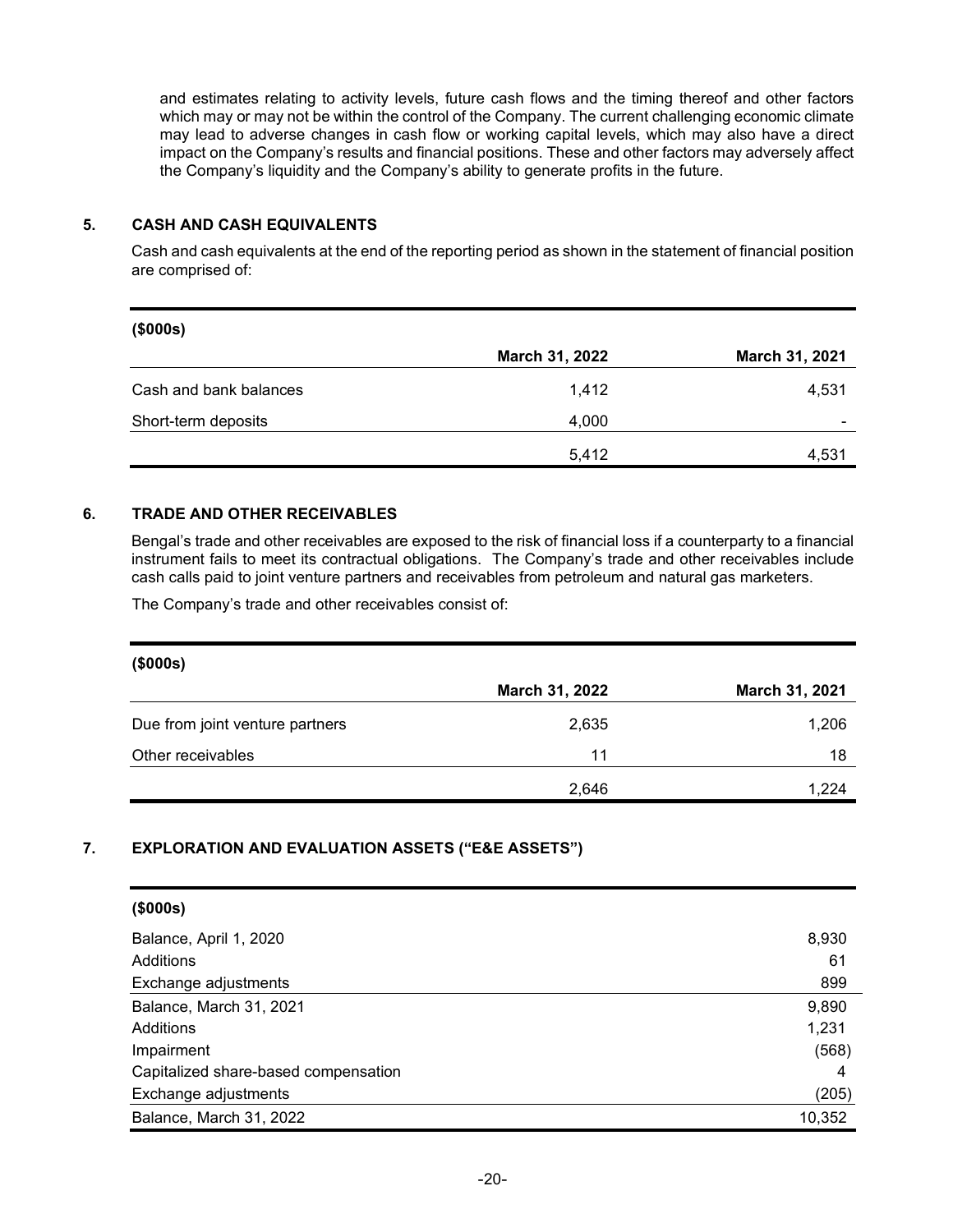A summary of E&E assets is shown in the table below:

## **(\$000s)**

| ATP 732P - Tookoonooka<br>PL 303 – Barta Block Cuisinier (controlling permit ATP 752) | 5.224<br>2,683 |
|---------------------------------------------------------------------------------------|----------------|
| ATP 934 - Barrolka                                                                    | 1.983          |
| Other                                                                                 |                |
| Balance, March 31, 2021                                                               | 9.890          |

## **(\$000s)**

| ATP 732P – Tookoonooka                                      | 5.730  |
|-------------------------------------------------------------|--------|
| PL 303 – Barta Block Cuisinier (controlling permit ATP 752) | 2.623  |
| ATP 934 – Barrolka                                          | 1.972  |
| Other                                                       | 27     |
| Balance, March 31, 2022                                     | 10.352 |

Exploration and evaluation assets consist of the Company's exploration projects in Australia, which are pending the determination of proved or probable reserves. Costs primarily consist of acquisition costs, geological & geophysical work, seismic and drilling, and completion costs until the drilling of wells is complete and the results have been evaluated.

In December of 2021 the Company recorded \$0.6 million of impairment associated with uneconomic drilling results in the ATP 752 Barta Block.

## **8. PROPERTY, PLANT AND EQUIPMENT ("PP&E")**

## **(\$000s)**

|                                      | <b>Petroleum and</b><br>natural gas properties | <b>Other</b><br>assets | <b>Right-of-use</b><br>assets | Total    |
|--------------------------------------|------------------------------------------------|------------------------|-------------------------------|----------|
| Cost:                                |                                                |                        |                               |          |
| Balance, April 1, 2020               | 43,822                                         | 344                    | 219                           | 44,385   |
| Additions                            | 1,193                                          |                        |                               | 1,193    |
| <b>Disposals</b>                     |                                                |                        | (76)                          | (76)     |
| Change in decommissioning and        |                                                |                        |                               |          |
| restoration liability                | (623)                                          |                        |                               | (623)    |
| Exchange adjustments                 | 6,388                                          |                        |                               | 6,388    |
| Balance, March 31, 2021              | 50,780                                         | 344                    | 143                           | 51,267   |
| Additions                            | 3.089                                          | 2                      |                               | 3,091    |
| Capitalized share-based compensation | 6                                              |                        |                               | 6        |
| Change in decommissioning and        |                                                |                        |                               |          |
| restoration liability                | (59)                                           |                        |                               | (59)     |
| Exchange adjustments                 | (1, 499)                                       |                        |                               | (1, 499) |
| Balance, March 31, 2022              | 52,317                                         | 346                    | 143                           | 52,806   |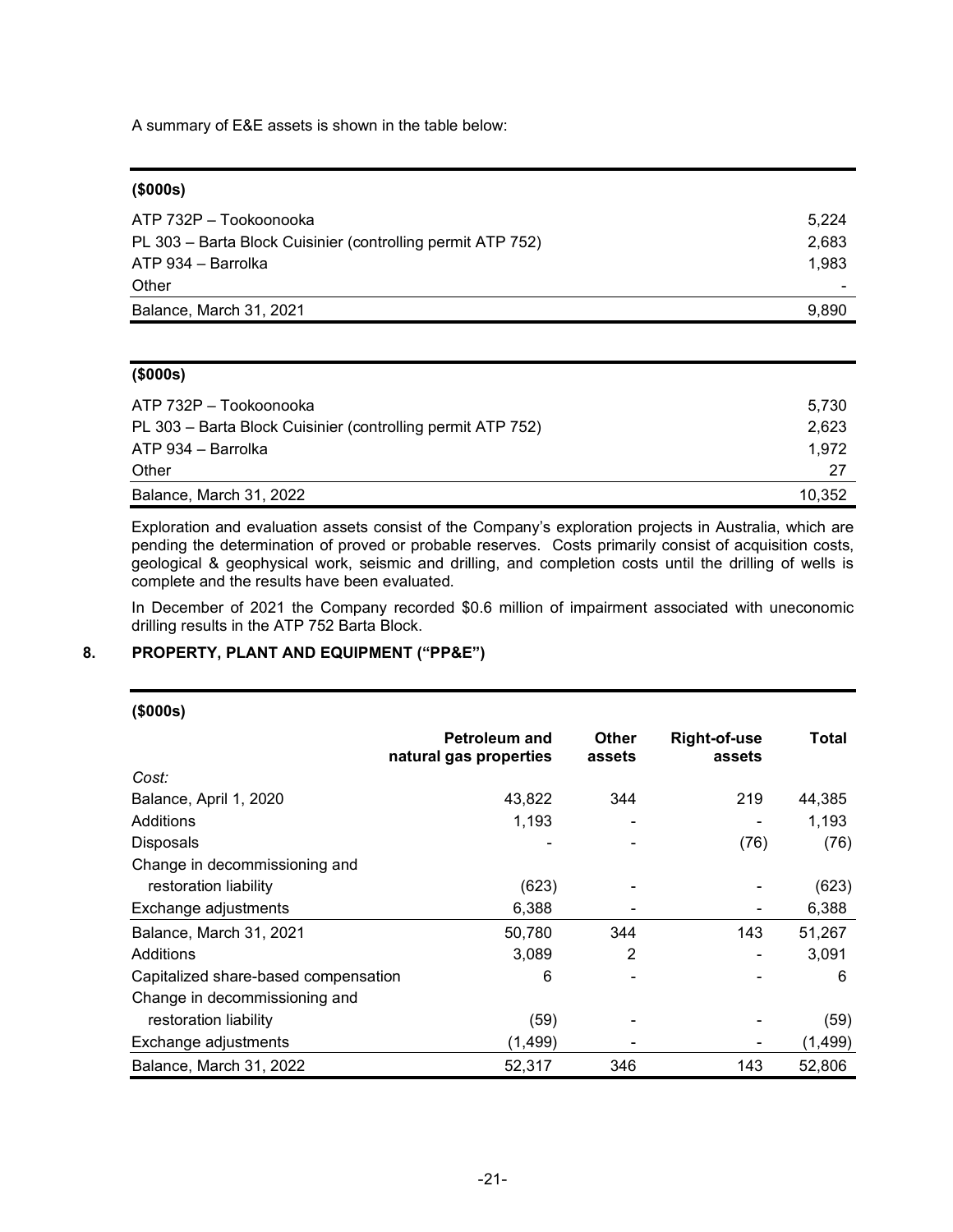## **(\$000s)**

|                                     | <b>Petroleum and</b><br>natural gas properties | <b>Other</b><br>assets | <b>Right-of-use</b><br>assets | Total  |
|-------------------------------------|------------------------------------------------|------------------------|-------------------------------|--------|
| Accumulated depletion, depreciation |                                                |                        |                               |        |
| and impairment losses:              |                                                |                        |                               |        |
| Balance, April 1, 2020              | 17,727                                         | 319                    | 47                            | 18,093 |
| Depletion and depreciation          | 1,285                                          | 6                      | 42                            | 1,333  |
| <b>Disposals</b>                    |                                                |                        | (28)                          | (28)   |
| Exchange adjustments                | 3,753                                          |                        | -                             | 3,753  |
| Balance, March 31, 2021             | 22,765                                         | 325                    | 61                            | 23,151 |
| Depletion and depreciation          | 1,033                                          | 4                      | 30                            | 1,067  |
| Exchange adjustments                | (920)                                          |                        |                               | (920)  |
| Balance, March 31, 2022             | 22,878                                         | 329                    | 91                            | 23,298 |
| (\$000s)                            |                                                |                        |                               |        |
| Net carrying amount:                |                                                |                        |                               |        |
| At March 31, 2021                   | 28,015                                         | 19                     | 82                            | 28,116 |
| At March 31, 2022                   | 29,439                                         | 17                     | 52                            | 29,508 |

At March 31, 2021 and 2022, the Company determined that there were no external or internal indicators of impairment. As a result, a quantitative impairment test was not performed. During fiscal 2022, the Company capitalized \$0.1 million general and administrative expense (2021 - \$nil). The calculation of depletion for the year ended March 31, 2022 included \$61.5 million for estimated future development costs associated with proved and probable reserves in Australia (March 31, 2021 - \$60.9 million).

## **9. TRADE AND OTHER PAYABLES**

| (\$000s)                               |                |                |
|----------------------------------------|----------------|----------------|
|                                        | March 31, 2022 | March 31, 2021 |
| Trade payables                         | 2,370          | 1.434          |
| Accrued liabilities and other payables | 841            | 505            |
|                                        | 3,211          | 1,939          |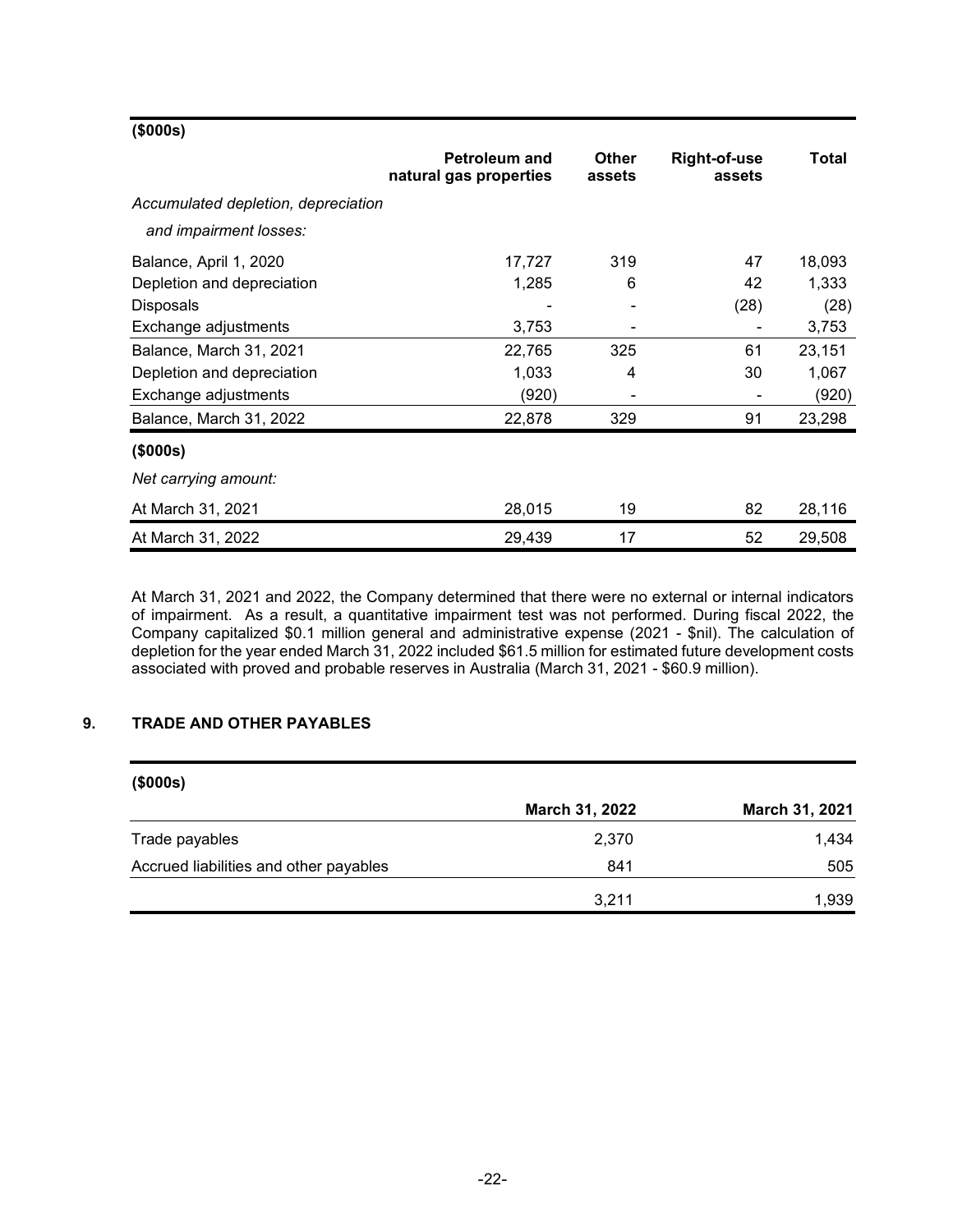## **10. INCOME TAXES**

The provision for income taxes differs from the amount obtained in applying the combined federal and provincial income tax rates to the loss for the year. The difference relates to the following items:

## **(\$000s)**

| <b>Year ended March 31</b>                 | 2022  | 2021    |
|--------------------------------------------|-------|---------|
|                                            |       |         |
| (Loss) Income before taxes                 | (374) | 3,928   |
| Statutory tax rate                         | 23.5% | 23.5%   |
| Expected income tax recovery               | (88)  | 923     |
| Change in enacted tax rates                |       |         |
| Share-based compensation                   | 41    | 3       |
| Foreign exchange                           | 6     | 1,423   |
| Effect of tax rate in foreign jurisdiction | 49    | 325     |
| Other                                      | 780   | 140     |
| Changes in unrecognized tax asset          | (788) | (2,814) |
| Income tax recovery                        |       |         |

The deductible temporary differences included in the Company's unrecognized deferred income tax assets are as follows:

## **(\$000s)**

| <b>Year ended March 31</b> | 2022   | 2021   |
|----------------------------|--------|--------|
|                            |        |        |
| Non-capital losses         | 45,618 | 44,789 |
| Net capital losses         | -      | 5,983  |
| P&NG properties            | 8,669  | 8,728  |
|                            | 54,287 | 59,500 |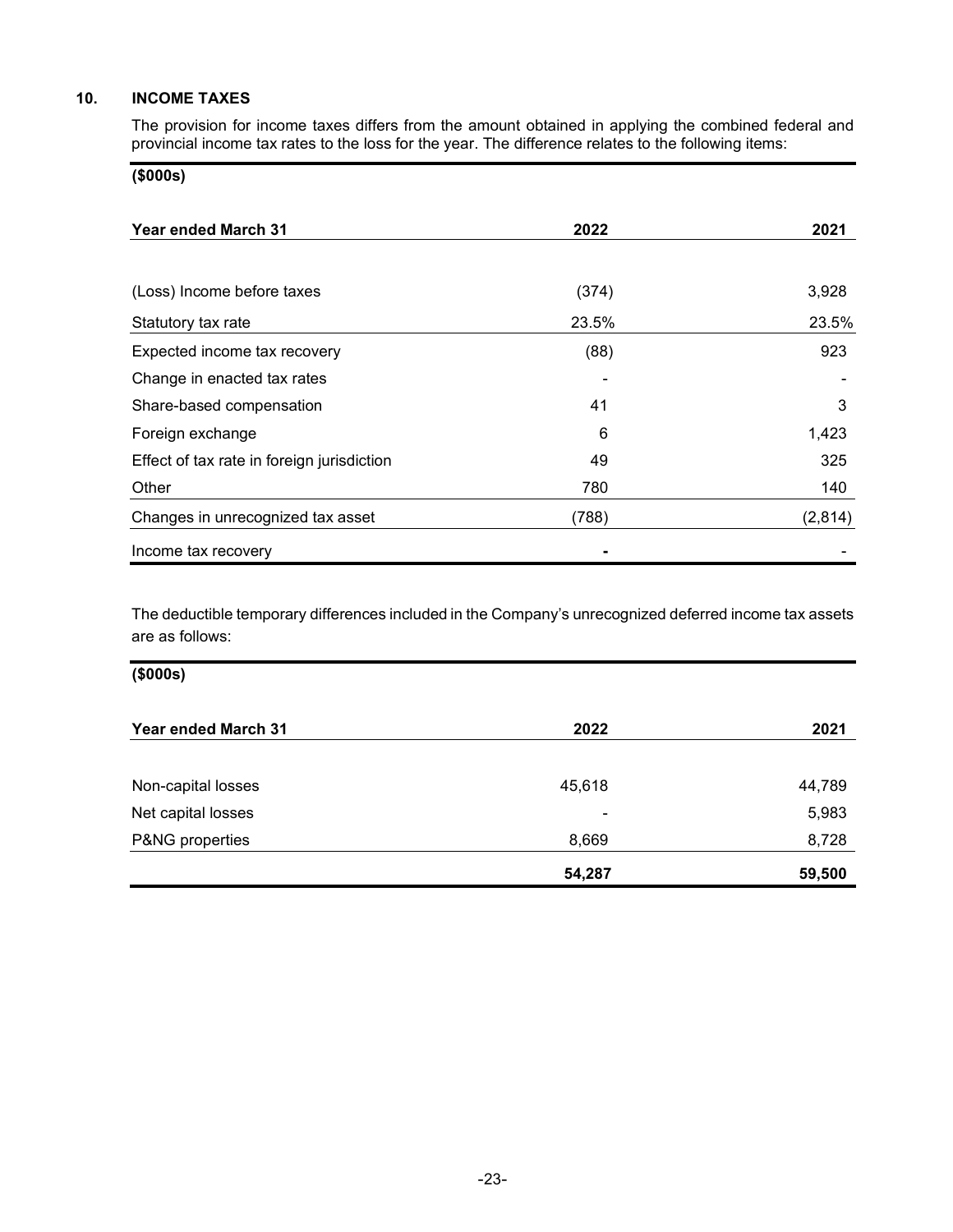The components of the Company's and its subsidiaries deferred income tax assets are as follows:

## **(\$000s)**

| <b>Year ended March 31</b>          | 2022     | 2021    |
|-------------------------------------|----------|---------|
|                                     |          |         |
| Property, plant and equipment       | 6,206    | 5,763   |
| Fair value of financial instruments |          | (5)     |
| Foreign exchange                    | 1,331    | 1,353   |
| Decommissioning obligations         | (1,014)  | (1,043) |
| Non-capital losses                  | (6, 523) | (6,068) |
|                                     |          |         |

At March 31, 2022, the Company had approximately \$38.9 million and \$28.5 million of non-capital losses in Canada and Australia respectively (2021 - \$29.3 million and \$29.0 million, respectively), available to reduce future taxable income. The Canadian non-capital losses expire at various dates from March 31, 2026 to 2042. The Australian non-capital losses have no term to expiry. The Company's ongoing drilling activities continue to generate deferred tax assets related to Petroleum Resource Rent Tax in its Australian subsidiary, which has not been recognized.

The Company has temporary differences associated with its investments in its foreign subsidiaries, branches, and interests in joint ventures. At March 31, 2022, the Company has no deferred tax liabilities in respect of these temporary differences.

## **11. CREDIT FACILITY**

On February 26, 2021, the Company completed its debt settlement transaction between its wholly-owned subsidiary Bengal Australia Ltd. Pty and Westpac Banking Corporation ("Westpac") under its secured credit facility (the "Credit Facility") whereby the total balance outstanding of US\$ 12.5 million was settled in exchange for a payment of US \$10.0 million resulting in a gain on settlement of \$3,490. In conjunction with this, the Company entered into a recapitalization transaction with Texada Capital Management Ltd. ("Texada") (Note 14). The transaction included the issuance of 330,720,000 shares at a price of \$0.05 per share for proceeds of \$16.5 million, of which \$12.6 million (corresponding to US \$10.0 million at the transaction date) were used as settlement payment to Westpac.

## **12. LEASE LIABILITY**

The Company incurs lease payments related to the Company's head office lease in Calgary.

| (\$000s)                               |      |
|----------------------------------------|------|
| Balance, March 31, 2021                | 99   |
| Interest                               | 5    |
| Payments                               | (36) |
| Balance, March 31, 2022                | 68   |
| Current portion of lease liability     | (37) |
| Non-current portion of lease liability | 31   |
|                                        |      |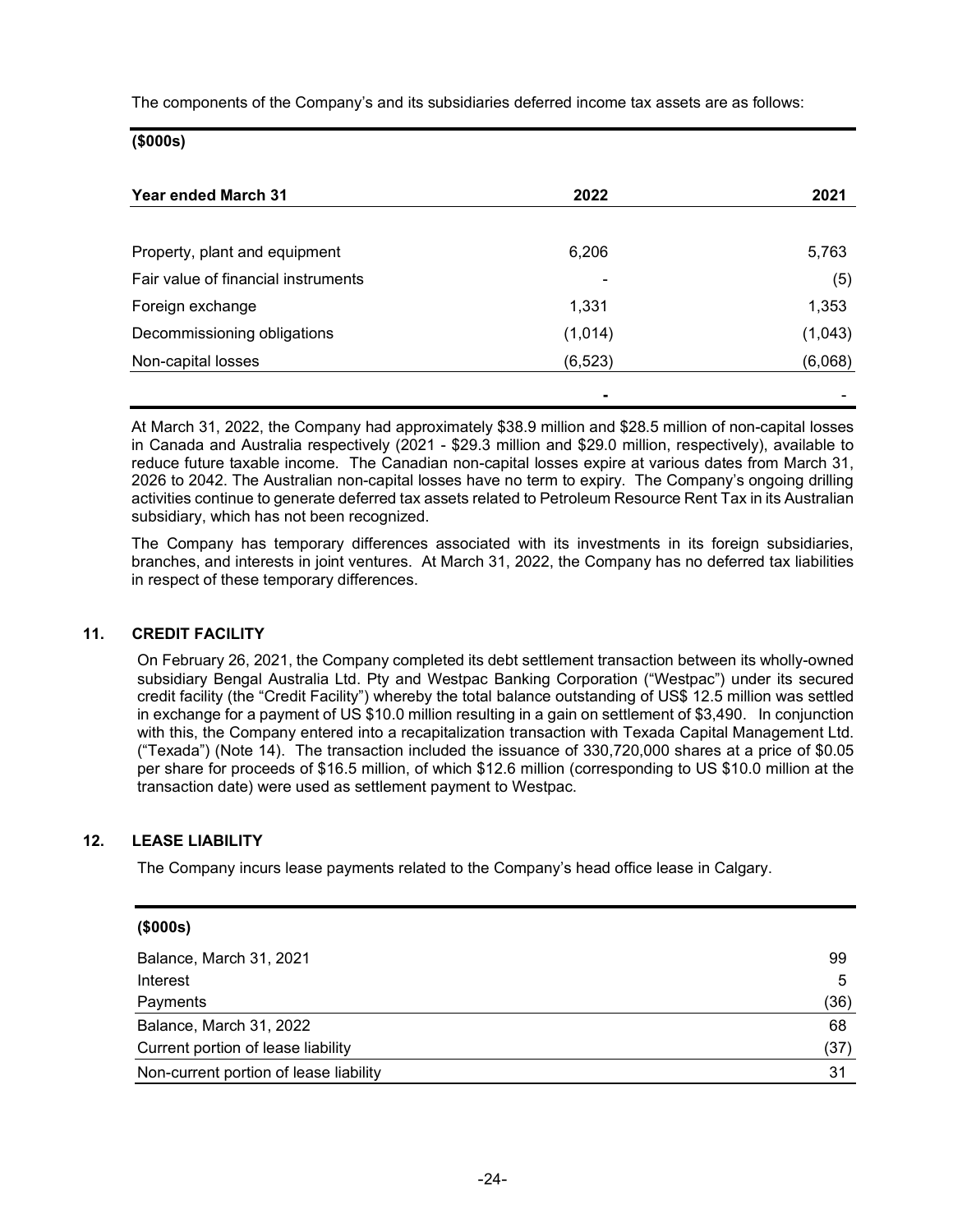## **13. DECOMMISSIONING AND RESTORATION LIABILITY**

Changes to decommissioning and restoration obligations were as follows:

| (\$000s) |  |  |  |  |
|----------|--|--|--|--|
|----------|--|--|--|--|

| Balance, April 1, 2020  | 3,690 |
|-------------------------|-------|
| Change in estimate      | (623) |
| Accretion               | 19    |
| Exchange adjustments    | 392   |
| Balance, March 31, 2021 | 3,478 |
| Change in estimate      | (59)  |
| Accretion               | 38    |
| Exchange adjustments    | (78)  |
| Balance, March 31, 2022 | 3,379 |

The Company's decommissioning liabilities result from ownership interests in petroleum and natural gas properties. The Company estimates the total unadjusted and uninflated cash flows required to settle its decommissioning and restoration costs at March 31, 2022 is approximately \$3.4 million (March 31, 2021 – \$3.5 million) which will be incurred between 2025 and 2059. An inflation factor of 3.05% (March 31,  $2021 - 1.1\%$ ) and a risk-free discount rate of 3.50% (March 31, 2021 – 1.74%) have been applied to the decommissioning liability at March 31, 2022.

## **14. SHARE CAPITAL**

#### **Authorized:**

Unlimited number of common shares with no par value.

Unlimited number of preferred shares, of which none have been issued.

#### **Issued:**

The following provides a continuity of share capital:

| (\$000s)                                                  | Number of common shares | Amount  |
|-----------------------------------------------------------|-------------------------|---------|
| Balance at March 31, 2020                                 | 102,266,694             | 98,100  |
| Issuance of common shares for cash                        | 330,720,000             | 16,536  |
| Balance at March 31, 2021                                 | 432,986,694             | 114,636 |
| Share cancellation                                        | (300)                   |         |
| Issuance of common shares for cash, net of issuance costs | 52,317,821              | 4,160   |
| Balance at March 31, 2022                                 | 485,304,215             | 118,796 |

On February 26, 2021, Bengal issued 330,720,000 common shares at \$0.05 per share as part of a private placement transaction with Texada Capital Management Ltd. ("Texada"), which is controlled by Bill Wheeler, who acts as a director of the Company. As part of another private placement transaction, on March 7, 2022, the Company issued 52,317,521 common shares at \$0.08 per share, of which 41,067,871 were acquired by Texada. Following these transactions, Texada controls approximately 82% of the Company's outstanding shares. Issuance costs related to the private placement totalled \$25,000.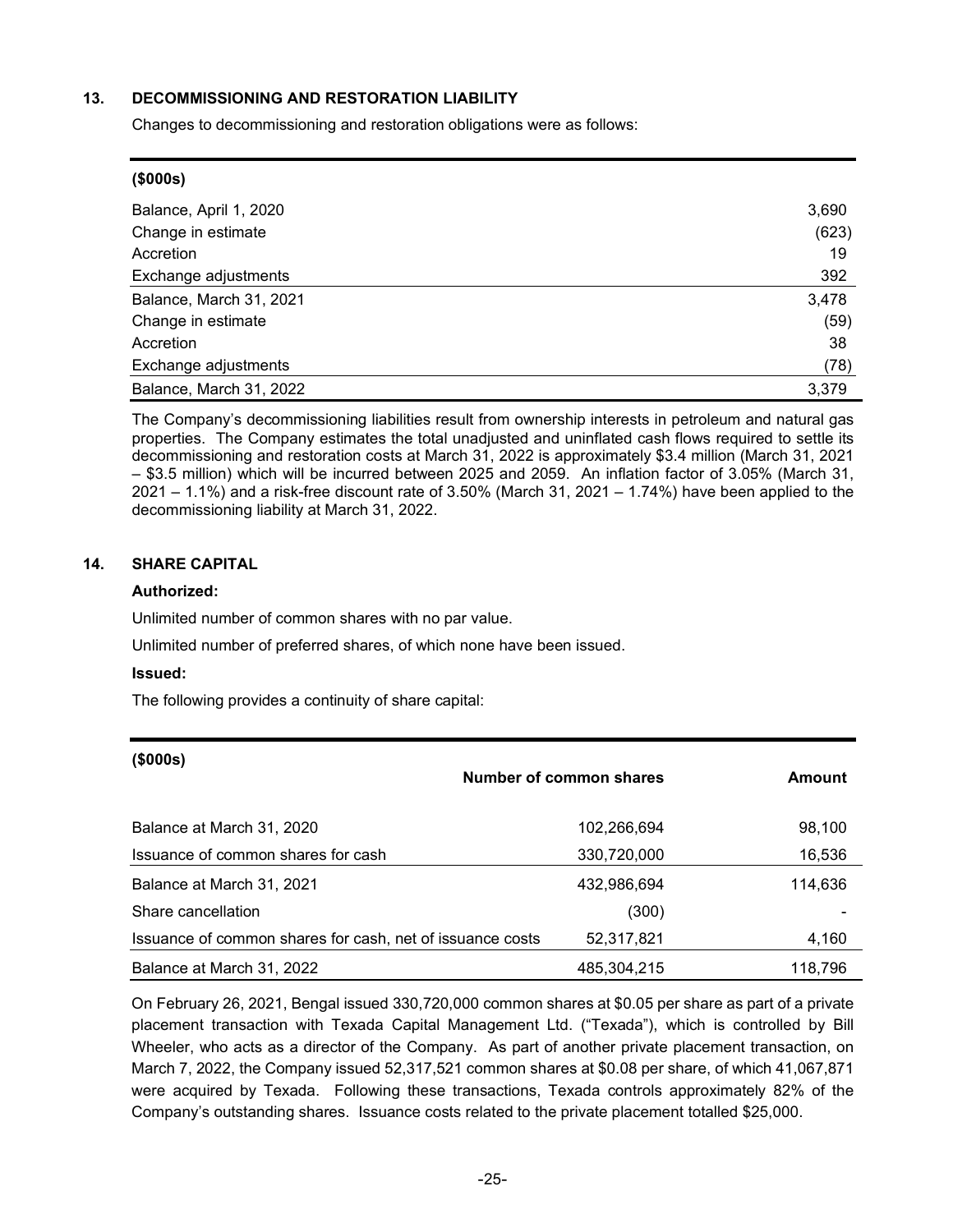## **15. SHARE-BASED COMPENSATION**

The Company has a share option plan for directors, officers and employees of the Company whereby share options representing up to 10% of the issued and outstanding common shares can be granted by the Board of Directors. Share options are granted for a term of up to five years and vest one-third after the first year and one-third on each of the next two anniversary dates. The exercise price of each option equals the market price of the Company's common shares on the date of the grant.

The Company accounts for its share-based compensation plan using the fair value method. Under this method, each grant results in three instalments. The fair value of the first instalment is charged to profit or loss over the first year. The remaining two instalments are charged to profit or loss over two and three years respectively.

Stock options granted under the plan can be exercised on a cashless basis, whereby the employee receives a lesser amount of shares in lieu of paying the exercise price based on the deemed market price of the shares on the exercise date, and withholding taxes if the employee so elects.

A summary of stock option activity is presented below:

|                             | <b>Options</b> | <b>Weighted average</b><br>exercise price |
|-----------------------------|----------------|-------------------------------------------|
|                             |                | \$                                        |
| Balance, March 31, 2020     | 3,472,500      | 0.12                                      |
| Granted                     | 11,340,000     | 0.08                                      |
| Expired                     | (1,012,500)    | 0.16                                      |
| Forfeited                   | (83, 333)      | 0.11                                      |
| Balance, March 31, 2021     | 13,716,667     | 0.08                                      |
| Granted                     | 1,050,000      | 0.09                                      |
| Expired                     | (641, 667)     | 0.10                                      |
| Forfeited                   | (1,680,000)    | 0.08                                      |
| Balance, March 31, 2022     | 12,445,000     | 0.08                                      |
|                             |                |                                           |
| Exercisable, March 31, 2022 | 5,015,000      | 0.09                                      |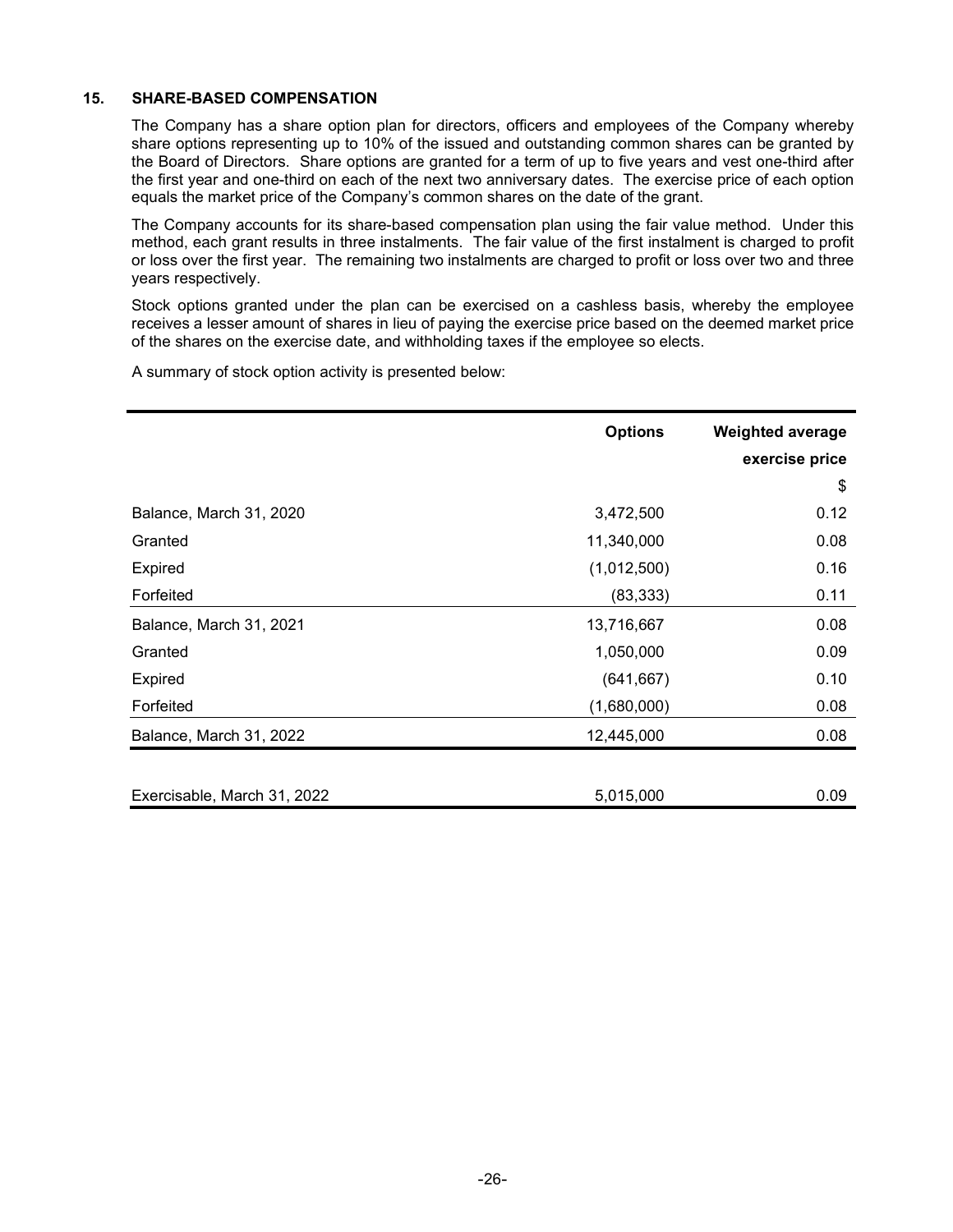|                       |                              | <b>Options Outstanding</b> | <b>Options Exercisable</b>          |
|-----------------------|------------------------------|----------------------------|-------------------------------------|
| <b>Exercise Price</b> | <b>Number</b><br>Outstanding | Remaining<br>Life (years)  | <b>Number</b><br><b>Exercisable</b> |
| \$0.10                | 1,735,000                    | 0.25                       | 1,735,000                           |
| \$0.09                | 1,050,000                    | 4.58                       |                                     |
| \$0.08                | 9,660,000                    | 4.00                       | 3,280,000                           |
|                       | 12,445,000                   | 3.53                       | 5,015,000                           |

The fair value of the options granted during fiscal 2022 and 2021 were estimated on the date of grant using the Black-Scholes option-pricing model with the following weighted average assumptions and resulting values:

| <b>Assumptions:</b>                            | Fiscal 2022 | Fiscal 2021 |
|------------------------------------------------|-------------|-------------|
| Risk-free interest rate (%)                    | 1.50        | 1.00        |
| Expected life (years)                          | 5           | 5           |
| Expected volatility $(\%)^{(1)}$               | 119         | 29          |
| Estimated forfeiture rate (%)                  | 20          | 20          |
| Weighted average fair value of options granted | \$0.07      | \$0.02      |
| Weighted average share price on date of grant  | \$0.09      | \$0.08      |
|                                                |             |             |

(1) Expected volatility is estimated by considering historic, average share price volatility.

The fair value of the 1,050,000 stock options granted during fiscal 2022 was approximately \$78,000. The fair value of the 11,340,000 stock options granted during fiscal 2021 was approximately \$200,000.

## **16. REVENUE**

Revenue from the sales of crude oil is based on the consideration specified in the Crude Oil Sales and Purchase Agreement ("COSP Agreement") with the joint venture operator. The Company recognizes revenue when it transfers control of the product to the joint venture operator, which is generally at the time the joint venture operator obtains legal title of the crude oil and when it is physically delivered to the pipeline at an estimated transaction price based on average US Brent price and is adjusted for quality and other factors specified in the COSP Agreement once the product is shipped to the end customer and lifted.

The transaction price as prescribed in the COSP Agreement is a variable price based on the benchmark US Brent commodity price index, and may be adjusted for quality, location, delivery method or other factors depending on the agreed upon terms of the contract. The amount of revenue recorded can vary depending on the grade, quality and quantity of crude oil transferred to the joint venture operator. The COSP Agreement has an initial term to June 30, 2022, whereby delivery takes place through the contract period. Revenues are typically collected 60 days following delivery to Port Bonython. The Cuisinier Joint Venture is currently negotiating a revised COSP Agreement to become effective July 1, 2022 through to December 31, 2023 with terms anticipated to be similar to the current agreement.

## **17. PER SHARE AMOUNTS**

Income (loss) per share is calculated based on net income (loss) and the weighted-average number of common shares outstanding.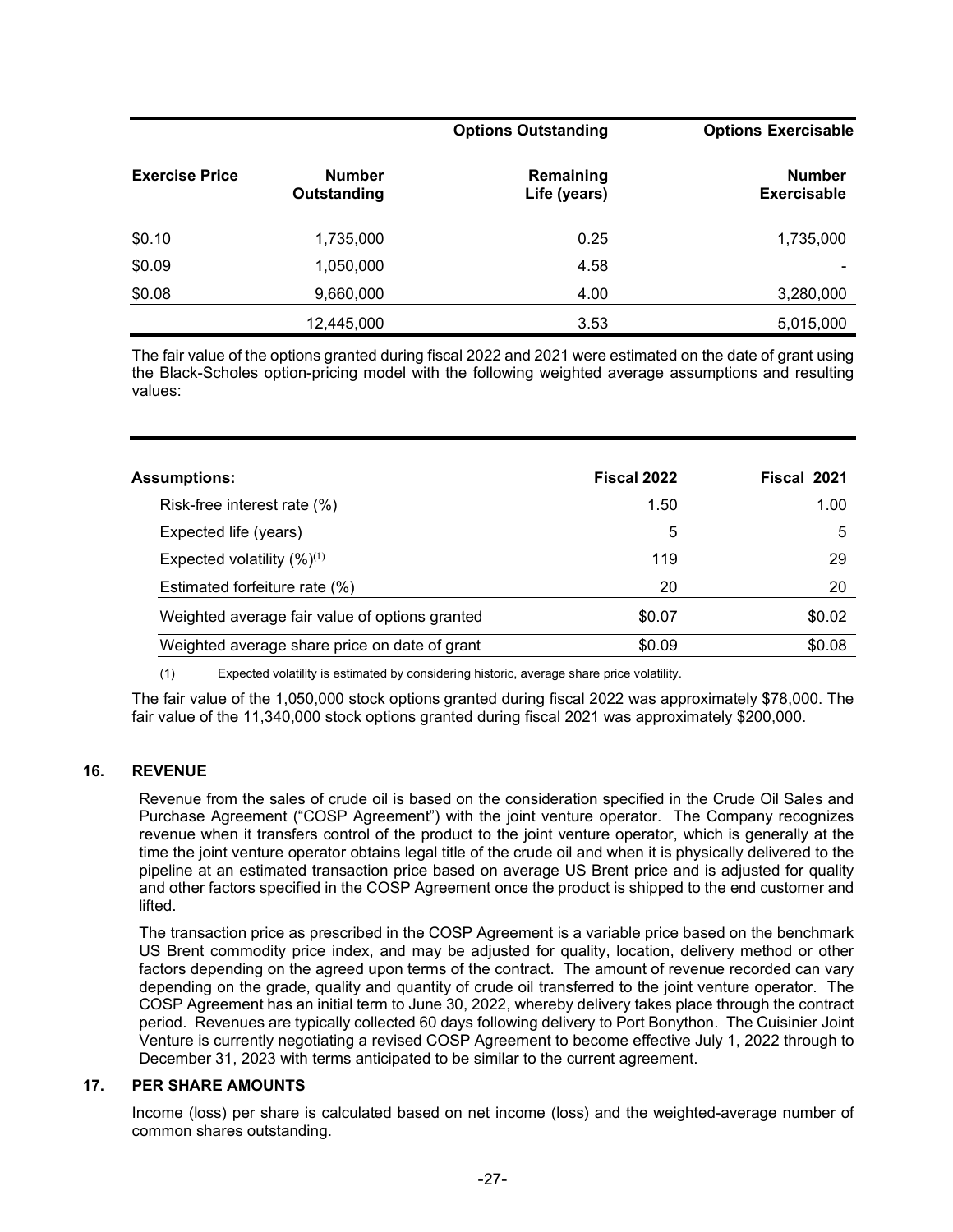| (\$000s except per share amounts)         |           |         |
|-------------------------------------------|-----------|---------|
| <b>Year ended March 31</b>                | 2022      | 2021    |
| Net (loss) income for the year            | (374)     | 3,928   |
| Weighted average number of                |           |         |
| common shares - basic and diluted (000s)  | 436,427   | 133,073 |
| Basic and diluted (loss) income per share | \$ (0.00) | \$0.03  |

For the year ended March 31, 2022, there were 12,445,000 (March 31, 2021 - 13,716,667) options considered anti-dilutive.

## **18. COMPENSATION OF KEY MANAGEMENT PERSONNEL**

The Company considers its directors and executives to be key management personnel. The key management personnel compensation is comprised of the following:

| (\$000s)                                |      |      |
|-----------------------------------------|------|------|
| <b>Year ended March 31</b>              | 2022 | 2021 |
| Salaries and employee benefits          | 666  | 706  |
| Share-based compensation <sup>(1)</sup> | 8    | 8    |
|                                         | 674  | 714  |

(1) Represents the amortization of share-based compensation expense associated with the Company's share-based compensation plans granted to key management personnel.

## **19. FINANCE EXPENSE**

| (\$000s)                     |      |      |  |  |
|------------------------------|------|------|--|--|
| <b>Year ended March 31</b>   | 2022 | 2021 |  |  |
| Interest income              | (7)  |      |  |  |
| Accretion on decommissioning |      |      |  |  |
| and restoration liability    | 38   | 19   |  |  |
| Interest on lease liability  | 5    | 10   |  |  |
| Interest on credit facility  |      | 881  |  |  |
| Interest – other             | 9    |      |  |  |
|                              | 45   | 909  |  |  |

## **20. FINANCIAL RISK MANAGEMENT**

The Company has exposure to credit, liquidity and market risk from its use of financial instruments. This note presents information about the Company's exposure to these risks, the Company's objectives and policies and processes for measuring and managing risk.

The Board of Directors has overall responsibility for identifying the principal risks of the Company and ensuring the policies and procedures are in place to appropriately manage these risks. Bengal's management identifies, analyzes and monitors risks and considers the implication of the market condition in relation to the Company's activities.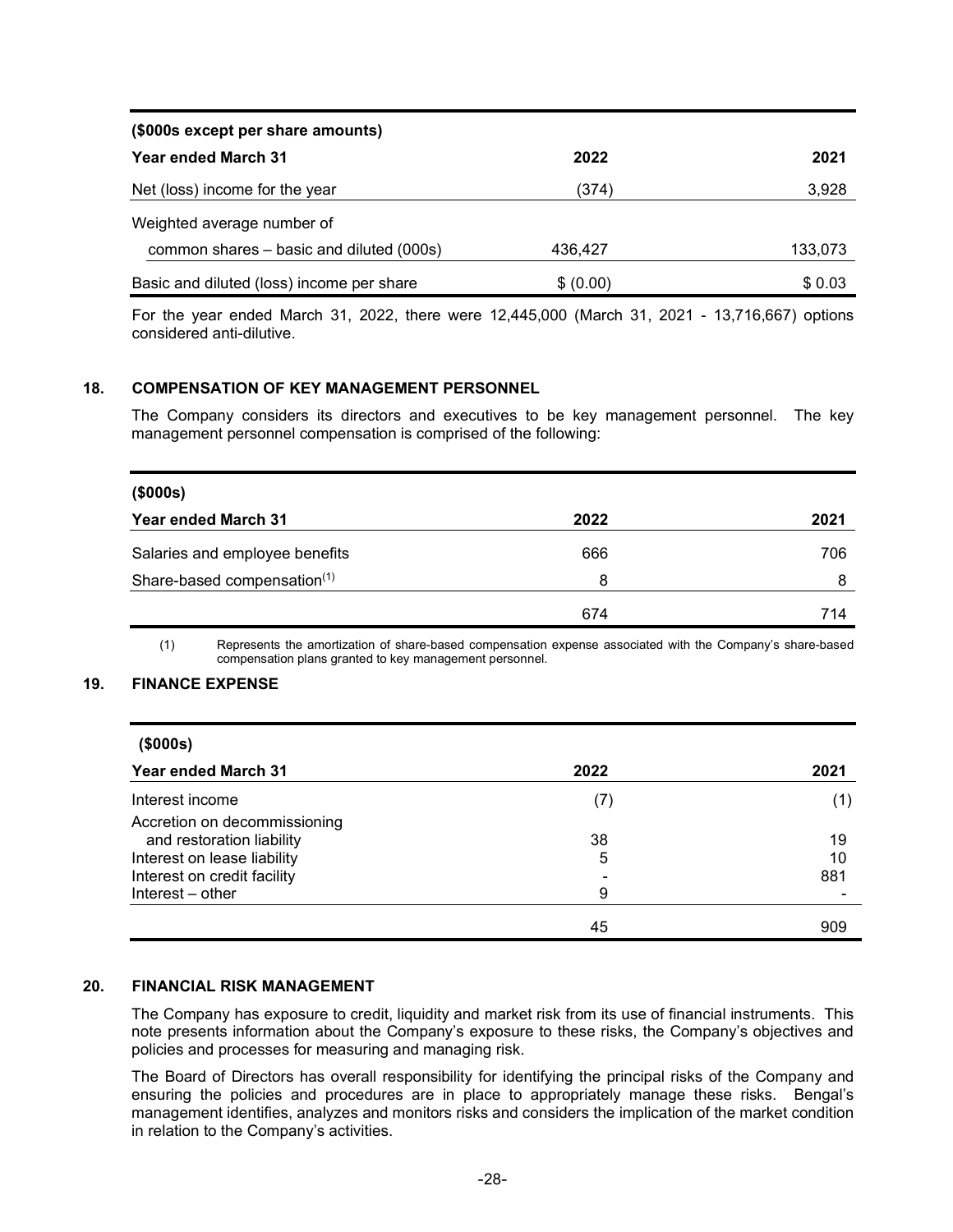## **(a) Credit risk**

Credit risk is the risk of financial loss to the Company if a customer or counterparty to a financial instrument fails to meet its contractual obligations, and arises principally from Bengal's cash calls paid to joint venture partners and receivables from petroleum and natural gas marketers. As at March 31, 2022, Bengal's receivables consisted of \$2.6 million (March 31, 2021 - \$1.2 million) from joint venture partners (all of which has been collected subsequent to year end) and \$0.1 million (March 31, 2020 - \$nil) of other receivables.

Bengal has a COSP Agreement with a purchaser and has not experienced any collection problems to date.

Cash calls paid to Bengal's Australian joint venture partners are held in trust accounts by the partner until spent. Bengal attempts to mitigate the risk from joint venture receivables by approving significant spending by partners prior to expenditure and only paying the cash call shortly before the funds are to be spent.

The Company had no accounts considered past due at March 31, 2022 (March 31, 2021 - \$nil). Past due is considered greater than 90 days outstanding.

Bengal did not provide any amounts for doubtful accounts during 2022 nor was it required to write-off any receivables during 2022

Cash and cash equivalents, when held, consist of cash bank balances and guaranteed investment certificates redeemable at any time. Bengal manages the credit exposure related to guaranteed investments by selecting counterparties based on credit ratings and monitors all investments to ensure a stable return, avoiding complex investment vehicles with higher risk such as asset-backed commercial paper.

## **(b) Liquidity risk**

Liquidity risk is the risk that the Company will not be able to meet its financial obligations, including work commitments, as they are due. Bengal prepares an annual budget and updates forecasts for operating, financing and investing activities on an ongoing basis to ensure it will have sufficient liquidity to meet its liabilities when due.

Bengal's financial liabilities consist of trade and other payables and lease liability and amounted to \$3.2 million at March 31, 2022 (March 31, 2021 - \$2.0 million).

At March 31, 2022, the Company had working capital, which the Company defines as total current assets less total current liabilities, of \$5.5 million, including cash and cash equivalents of \$5.4 million, compared to working capital of \$4.3 million at March 31, 2021.

In February 2021, the Company raised \$16.5 million on the issuance of common shares and extinguished it's previously outstanding credit facility. In March 2022, the Company raised \$4.2 million on the issuance of common shares. Management anticipates that operating and capital requirements during fiscal 2023 will be met out of working capital and operating cash flows.

The majority of the Company's oil sales are benchmarked on US Brent prices. The Company incurs most of its expenditures in Australian dollars whereas the Company generates most of its revenues in US dollars. To mitigate the net impact of low crude prices, the Company is acting with its joint venture partners to reduce discretionary spending and focus capital towards lower risk projects with near-term cash flow upside.

## **(c) Market risk**

Market risk is the risk that the fair value of future cash flows of a financial instrument will fluctuate because of changes in market prices. Market risk comprises three types of risk: foreign currency risk, commodity price risk and interest rate risk. The Company is exposed to market risks resulting from fluctuations in foreign exchange rates, commodity prices and interest rates in the normal course of operations. A variety of derivative instruments may be used to reduce exposure to these risks.

## **Foreign Currency Risk**

Foreign currency risk is the risk that the fair value of future cash flows will fluctuate as a result of changes in foreign exchange rates. Bengal receives US dollars for Australian oil sales and incurs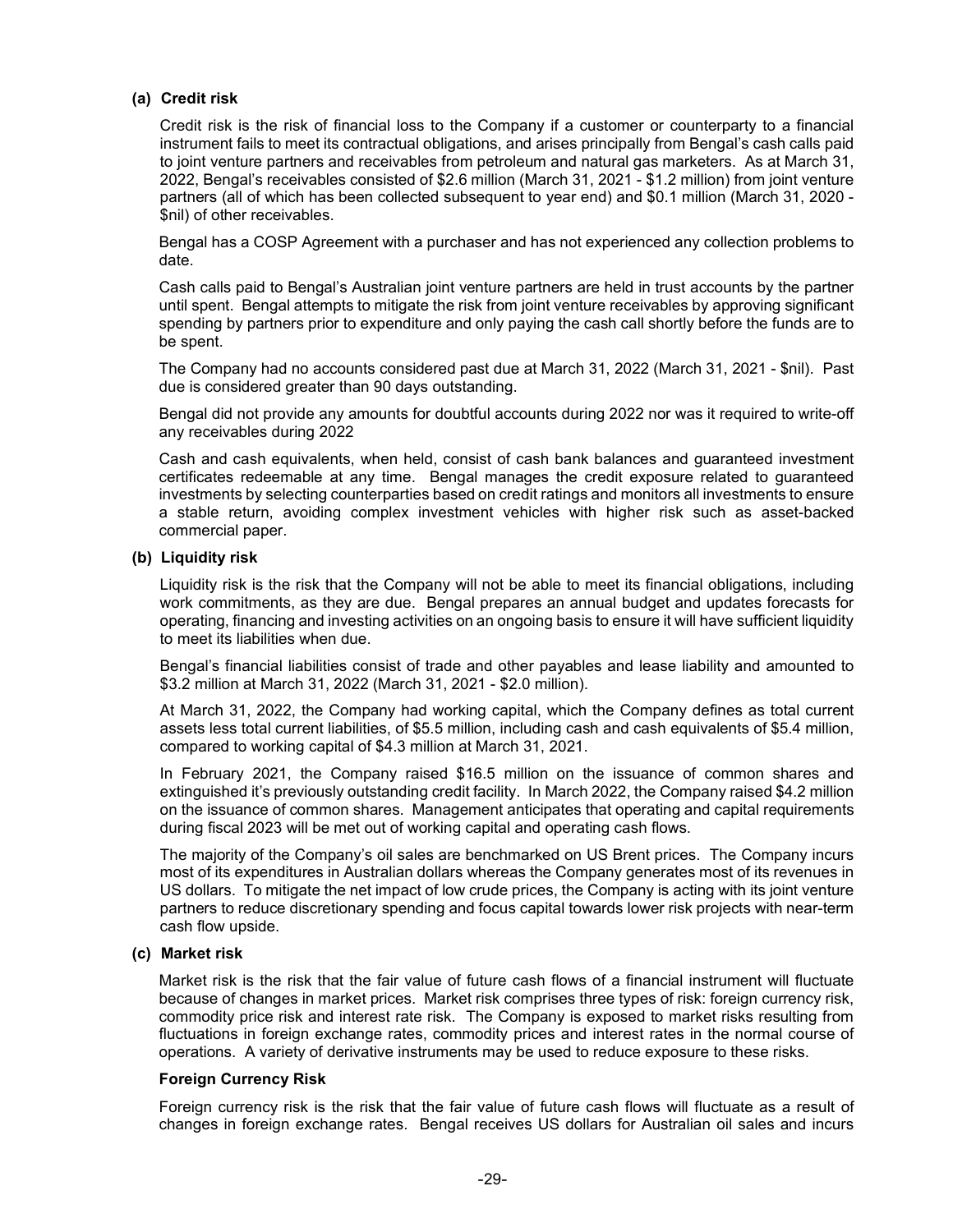expenditures in Australian and Canadian currencies. The Company may enter into derivative foreign currency contracts in order to manage foreign currency risk, but has not done so to date.

The table below shows the Company's exposure in Canadian dollar equivalent to foreign currencies for its financial instruments at March 31, 2022:

| (\$000s)                              |       |         |       |         |
|---------------------------------------|-------|---------|-------|---------|
|                                       | CAD\$ | AUS\$   | US\$  | Total   |
| Cash and cash equivalents             | 5,359 | 39      | 14    | 5,412   |
| Trade and other receivables           | 11    | 129     | 2,506 | 2,646   |
| Trade and other payables              | (238) | (2,973) |       | (3,211) |
| Lease liability                       | (68)  |         |       | (68)    |
|                                       | 5.064 | (2,805) | 2,520 | 4,779   |
| <b>Exchange rates as at March 31:</b> |       |         | 2022  | 2021    |
| Number of CAD\$ for 1 AUS\$           |       | 0.94    |       | 0.96    |
| Number of CAD\$ for 1 US\$            |       |         | 1.25  | 1.26    |

## **Commodity Price Risk**

Commodity price risk is the risk that the fair value of future cash flows will fluctuate as a result of a change in commodity prices. Commodity prices for petroleum and natural gas are impacted by not only the relationship between the Canadian and United States dollar, as outlined above, but also world economic events that dictate the levels of supply and demand. Australian oil prices are based on the US Brent reference price, which currently trades at a premium to WTI.

During the 2021 fiscal year, the Company recorded an unrealized loss of \$1.5 million on its derivative contracts. These contracts were settled in Q3 of the fiscal year resulting in a realized gain of \$1.0 million. At March 31, 2022 and 2021, the Company had no derivative contracts outstanding and all unrealized gains booked through fiscal 2021 were effectively realized during the year. During fiscal 2022 there were no realized on unrealized gains recognized.

## **Interest Rate Risk**

Interest rate risk is the risk that future cash flows will fluctuate as a result of changes in market interest rates. The Company's exposure to interest rate risk on its cash and cash equivalents at March 31, 2022 is restricted to investments with a maturity of three months or less. The Company had no interest rate derivatives at March 31, 2022 and 2021.

## **21. CAPITAL MANAGEMENT**

The Company's policy is to maintain a strong capital base for the objectives of maintaining financial flexibility which will allow it to execute on its capital investment program, provide creditor and market confidence and to sustain future development of the business. Following the February 2021 recapitalization transaction, the Company has materially realigned its capital structure eliminated all outstanding debt while adding \$4.0 million of working capital. The Company raised a further \$4.2 million in March 2022. This provides additional financial and capital flexibility further to the Company's strategy described above.

The Company manages its capital structure and makes adjustments by continually monitoring its business conditions, including: changes in economic conditions, the risk profile of its drilling inventory, the efficiencies of past investments, the efficiencies of forecasted investments and the timing of such investments, the forecasted cash balances, the forecasted commodity prices and resulting cash flow.

In order to maintain or adjust the capital structure, the Company may from time to time issue shares (if available on reasonable terms), issue debt instruments, sell assets, farm out properties and adjust its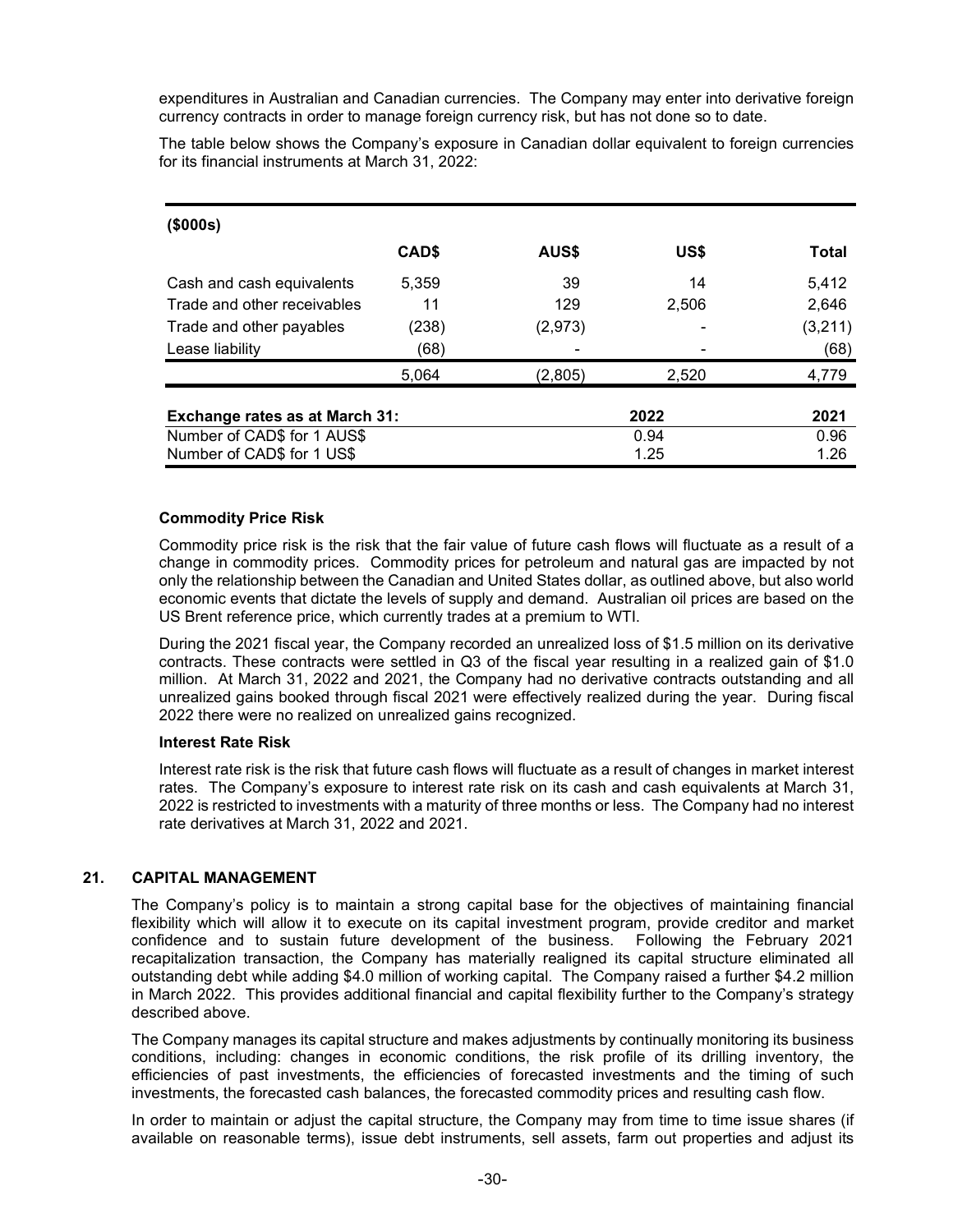capital spending to manage current and projected cash levels. There can be no assurance that equity financing will be available or sufficient to meet capital commitments, or for other corporate purposes, or if equity financing is available, that it will be on terms acceptable to the Company.

## **22. SUPPLEMENTAL CASH FLOW INFORMATION**

| Change in non-cash working capital items   |          |       |
|--------------------------------------------|----------|-------|
| (\$000s)                                   |          |       |
| <b>Year ended March 31</b>                 | 2022     | 2021  |
|                                            |          |       |
| Trade and other receivables                | (1, 422) | 415   |
| Prepaid expenses and deposits              | (213)    | (319) |
| Trade and other payables                   | 1,272    | 898   |
| Effect of change in foreign exchange rates | (13)     | 80    |
|                                            | (376)    | 1,074 |
| <b>Attributable to:</b>                    |          |       |
| Operating                                  | (597)    | 606   |
| Investing                                  | 221      | 474   |
| Financing                                  | -        | (6)   |
|                                            | (376)    | 1,074 |

The following represents the cash interest paid and received in each period:

| Cash interest paid and received<br>(\$000s) |      |      |
|---------------------------------------------|------|------|
| <b>Year ended March 31</b>                  | 2022 | 2021 |
|                                             |      |      |
| Cash interest paid                          | 9    | 623  |
| Cash interest received                      |      |      |

## **23. COMMITMENTS**

The Queensland Government regulatory authority granted the Company Authority to Prospect 934 ("ATP 934") under a revised work program on March 1, 2015. In Q4 fiscal 2018, the Company consolidated its ownership of ATP 934 and now holds a 100% and 40% operating interest in the northern and southern block of this permit respectively. The purchase consideration was AUS\$0.3 million cash and potential future cash payments of up to AUS\$1.0 million, which is made up of a AUS\$0.2 million on certification by an independent competent person appointed by Bengal Energy (Australia) Pty Ltd. of not less than 25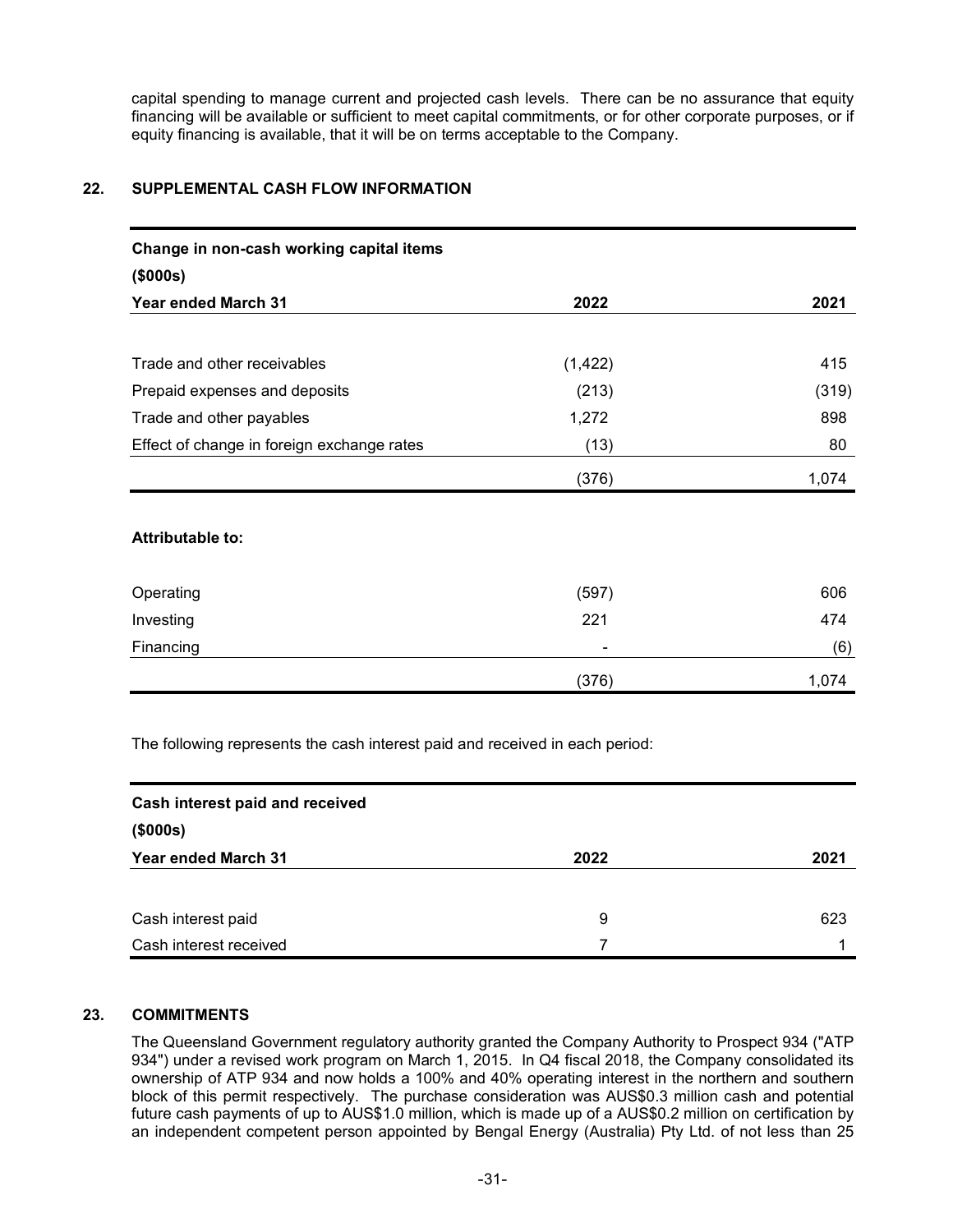billion cubic feet of proved reserves and AUS\$0.8 million due upon the delivery of the first shipments of gas to market. The work program consists of 260 km<sup>2</sup> of 3D seismic and up to three wells.

At March 31, 2022, the Company had the following capital work commitments:

| <b>Country and permit</b>        | Work program                                   | <b>Obligation period</b><br>ending | <b>Estimated expenditure</b><br>(net) (millions CAD\$) (1) |
|----------------------------------|------------------------------------------------|------------------------------------|------------------------------------------------------------|
| Onshore Australia -<br>ATP 934   | 260 $km^2$ 3D seismic and<br>up to three wells | February 2027                      | $8 \cdot 3^{(2)}$                                          |
| Onshore Australia -<br>ATP 732   | Geological and geophysical<br>studies          | March 2023                         | 0.1                                                        |
| Offshore Australia<br>$AC/RL$ 10 | Geological and geophysical<br>studies          | <b>March 2023</b>                  | 0.1                                                        |

(1) Translated at March 31, 2022 at an exchange rate of AUS\$1.00 = CAD\$0.9366.

(2) During fiscal 2021, the Company received confirmation that the commitment on ATP 934 was reduced in exchange for a 50% relinquishment of the non-potential acreage of ATP 934 at the end of the first term expiry date of February 28, 2021.

At March 31, 2022, the contractual obligations for which the Company is responsible are as follows:

## **(\$000s)**

## **Contractual obligations**

|                                 | Total | Less than<br>1 vear | $1 - 3$<br>vears | 4-5<br>vears             | After<br>5 years |
|---------------------------------|-------|---------------------|------------------|--------------------------|------------------|
| Office lease                    | 182   | 103                 | 79               | $\overline{\phantom{0}}$ | $\blacksquare$   |
| Decommissioning and restoration | 3,379 | $\blacksquare$      | 798              | $\overline{\phantom{0}}$ | 2,581            |
|                                 | 3,561 | 103                 | 877              | $\,$                     | 2,581            |

## **24. SEGMENTED INFORMATION**

As at March 31, 2022, the Company has two reportable operating segments being the Australian oil and gas operations and corporate.

Revenue reported below represents revenue generated from external customers. There were no intersegment sales in any of the reported periods.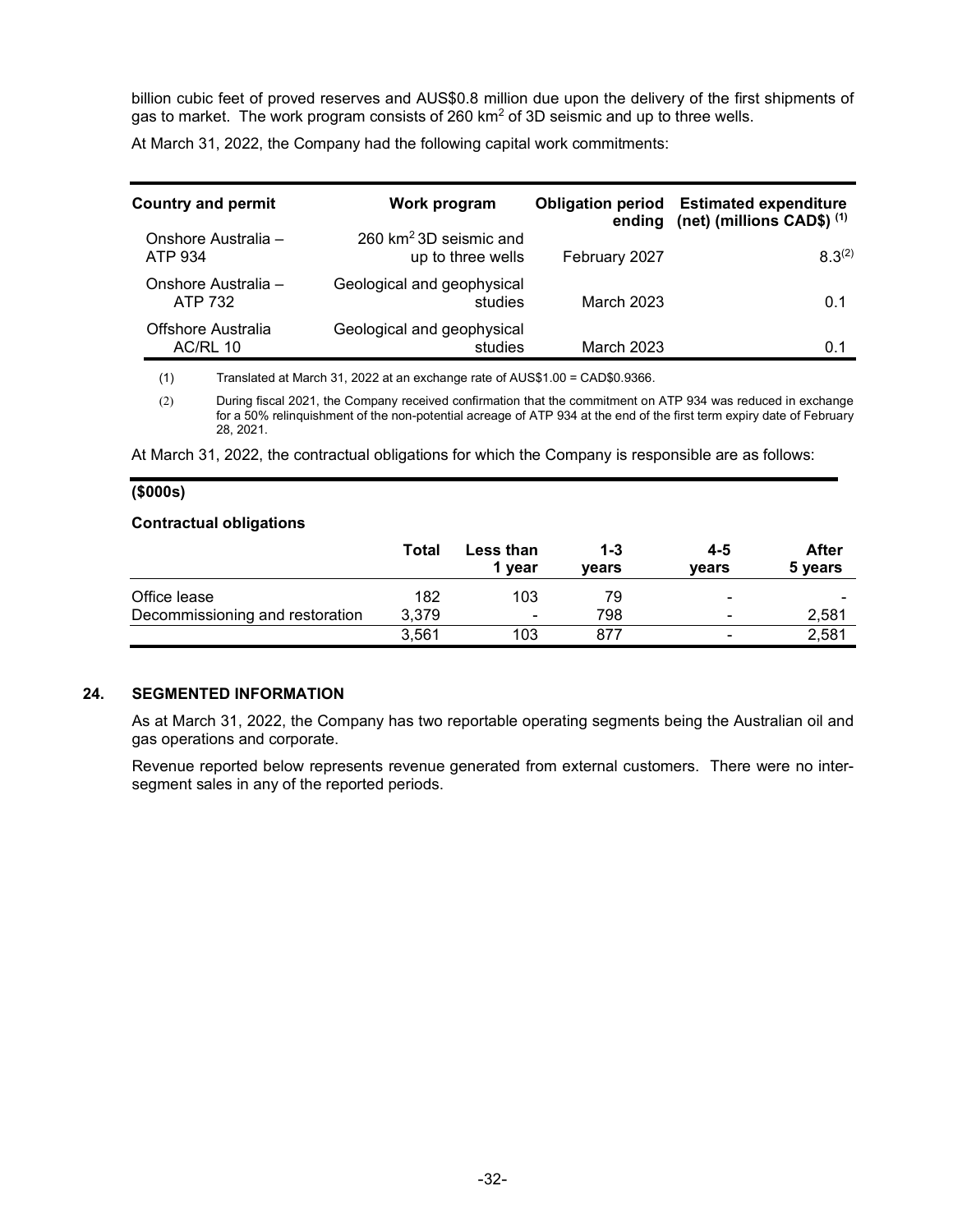The accounting policies of the reportable segments are the same as the group's accounting policies. Segment profit represents the profit earned by each segment without allocation of directors' salaries, finance costs and income tax expense. This is the measure reported to the chief operating decision maker for the purposes of resource allocation and assessment of segment performance.

## **(\$000s)**

#### **For the year ended March 31, 2022**

|                                         | <b>Australia</b> | Corporate | Total  |
|-----------------------------------------|------------------|-----------|--------|
| Revenue                                 | 7,650            |           | 7,650  |
| Interest revenue                        |                  |           |        |
| Interest expense                        | 9                | 5         | 14     |
| Depletion and depreciation              | 1,033            | 34        | 1,067  |
| Impairment                              | 568              |           | 568    |
| Net income (loss)                       | 696              | (1,070)   | (374)  |
| Exploration and evaluation expenditures | 1,231            |           | 1,231  |
| Petroleum and natural gas property      |                  |           |        |
| expenditures                            | 3,089            |           | 3,089  |
| $($ \$000s $)$                          |                  |           |        |
| As at March 31, 2022                    |                  |           |        |
| Exploration and evaluation assets       | 10,352           |           | 10,352 |
| Petroleum and natural gas properties    | 29,508           |           | 29,508 |
| Total assets                            | 43,104           | 5,472     | 48,576 |
| <b>Total liabilities</b>                | 6,352            | 306       | 6,658  |

## **(\$000s)**

#### **For the year ended March 31, 2021**

|                                                                       | <b>Australia</b> | Corporate | <b>Total</b> |
|-----------------------------------------------------------------------|------------------|-----------|--------------|
| Revenue                                                               | 5,234            |           | 5,234        |
| Interest revenue                                                      |                  |           |              |
| Interest expense                                                      | 881              | 10        | 891          |
| Depletion and depreciation                                            | 1,285            | 48        | 1,333        |
| Net income (loss)                                                     | 4.737            | (809)     | 3,928        |
| Exploration and evaluation expenditures                               | 61               |           | 61           |
| Petroleum and natural gas property                                    |                  |           |              |
| expenditures                                                          | 1,193            |           | 1,193        |
| (\$000s)<br>As at March 31, 2021<br>Exploration and evaluation assets | 9,890            |           | 9,890        |
| Petroleum and natural gas properties                                  | 28,116           |           | 28,116       |
|                                                                       |                  |           |              |
| Total assets                                                          | 40,084           | 4,162     | 44,246       |
| <b>Total liabilities</b>                                              | 5,084            | 432       | 5,516        |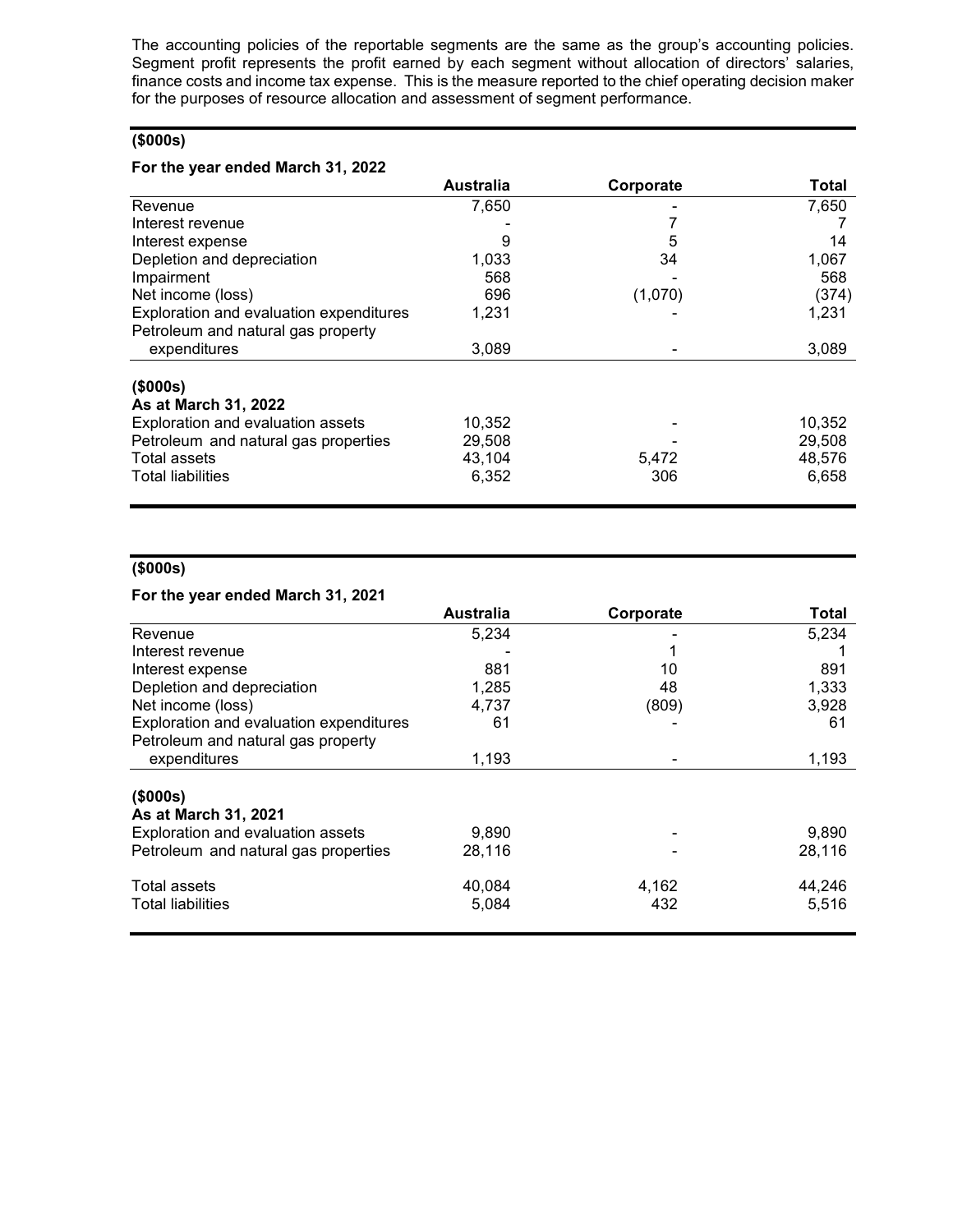## CORPORATE INFORMATION

## **AUDITORS**

KPMG LLP • Calgary, Canada

## **LEGAL COUNSEL**

Burnet, Duckworth & Palmer LLP • Calgary, Canada Piper Alderman • Sydney, Australia

## **BANKERS**

Royal Bank of Canada • Calgary, Canada WestPac • Sydney, Australia

## **REGISTRAR AND TRANSFER AGENT**

Computershare • Toronto, Canada

## **DIRECTORS**

Chayan Chakrabarty James B. Howe Peter Lansom Dr. Brian J. Moss Robert D. Steele (Chairman) W. B. (Bill) Wheeler

## **DISCLOSURE COMMITTEE**

Chayan Chakrabarty Jerrad Blanchard

## **AUDIT COMMITTEE**

James B. Howe (Chairman) Robert D. Steele W. B. (Bill) Wheeler

## **RESERVES COMMITTEE**

Dr. Brian J. Moss (Chairman) Peter Lansom Robert D. Steele

## **COMPENSATION COMMITTEE**

Dr. Brian J. Moss (Chairman) Robert D. Steele Peter Lansom

## **GOVERNANCE AND NOMINATING COMMITTEE**

W.B. (Bill) Wheeler (Chairman) Robert D. Steele James B. Howe

## **HEALTH, SAFETY AND ENVIRONMENT COMMITTEE**

Peter Lansom (Chairman) Robert D. Steele Dr. Brian J. Moss

## **OFFICERS**

Chayan Chakrabarty, President & Chief Executive Officer Richard N. Edgar, Executive Vice President Jerrad Blanchard, Chief Financial Officer Bruce Allford, Secretary

## **STOCK EXCHANGE LISTING – TSX: BNG**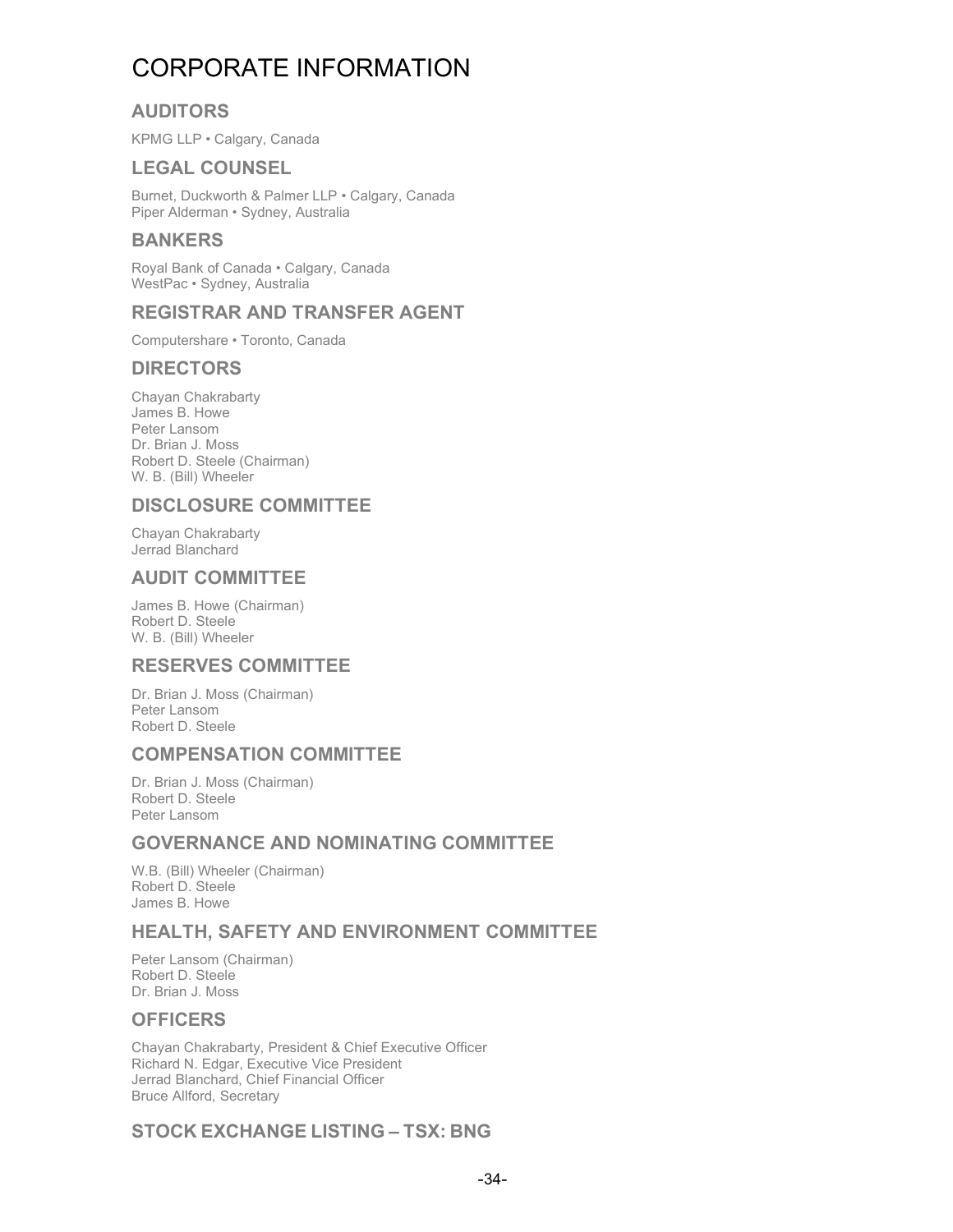

International Exploration & Production

# **Management's Discussion & Analysis**

**Three and Twelve Months Ended March 31, 2022 and 2021**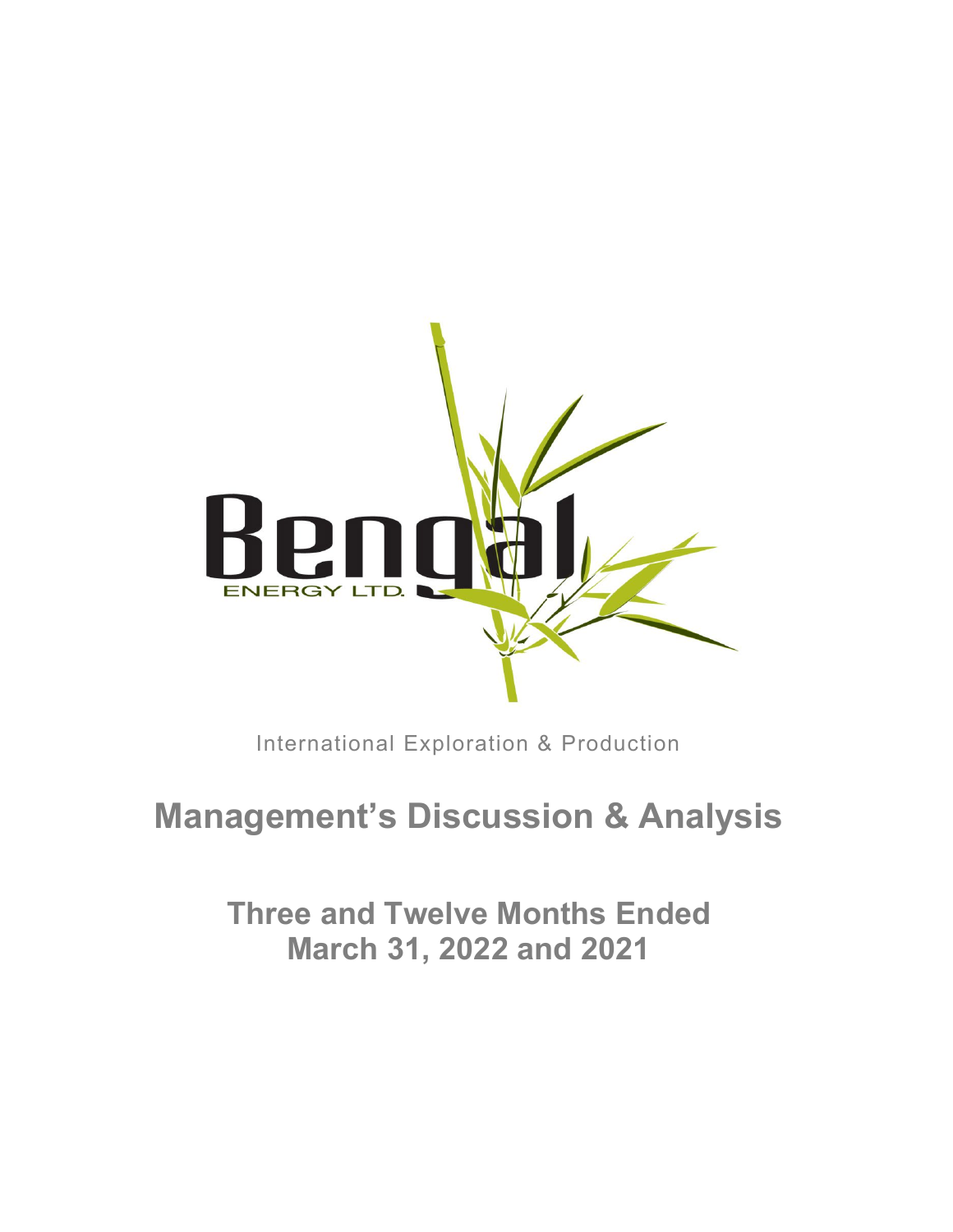The following Management's Discussion and Analysis ("MD&A") of the consolidated financial results of Bengal Energy Ltd. ("Bengal" or the "Company") is at and for the three and twelve months ended March 31, 2022.

This MD&A dated June 15, 2022 should be read in conjunction with the Company's consolidated financial statements and related notes for the years ended March 31, 2022 and 2021. The consolidated financial statements of the Company have been prepared in accordance with International Financial Reporting Standards ("IFRS") as issued by the International Accounting Standards Board ("IASB").

The functional currency of the Company's operating subsidiary Bengal Energy (Australia) Pty Ltd. ("Bengal Australia"), is the Australian dollar; the functional currency of the Company is the Canadian dollar ("CAD"). The Company's presentation currency is the CAD. In this MD&A, all dollar amounts are expressed in CAD unless otherwise noted.

This MD&A contains Non-IFRS and Other Financial Measures, abbreviations and forward-looking information relating to future events and the Company's future performance. Please refer to "Non-IFRS and Other Financial Measures s", "Abbreviations" and "Advisories" sections at the end of this MD&A for further information. These do not have any standardized meaning in accordance with International Financial Reporting Standards ("IFRS") as prescribed by the International Accounting standards Board and therefore may not be comparable with the calculation of similar financial measures disclosed by other entities.

Additional information relating to Bengal, including Bengal's audited March 31, 2022 consolidated financial statements and other filings are available on SEDAR at [www.sedar.com.](http://www.sedar.com/)

In the following discussion, the three months ended March 31, 2022 may be referred to as "fourth quarter of fiscal 2022", "Q4 fiscal 2022", "Q4 FY 2022", "current quarter", and "the quarter". The comparative three months ended March 31, 2021, may be referred to as "fourth quarter of fiscal 2021", "Q4 fiscal 2021" "Q4 FY 2021", and "prior year's quarter". The year ended March 31, 2022, may be referred to as "fiscal 2022", "current year", and "the year". The comparative year ended March 31, 2021, may be referred to as "the previous year", "prior year", and "fiscal 2021".

## **FOURTH QUARTER FISCAL 2022 SUMMARY**

## **Financial Summary:**

- **Reserves –**Bengal's independently evaluated Proved Plus Probable ("2P") reserves for the fiscal year ended March 31, 2022 are 5,778 thousand barrels of oil ("Mbbls") and Proved ("1P") reserves are 2,145 Mbbls compared to 5,789 Mbbls and 2,163 Mbbls for 2P and 1P reserves respectively at March 31, 2021. The net present value (NPV10, before tax) of Bengal's 2P reserves, net of future development costs, at March 31, 2022 is \$149.0 million, or \$0.30 per share compared to \$87.6 million at March 31, 2021. The 2P after tax net asset value is \$115 million for the current year compared to \$69.2 million in the prior year.
- **Sales revenue**  Crude oil sales revenue was \$2.4 million in the fourth quarter of fiscal 2022, which is 50% higher than the \$1.6 million recorded in Q4 fiscal 2021. Full year fiscal 2022 sales revenue was \$7.7 million compared to \$5.2 million for the full year fiscal 2021.
- **Funds from (used in) operations[1](#page-36-0)** Bengal generated \$0.5 million of funds from operations during Q4 fiscal 2022 compared to a \$0.2 million funds used in operations during Q4 fiscal 2021. For the full year fiscal 2022, the Company generated \$1.4 million of funds from operations compared to \$0.3 million funds used in operations during the prior fiscal year.
- **Net income** Bengal reported net income of \$0.2 million for the current quarter compared to net income of \$3.9 million in the fourth quarter of fiscal 2021. For the full year fiscal 2022, the Company reported a net loss of \$0.4 million compared net income of \$3.9 million in the prior year. Several non-operational items contributed to net income during the prior year that were absent in the current period, including \$3.7 million of foreign exchange gains and a \$3.5 million gain on the settlement of the Company's Credit Facility.
- **Private placement** On March 7, 2022 the Company closed a private placement to issue 52.3 million shares for \$4.2 million of proceeds.

<span id="page-36-0"></span> $1$  See "Non-IFRS and Other Financial Measures" on page 16 of this MD&A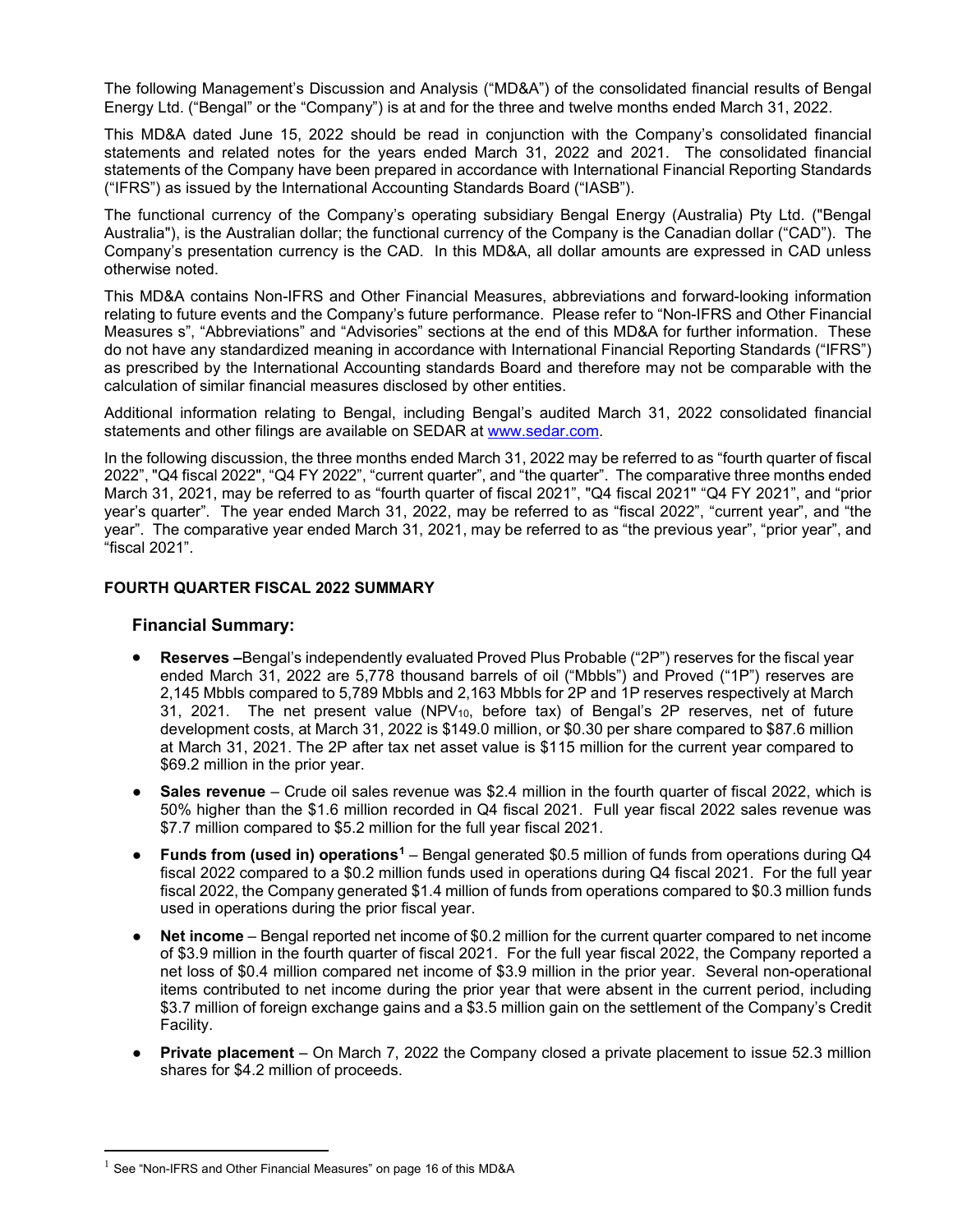## **Operational Summary:**

- **Production volumes** The Company's share of total production in the current quarter was 15,647 bbls of light crude oil, which is a 14% decline from the 18,222 bbls produced in the fourth quarter of fiscal 2021. The current quarter production averaged 174 bbls/day compared to 202 bbls/day produced in the fourth quarter of fiscal 2021. Full year fiscal 2022 saw total production of 66,797 bbls compared to 80,530 bbls for full year fiscal 2021. The full year fiscal 2022 production per day averaged 183 bbls compared to 221 bbls/day for the full year fiscal 2021.
- **Capital expenditures** During the year, the Company commenced capital programs on two of its 100% owned and operated projects at Wareena (Petroleum Lease ("PL") 1110 & Producing Pipeline ("PPL") 138) and Caracal (Authority to Prospect ("ATP") 732). Bengal incurred \$2.2 million in capital expenditures during Q4 fiscal 2022 as compared to \$0.5 million in Q4 fiscal 2021 and a total of \$4.3 million during the current year compared to \$1.2 million during fiscal 2021. Work in these projects is currently ongoing.

## **MANAGEMENT'S DISCUSSION AND ANALYSIS**

## **Business Overview**

Bengal's producing and non-producing assets are situated in Australia's Cooper Basin, a region featuring large accumulations of very light and high quality crude oil and natural gas. The Company's core Australian assets, PL 303 Cuisinier, ATP 934 Barrolka, ATP 732 Tookoonooka, and four petroleum licenses acquired in calendar 2019 are situated within an area of the Cooper Basin that is well served with production infrastructure and takeaway capacity for produced crude oil and natural gas. Still in early stages in terms of appraisal and development, Bengal believes these assets offer attractive upside potential for both oil and gas. Australia presents a stable political, fiscal and economic environment in which to operate, and a favourable royalty regime for oil and gas production.

Under the State of Queensland Regulatory process, ATPs are granted by the State generally for a period of twelve years with one third of the original grant area expiring every four years. At the end of the final term of the ATP, and under certain conditions relative to exploration success, an application can be made to continue a portion of the permit in the form of a PCA (Potential Commercial Area). PCAs have a life span of five to fifteen years. PCA applications include a commercial viability report that indicates that the area is likely to be commercially viable within the applied term. This allows for extra time to commercialize the resource. These PCA's remain a part of the ATP until expiry. If a discovery of oil or gas is made, an application for a PL is made to allow for production. PLs are granted for up to a thirty-year term.

Bengal has two PLs on the former ATP 752 Barta block, PL 303 and PL 1028, in addition to three PCAs, PCA 206, PCA 207 Barta West and PCA 155 Wompi block-Nubba/Yilgarn. Bengal also holds four PLs (PL 114 Wareena, PL 157 Ghina, PL 188 Ramses, PL 411 Karnak) including a pipeline license PPL 138 adjacent to ATP 934.

## **AUSTRALIA – Cooper Basin, Queensland**

## **PL303 and PL 1028 Cuisinier (controlling permit ATP 752) (30.357% WI)**

A pilot reservoir pressure maintenance scheme was initiated during the prior fiscal year and after resolving mechanical issues, water injection activities resumed during calendar Q4 2021. The location of this pilot is in the southeast quadrant of the Cuisinier pool, with injection of water taking place at the Cuisinier 24 well. The broad nature of the Cuisinier structure combined with variable flank aquifer pressure support has resulted in pressure depletion within the central portion of the Cuisinier pool. The injection of produced formation water is anticipated to both increase production in up to four offsetting wells and reduce water handling charges. The Cuisinier water injection pilot has continued to face a range of surface facility-related operational issues resulting in downtimes, which have not allowed the significant subsurface success potential of this pilot to be realized as yet. Bengal Energy personnel are now working with the Operator's Onshore Operations and Development Leadership to work collaboratively towards rectifying the surface facility design challenges.

Upon establishing success of the pilot, the Joint Venture ("JV") expects to begin a multi-phase water injection scheme, targeted fracture stimulation and more commercially efficient development drilling. Since inception of the pilot, 33,500 barrels of water have been injected into the C24 well at an average rate of approximately 275 barrels of water per day over 115 operating days since December 2021. Currently, the water injection rate into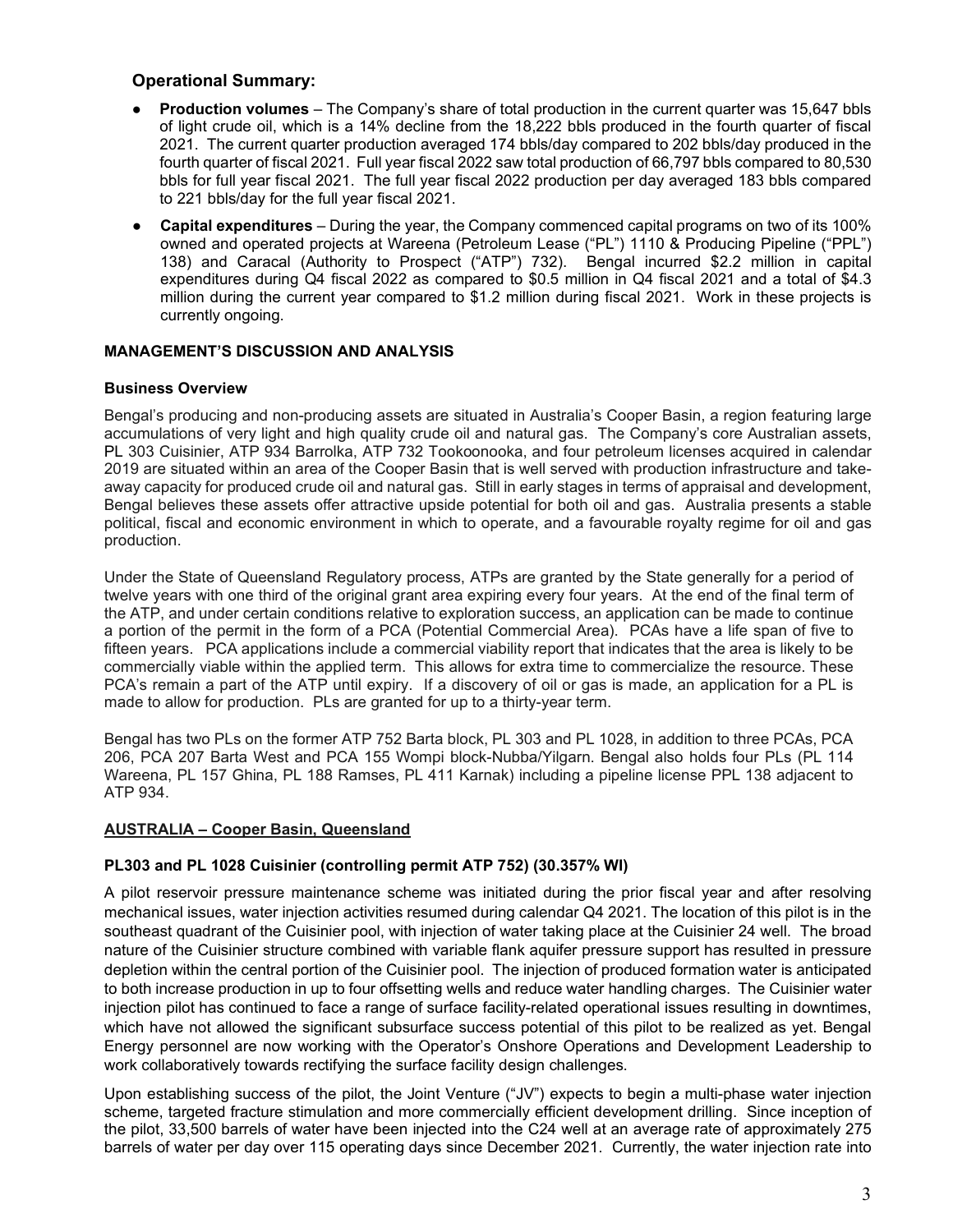C24 is approximately 300 bpd at a wellhead pressure of 9,600 Kilopascal. Nearby wells are being monitored for total fluid produced and water cut to help to determine which wells are being affected by the pilot program.

In December 2021, Bengal participated in the Chef exploration drilling project. Following a review of the well logs, the ATP 752 JV parties have decided to plug and abandon the well. This exploration well is located outside of the producing Cuisinier field PL 303, in a location 4 km to the northeast with primary targets in the Jurassic Birkhead Formation and Hutton Sandstone, and secondary targets within the Triassic Nappamerri Group. The well encountered multiple oil shows in the primary and secondary targets; however, no commercial pay was identified at this location. While not a commercial success, the identified oil shows may support continued exploration targeting both the Jurassic Birkhead and newly discovered oil-bearing Triassic Nappamerri formations.

## **PL 114 Wareena, PL 157 Ghina, PL 188 Ramses, PL 411 Karnak, PPL 138 pipeline (100% WI)**

The Company acquired a 100% working interest in four PLs and a natural gas pipeline connected to transportation infrastructure into the Eastern Australia Gas Market (collectively, the "Assets"). These nonproductive PLs are highly compatible with and in close proximity to ATP 934. Bengal continues to integrate subsurface data from the PLs to enhance the Company's understanding of ATP 934 and to finalize the selection of exploration and appraisal drilling locations.

Included in this program is the reinstatement of two gas wells (Wareena-1 and Wareena-5) and an existing gas pipeline to produce raw gas into existing infrastructure. Planning and execution of the project continued through Q4 fiscal 2022 including performing a deeper zone water shut off on Wareena-5. Negotiations regarding natural gas processing and sales are ongoing with Santos as the owner of the processing infrastructure. The company is evaluating various options for commercialization for expected natural gas production, including connection through existing processing infrastructure and an innovative proof of concept for alternative monetization.

The 100% ownership of the acquired Assets presents an appraisal and development opportunity that will be operated by the Company and is seen to be not only complementary to our proven producing, non-operated Cuisinier asset, but also as a key steppingstone for Bengal's natural gas platform upon which future exploration growth through ATP 934 can be undertaken.

## **ATP 732 Tookoonooka (100% WI)**

The Company has conducted preliminary workover and stimulation program at the Caracal-1 well, a 53 API oil discovery in the Wyandra zone. The well produced oil to surface, although at lower than expected rates and is currently being assessed to determine capacity for commercial production. This would allow the Company to progress towards a PL or PCA on the block.

In June 2019, the Company applied for an amendment to the LWP ("Later Work Program") for the third term of ATP 732 permit. On October 22, 2019, the Company received approval from the Queensland regulatory authority for an amended LWP for the third, four-year term commencing April 1, 2019, to March 31, 2023. The approved LWP was revised to minimum activities of reprocessing seismic and inversion work with an estimated cost of \$0.05 million and geological and geophysical investigation at an estimated cost of \$0.05 million during the fouryear term.

## **ATP 934 Durham Downs East Farmout Block (40% WI)**

Bengal entered into an agreement with Santos in July of 2020 to farm-in on a portion of the ATP 934 block. Santos carried the drilling costs of one well to earn a 60% operated interest in the ATP 934 southern farm-out block, which represents 57.8% of the total block acreage post April 2020 relinquishment. On October 14, 2021, Santos completed the drilling of the Legbar-1 exploration well. Santos paid 100% of the costs to drill, plug and abandon the well and has accordingly earned a 60% working interest in 103,760 km<sup>2</sup> gross exploration land.

While the Legbar-1 Well did not indicate commercial quantities of hydrocarbons, thick, high quality reservoir sands were encountered in the primary Permian Toolachee formation and in the Jurassic Birkhead zone, with evidence of residual hydrocarbon saturation in both zones. In addition, fluorescence shows and elevated gas readings through the Jurassic Birkhead Fm/Top Hutton Sandstone indicate oil has passed through the reservoir, supporting the search for a valid closure to test this play. The findings from the Legbar-1 well will help Bengal refine its exploration targets going forward, both with Santos in the Santos Farm-out Block, and across the balance of ATP 934 which is 100% owned by Bengal.

## **Business Development**

The Company is in discussions with potential industry and financial partners to fund some of these oil and gas related activities.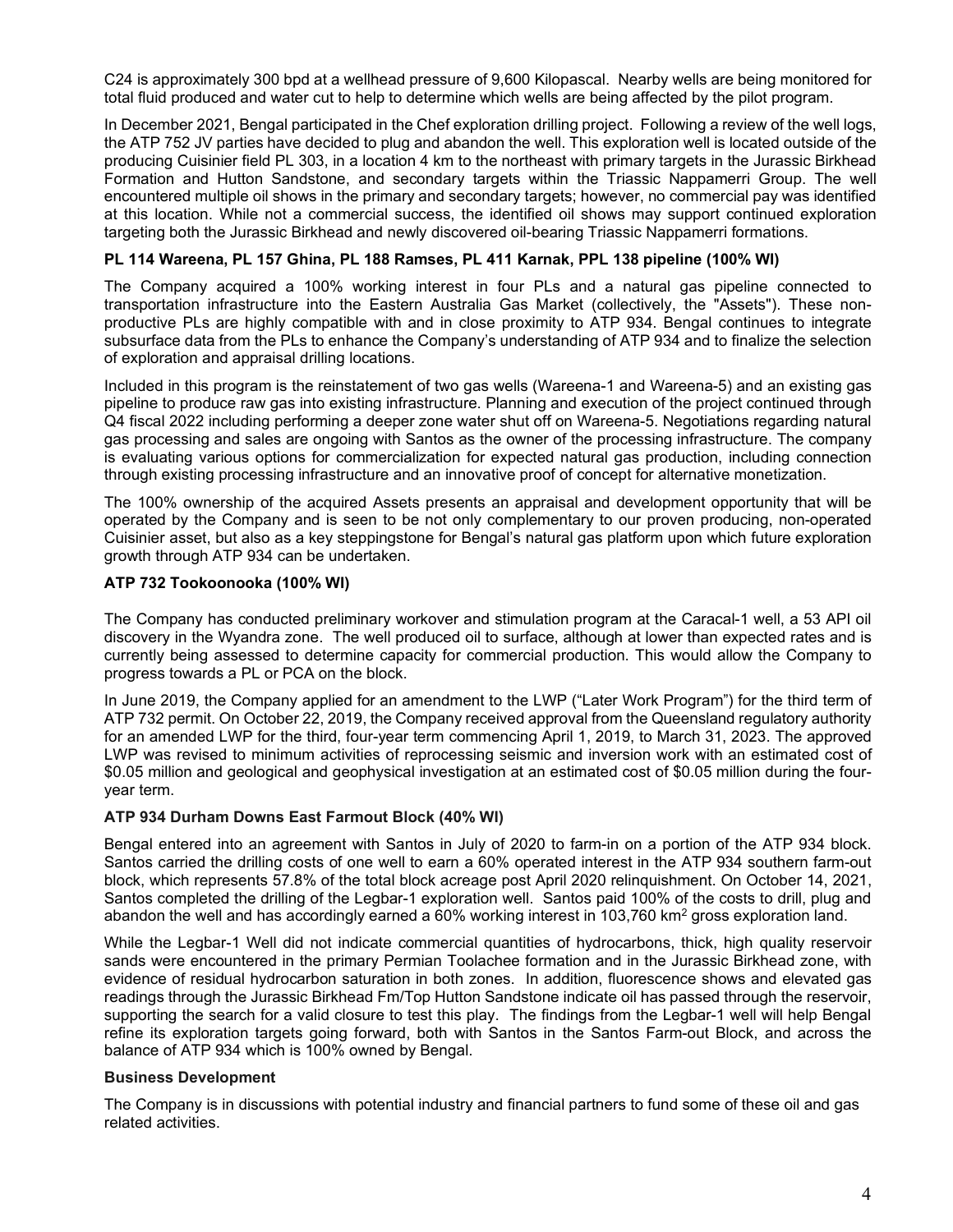| $(40000$ calcept por strate, $70,$<br>volumes and operating netback amounts) | March 31    | Three months ended | <b>Twelve months ended</b> | March 31    |  |
|------------------------------------------------------------------------------|-------------|--------------------|----------------------------|-------------|--|
|                                                                              | 2022        | 2021               | 2022                       | 2021        |  |
| Oil revenue                                                                  | \$<br>2,374 | \$<br>1,601        | \$<br>7,650                | \$<br>4,822 |  |
| Operating netback <sup>(1)</sup>                                             | \$<br>1,425 | \$<br>670          | \$<br>4.109                | \$<br>2,754 |  |
| Cash from operations                                                         | \$<br>437   | \$<br>70           | \$<br>835                  | \$<br>301   |  |
| Funds from (used in) operations <sup>(1)</sup>                               | \$<br>515   | \$<br>(158)        | \$<br>1,432                | \$<br>(305) |  |
| Per share (\$) (basic and diluted)                                           | \$<br>0.00  | \$<br>0.00         | \$<br>0.00                 | \$<br>0.00  |  |
| Net income (loss)                                                            | \$<br>217   | \$<br>3,040        | \$<br>(374)                | \$<br>3,928 |  |
| Per share (\$) (basic and diluted)                                           | \$<br>0.00  | \$<br>0.01         | \$<br>(0.00)               | \$<br>0.03  |  |
| Capital expenditures                                                         | \$<br>2,244 | \$<br>533          | \$<br>4,322                | \$<br>1,254 |  |
| Oil volumes (bbl/d)                                                          | 174         | 202                | 183                        | 221         |  |
| Operating netback (1)(\$/bbl)                                                | \$<br>91.06 | \$<br>36.67        | \$<br>61.52                | \$<br>34.20 |  |

## **(\$000s except per share, %,**

Non-IFRS and Other Financial Measures

## **RESULTS OF OPERATIONS**

| <b>Production</b>                                |               |                                |               |                                        |  |  |
|--------------------------------------------------|---------------|--------------------------------|---------------|----------------------------------------|--|--|
|                                                  |               | Three months ended<br>March 31 |               | <b>Twelve months ended</b><br>March 31 |  |  |
|                                                  | 2022          | 2021                           | 2022          | 2021                                   |  |  |
| Oil production (bbls/d)<br>Oil production (bbls) | 174<br>15.647 | 202<br>18,222                  | 183<br>66.797 | 221<br>80,530                          |  |  |

Production during Q4 fiscal 2022 decreased 14% compared the Q4 fiscal 2021 and total current fiscal year production decreased 17% compared to the fiscal 2021. These decreases represent natural production declines at the Cuisinier field. During fiscal 2022, the only capital activity incurred in the field related to the water injection pilot program, which is currently injecting water at a rate of 300 bbls per day. To date there is insufficient data to determine the impact of water injection on the reservoir and oil production.

## **Revenue/Pricing**

The following table outlines for oil lifting from bills of lading, pipeline oil estimates, applicable prices and oil sales reflected in the Company's financials:

|                                           | Three months ended<br>March 31 |       | <b>Twelve months ended</b><br>March 31 |         |
|-------------------------------------------|--------------------------------|-------|----------------------------------------|---------|
|                                           | 2022                           | 2021  | 2022                                   | 2021    |
| <b>Oil lifting</b>                        |                                |       |                                        |         |
| Volume (000s bbls)                        | 14.0                           | 17.0  | 67.3                                   | 85.7    |
| Weighted average price (\$US/bbl)         | 107.36                         | 63.88 | 83.66                                  | 43.26   |
| <b>A.</b> Sales (CDN \$000's)             | 1,864                          | 1,390 | 7,131                                  | 5,028   |
| Pipeline oil                              |                                |       |                                        |         |
| Volume (000s bbls), change                | 1.6                            | 1.2   | (0.5)                                  | (4.7)   |
| Price (\$US/bbl), change                  | 30.20                          | 9.90  | 50.63                                  | (39.56) |
| <b>B.</b> Net sales (CDN \$000's)         | 510                            | 211   | 519                                    | 206     |
| <b>A.+B.</b> Total oil sales (CDN \$000s) | 2,374                          | 1.601 | 7,650                                  | 5.234   |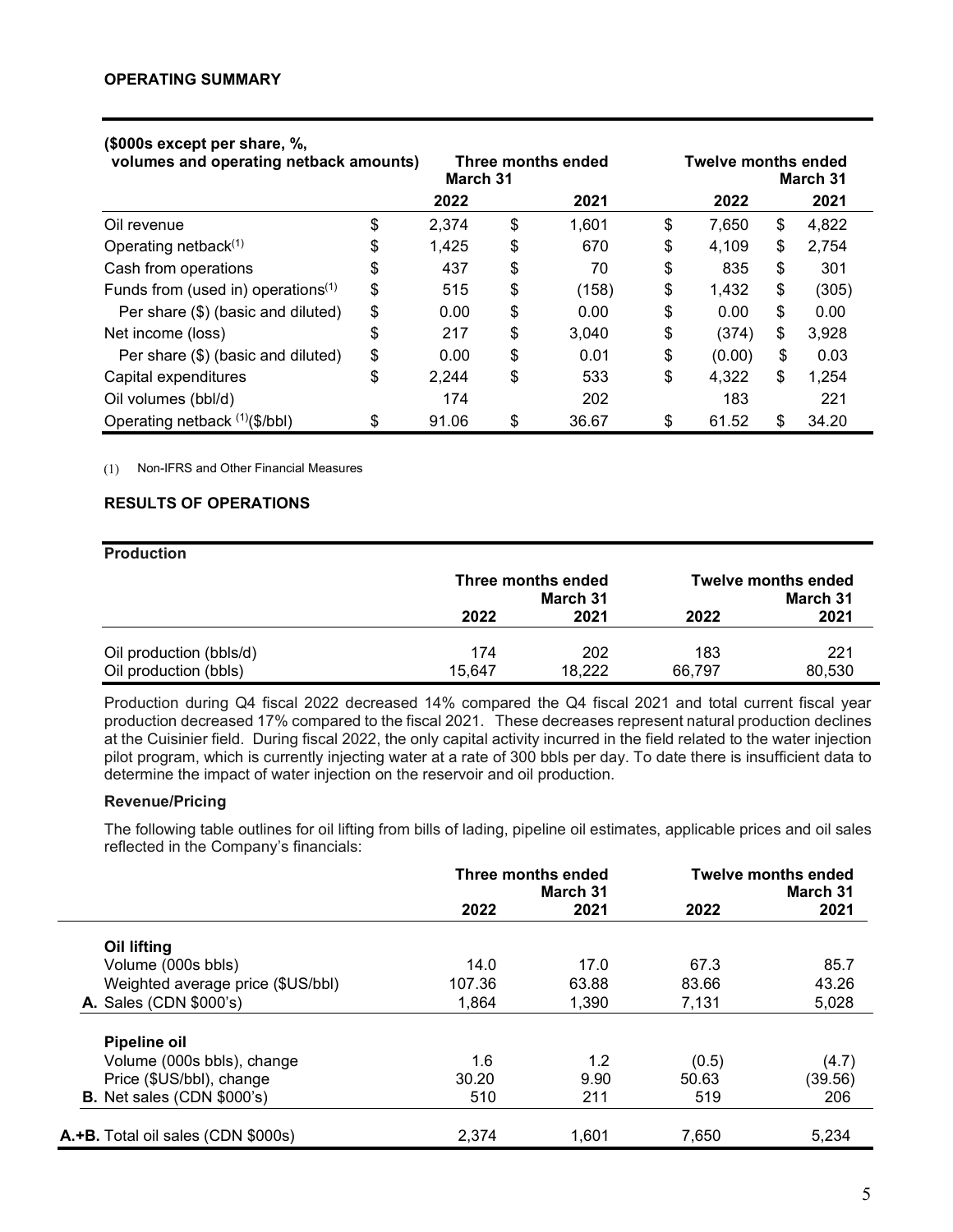The price received for Bengal's Australian oil sales is benchmarked on US Brent for the month in which the bill of lading occurs, plus a realized premium due to oil quality differences. Pipeline oil is the term used to describe oil moving along the pipeline from the wellhead to the port that has been legally transferred to the buyer but not priced and waiting to be sold. Lifting occurs when the oil is moved from the port to the ship.

Realized crude oil prices during the current quarter increased by 68% compared to the previous year's quarter based on increased benchmark Brent pricing. The realized weighted average price of oil lifting sales was US \$107.36/bbl for the current quarter compared to US \$63.88/bbl during Q4 fiscal 2021. This increase in pricing was partially offset by a 14% decrease in production.

During the current quarter, the higher pipeline oil amount was due to both an increase in price of US \$30.20/bbl and a 400 bbl volume increase. After adjusting for changes in pipeline oil, sales for the current quarter are \$1.9 million, which is a 34% increase from the \$1.4 million recorded during the prior year's quarter.

The following table outlines average benchmark prices:

|                             | Three months ended<br>March 31 |       | <b>Twelve months ended</b><br>March 31 |       |  |
|-----------------------------|--------------------------------|-------|----------------------------------------|-------|--|
|                             | 2022                           | 2021  | 2022                                   | 2021  |  |
| Brent oil (\$/bbl)          | 127.38                         | 77.85 | 100.69                                 | 58.99 |  |
| Brent oil (US\$/bbl)        | 100.30                         | 60.82 | 80.55                                  | 44.35 |  |
| Number of CAD\$ for 1 AUS\$ | 0.92                           | 0.99  | 0.93                                   | 0.95  |  |
| Number of CAD\$ for 1 US\$  | 1.27                           | 1.28  | 1.25                                   | 1.33  |  |

## **(\$000s)**

## **Operating netbacks(1)**

|                                        | Three months ended<br>March 31 |         |         | <b>Twelve months ended</b><br>March 31 |  |
|----------------------------------------|--------------------------------|---------|---------|----------------------------------------|--|
|                                        | 2022                           | 2021    | 2022    | 2021                                   |  |
| Oil sales                              | 2,374                          | 1,601   | 7,650   | 5,234                                  |  |
| Realized gain on financial instruments |                                |         |         | 1,033                                  |  |
| Royalties                              | (142)                          | (96)    | (459)   | (314)                                  |  |
| Operating expenses                     | (807)                          | (835)   | (3,082) | (3, 199)                               |  |
| Operating netback                      | 1,425                          | 670     | 4,109   | 2,754                                  |  |
| (\$/bbl)                               |                                |         |         |                                        |  |
| Oil sales                              | 151.72                         | 87.86   | 114.53  | 64.99                                  |  |
| Realized gain on financial instruments |                                |         |         | 12.83                                  |  |
| Royalties                              | (9.08)                         | (5.27)  | (6.87)  | (3.90)                                 |  |
| Operating expenses                     | (51.58)                        | (45.92) | (46.14) | (39.72)                                |  |
| Operating netback                      | 91.06                          | 36.67   | 61.52   | 34.20                                  |  |

See Non-IFRS and Other Financial Measures  $(2)$ 

In Q4 fiscal 2022, operating netbacks were \$1.4 million or \$91.06/bbl compared to Q4 fiscal 2021 at \$0.7 million or \$36.67/bbl. The primary reason for the 113% increase in operating netbacks is improved realized pricing on crude oil sales, which more than offset production declines. For the full year fiscal 2022, operating netbacks were \$4.1 million or \$61.52/bbl compared to \$2.8 million or \$34.20/bbl in the prior fiscal year also due to higher realized crude oil sales prices.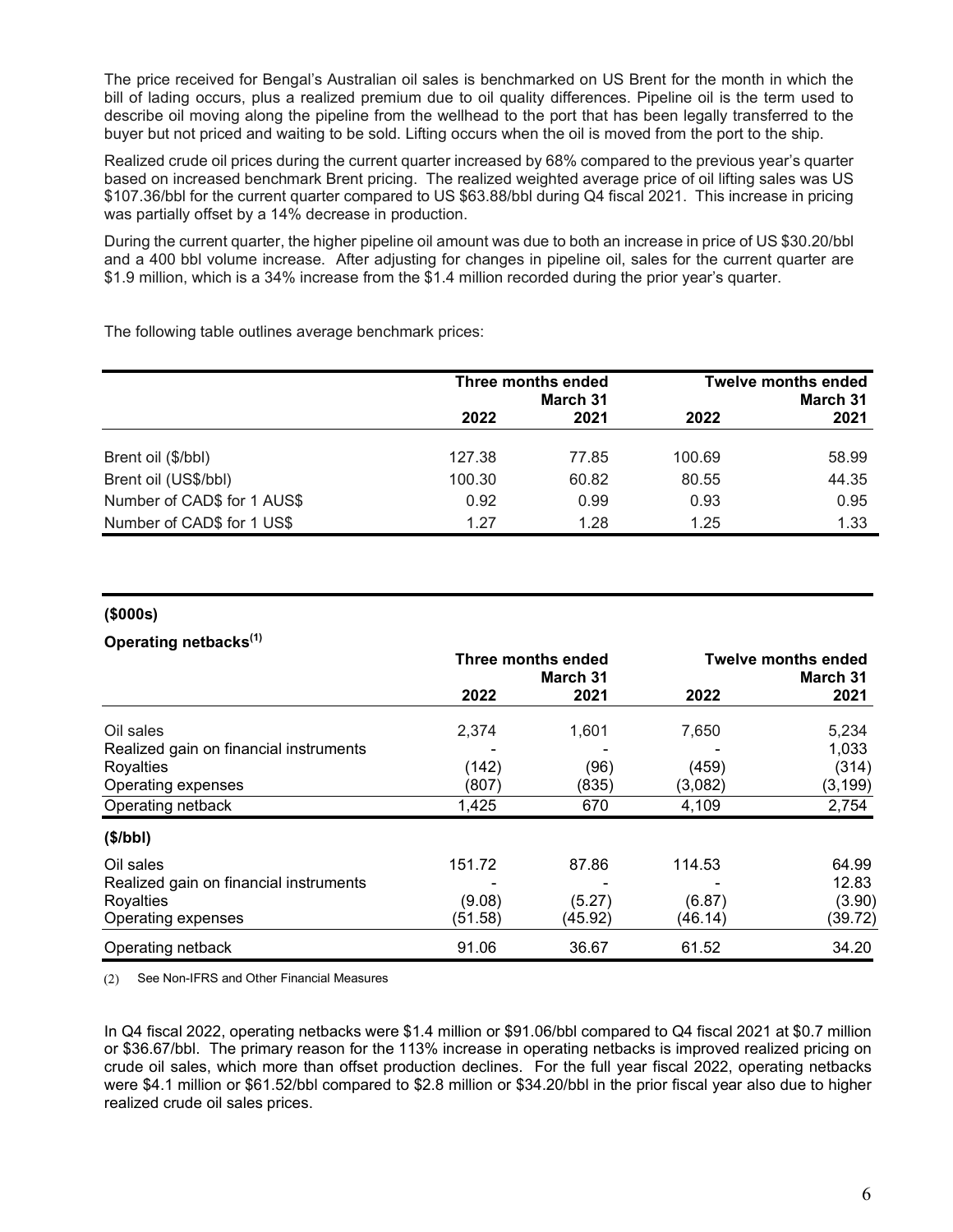| <b>Royalties</b>         |      | Three months ended<br>March 31 |      | <b>Twelve months ended</b><br>March 31 |
|--------------------------|------|--------------------------------|------|----------------------------------------|
|                          | 2022 | 2021                           | 2022 | 2021                                   |
| Royalty expense (\$000s) | 142  | 96                             | 459  | 314                                    |
| \$/bbl                   | 9.08 | 5.27                           | 6.87 | 3.90                                   |
| % of revenue             | 6    | 6                              | 6    | 6                                      |

In Queensland Australia, oil royalties are based on a government-established rate which scales according to benchmark oil prices plus a Native Title royalty of 1%.

Royalty rates approximate 6% of oil sales for Q4 fiscal 2022 consistent with Q4 fiscal 2021 and for fiscal 2022 compared with fiscal 2021.

## **Operating Expenses**

## **(\$000s) Operating expenses Three months ended Twelve months ended March 31 March 31 2022 2021 2022 2021** Production 303 214 940 568 Transportation 504 621 2,142 2,631 807 835 3,082 3,199 Production - \$/bbl 19.36 11.74 14.07 7.05 Transportation - \$/bbl 32.22 34.08 32.07 32.67 51.58 45.82 46.14 39.72

Operating expenses for the three months ended March 31, 2022, were 13% higher than the previous year's fiscal Q4 on a per barrel basis. For the entire fiscal year, operating expenses per barrel were 16% higher than the prior year, while total expense decreased with production. Production costs during Q4 2022 were impacted by approximately \$0.1 million of one-time maintenance operations associated with water injection pilot as well as industry wide inflationary pressures. Transportation costs decreased during the current quarter as a result of reduced water handling associated with water recycled into the water injection pilot.

## **General and Administrative (G&A) Expenses**

| (\$000s)                 |      |                                |       |                                        |
|--------------------------|------|--------------------------------|-------|----------------------------------------|
| G&A                      |      |                                |       |                                        |
|                          |      | Three months ended<br>March 31 |       | <b>Twelve months ended</b><br>March 31 |
|                          | 2022 | 2021                           | 2022  | 2021                                   |
| Net G&A expenses         | 892  | 843                            | 2,652 | 2,334                                  |
| Capitalized G&A expenses | 35   | $\blacksquare$                 | 168   |                                        |
| Total G&A expenses       | 927  | 843                            | 2,820 | 2,341                                  |

Total G&A expenses in the fourth quarter fiscal 2022 were 10% higher than fiscal Q4 2021. The full year fiscal 2022 G&A expenses were 20% higher than the prior year. During the prior fiscal year, the Company benefited from the Canadian federal government's emergency wages and emergency rent subsidy programs associated with the COVID-19 Pandemic. Effective September 2021, Bengal was no longer eligible for these subsidies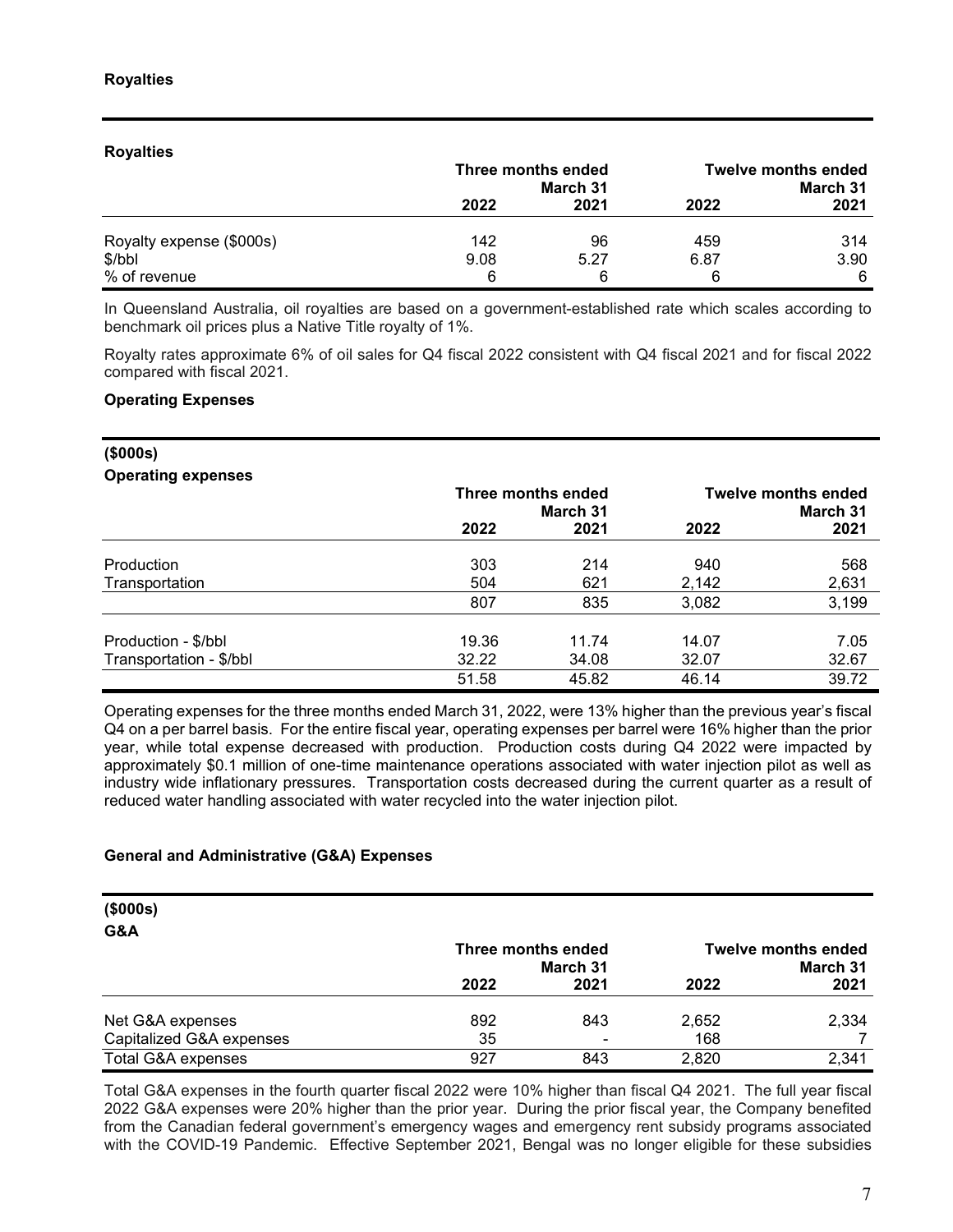resulting in approximately \$0.1 million and \$0.5 million of incremental G&A for the fiscal quarter and year ended March 31, 2022 respectively.

## **Share-based Compensation ("SBC")**

| (\$000s)<br><b>SBC</b>               |      |                                |      |                                        |
|--------------------------------------|------|--------------------------------|------|----------------------------------------|
|                                      |      | Three months ended<br>March 31 |      | <b>Twelve months ended</b><br>March 31 |
|                                      | 2022 | 2021                           | 2022 | 2021                                   |
| Expensed share-based compensation    | 37   | 3                              | 135  | 9                                      |
| Capitalized share-based compensation | 5    |                                | 10   |                                        |
|                                      | 42   | 3                              | 145  | 9                                      |

The Company uses the Black-Scholes pricing model to estimate the fair value of options on the date of grant and amortizes the estimated expense over the vesting period with a corresponding charge to contributed surplus. Options expire five years from the grant date. Share-based compensation expense is higher in fiscal 2022 due to the value of options granted in March of 2021 that were recognized during this financial year. At March 31, 2022, there were 12,445,000 outstanding options.

## **Depletion, Depreciation and Amortization (DD&A)**

| (\$000s)<br>DD&A                     |       |                                |       |                                        |
|--------------------------------------|-------|--------------------------------|-------|----------------------------------------|
|                                      |       | Three months ended<br>March 31 |       | <b>Twelve months ended</b><br>March 31 |
|                                      | 2022  | 2021                           | 2022  | 2021                                   |
| Petroleum and natural gas properties | 242   | 293                            | 1,033 | 1,285                                  |
| Other assets                         |       |                                |       | 6                                      |
| Right-of-use assets                  | 8     |                                | 30    | 42                                     |
|                                      | 251   | 301                            | 1,067 | 1,333                                  |
| DD&A - \$/bbl                        | 15.47 | 16.08                          | 15.46 | 15.96                                  |

The Company's proved plus probable (2P) reserve volumes at March 31, 2022, decreased by approximately 11,000 bbls compared to March 31, 2021. In addition, future capital costs to develop 2P reserves at March 31, 2022, were \$61.5 million compared to \$60.9 million at March 31, 2021.

Depletion expense is incurred in Australian dollars and therefore impacted by fluctuations in the foreign exchange rates between Canadian and Australian dollars. Strengthening of the Canadian dollar against the Australian dollar resulted in lower depletion per barrel for both the year and quarter ended March 31, 2022.

Production for full year fiscal 2022 was 66,797 bbls compared to 80,530 bbls for the previous year contributing to a lower total depletion for fiscal 2022.

## **Impairment**

#### **(\$000s) Impairment expense**

| <u>IIIIpalrinent expense</u>         | Three months ended<br>March 31 |      | <b>Twelve months ended</b><br>March 31 |      |
|--------------------------------------|--------------------------------|------|----------------------------------------|------|
|                                      | 2022                           | 2021 | 2022                                   | 2021 |
| Exploration and evaluation assets    |                                |      | 568                                    |      |
| Petroleum and natural gas properties | -                              | -    |                                        |      |
|                                      |                                |      | 568                                    |      |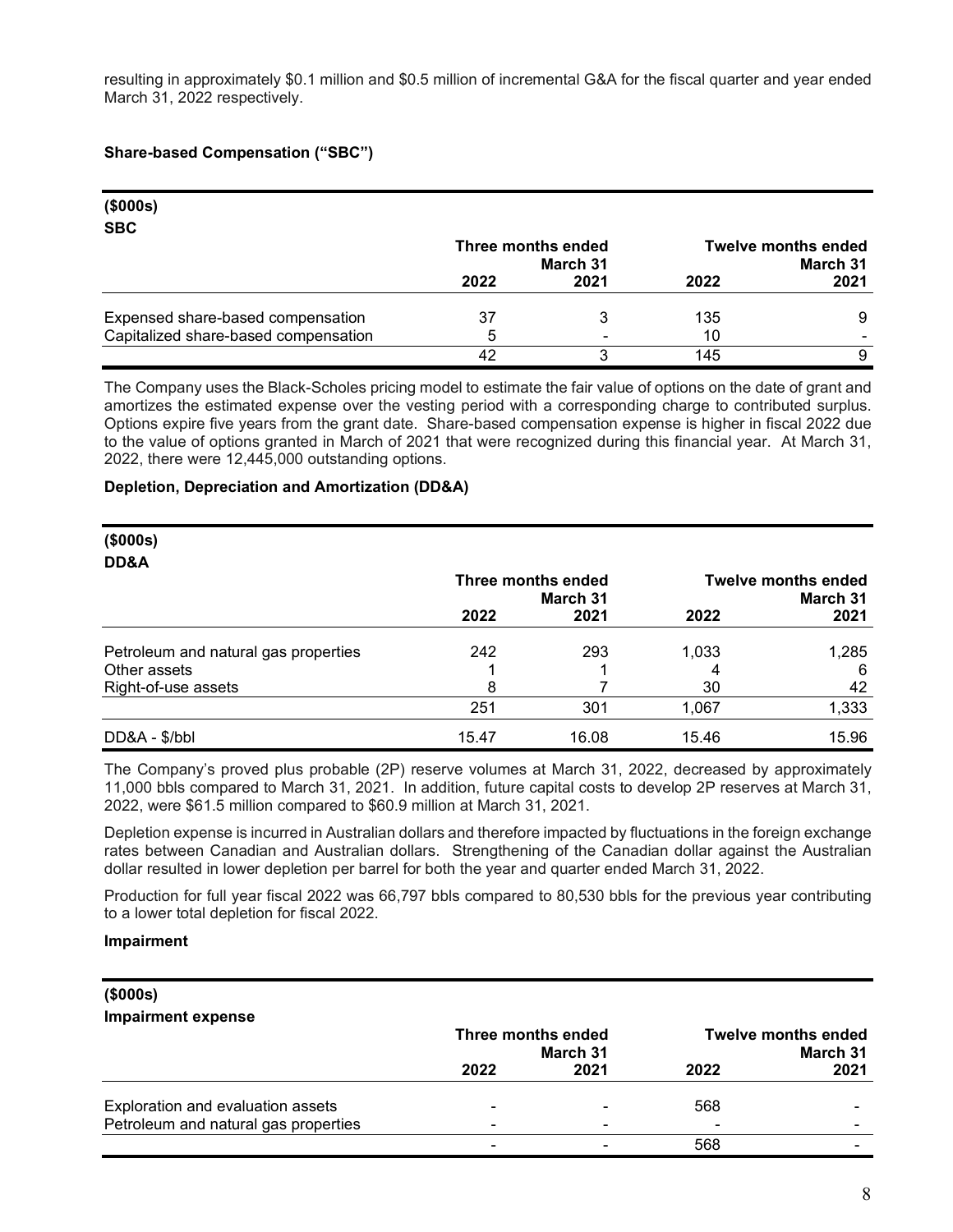As at March 31, 2022, the Company concluded that there were no triggers for impairment on its E&E assets. During Q3 Fiscal 2022, the Company recorded \$0.6 million of impairment associated with uneconomic drilling results at the Chef-1 location in the ATP 752 block.

## **Finance Expense**

| (\$000s)                             |                    |          |      |                                        |
|--------------------------------------|--------------------|----------|------|----------------------------------------|
| <b>Finance expense</b>               |                    |          |      |                                        |
|                                      | Three months ended | March 31 |      | <b>Twelve months ended</b><br>March 31 |
|                                      | 2022               | 2021     | 2022 | 2021                                   |
| Interest income                      | $\left( 7\right)$  | (1)      |      | (1)                                    |
| Accretion expense on decommissioning |                    |          |      |                                        |
| and restoration liability            | 15                 | 5        | 38   | 19                                     |
| Interest on lease liability          |                    | 2        | 5    | 10                                     |
| Interest – other                     | 4                  |          | 9    |                                        |
| Interest on credit facility          |                    | 136      |      | 881                                    |
|                                      | 13                 | 142      | 45   | 909                                    |

The Company had no outstanding credit facilities during fiscal 2022, therefore there was no corresponding interest expense.

## **CAPITAL EXPENDITURES**

## **(\$000s)**

## **Capital expenditures**

| - - - - - - - - - - - - - - - - - - -   | Three months ended<br>March 31 |      |       | <b>Twelve months ended</b><br>March 31 |
|-----------------------------------------|--------------------------------|------|-------|----------------------------------------|
|                                         | 2022                           | 2021 | 2022  | 2021                                   |
| Geological and geophysical and workover | 2,130                          | 63   | 3,489 | 196                                    |
| <b>Drilling</b>                         | 16                             |      | 591   | 13                                     |
| Completions                             | (4)                            | 158  | 240   | 1,014                                  |
| Acquisition                             |                                | 311  |       | 31                                     |
| Office                                  | 2                              |      | 2     |                                        |
|                                         | 2,144                          | 533  | 4,322 | 1,254                                  |
| Exploration and evaluation expenditures | 588                            | 61   | 1.231 | 61                                     |
| Development and production expenditures | 1.554                          | 472  | 3,089 | 1,193                                  |
| Office                                  | 2                              |      | 2     |                                        |
|                                         | 2,144                          | 533  | 4,322 | 1,254                                  |

During the quarter ended March 31, 2022, the Company incurred \$0.6 million of exploration and evaluation expenditures associated with ongoing operations on the Caracal-1 well at ATP 732 to stimulate with the objective of delivering oil to surface and allowing for a Petroleum Lease application. The minimal exploration expenditures incurred during Q4 fiscal 2021 related to prospect interpretation. The \$1.6 million of development expenditures incurred in the current fiscal quarter and the \$3.1 million incurred during the fiscal year relate primarily to the workover operations around the Wareena-1 and Wareena-5 wells and the associated Wareena pipeline, which is currently ongoing. The objective of these workovers is to restore production to these previously producing wells. During Q4 fiscal 2021 and for the entire year of fiscal 2021, the \$0.5 million and \$1.2 million respectively of development expenditures related primarily to the Cuisinier water injection pilot. For the fiscal year ended March 31, 2022 \$1.2 million of exploration and evaluation expenditures relate to operations at Caracal-1 and exploration wells drilled in ATP 752 (Chef-1) and ATP 934 (Legbar-1), compared to \$0.1 million of expenditures in the previous year relating to processing and interpretation of geological prospects.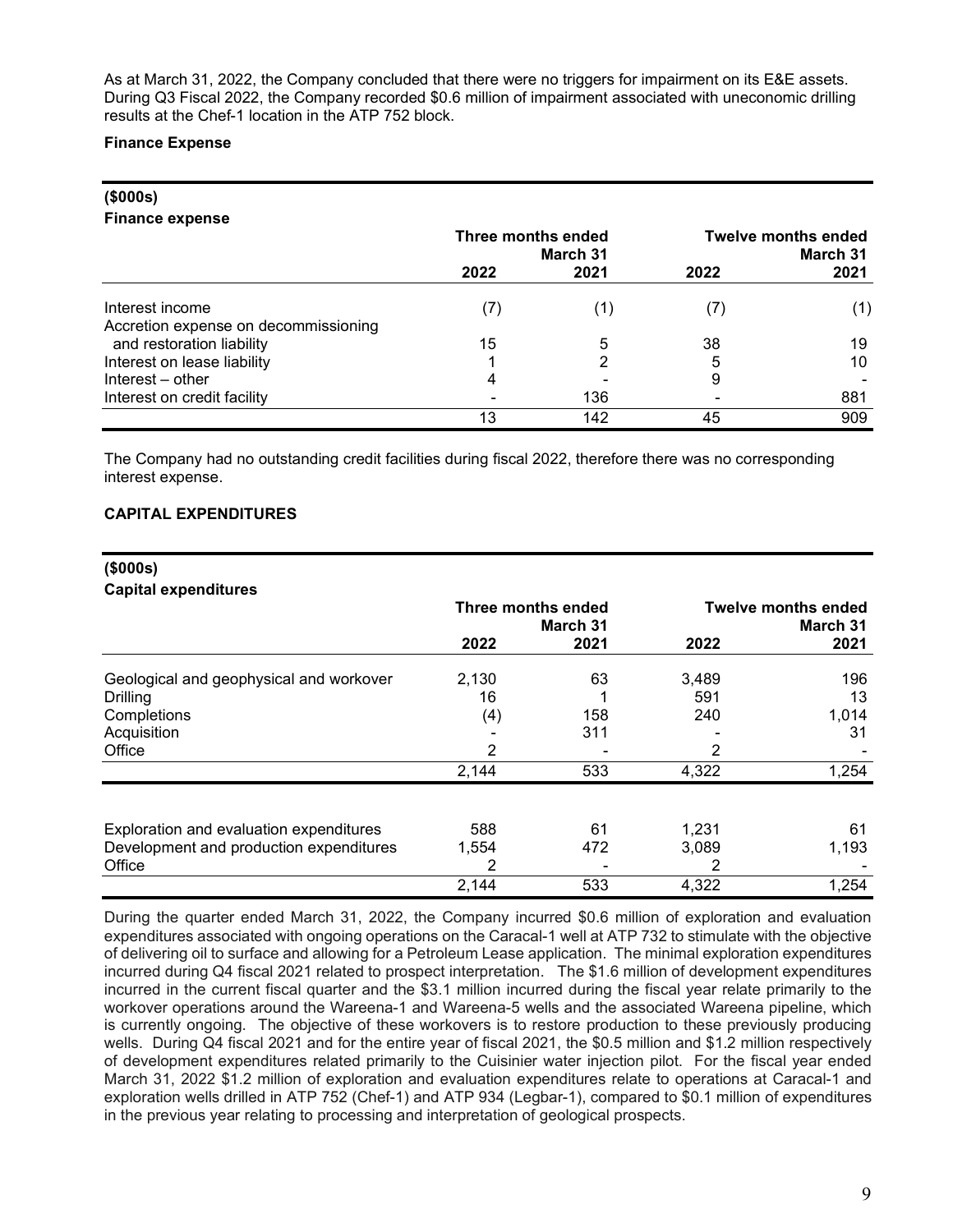| <b>Trading history</b>                                            |         |                                |                                        |         |  |  |  |
|-------------------------------------------------------------------|---------|--------------------------------|----------------------------------------|---------|--|--|--|
|                                                                   |         | Three months ended<br>March 31 | <b>Twelve months ended</b><br>March 31 |         |  |  |  |
|                                                                   | 2022    | 2021                           | 2022                                   | 2021    |  |  |  |
| High (\$)                                                         | 0.12    | 0.10                           | 0.14                                   | 0.14    |  |  |  |
| Low(\$)                                                           | 0.06    | 0.03                           | 0.06                                   | 0.02    |  |  |  |
| Close ( \$)                                                       | 0.12    | 0.08                           | 0.12                                   | 0.08    |  |  |  |
| Volume (000s)                                                     | 2,962   | 8.472                          | 11.255                                 | 17,864  |  |  |  |
| Shares outstanding (000s)                                         | 485,305 | 432,987                        | 485,305                                | 432,987 |  |  |  |
| Weighted average shares outstanding (000s)<br>- basic and diluted | 446,938 | 227,205                        | 436,427                                | 133,073 |  |  |  |

At June 15, 2022, there were 485,304,515 common shares issued and outstanding, together with 12,445,000 outstanding options. On March 7, 2022 the Company closed a private placement to issue 52.3 million shares for \$4.2 million of proceeds.

On February 26, 2021, Bengal issued 330,720,000 common shares as part of a private placement transaction with Texada Capital Management Ltd. ("Texada"), which is controlled by Bill Wheeler, who is a director of the Company. As part of another private placement transaction, on March 7, 2022, the Company issued 52,317,521 common shares, of which 41,067,871 were acquired by Texada. Following these transactions, Texada controls approximately 82% of the Company's outstanding shares.

## **LIQUIDITY RISK AND CAPITAL RESOURCES**

Liquidity risk is the risk that the Company will not be able to meet its financial obligations, including work commitments, as they are due. Bengal prepares an annual budget and updates forecasts for operating, financing and investing activities on an ongoing basis to ensure it will have sufficient liquidity to meet its liabilities when due.

Bengal's financial liabilities consist of trade and other payables and lease liability and amounted to \$3.2 million at March 31, 2022 (March 31, 2021 - \$2.0 million).

At March 31, [2](#page-44-0)022, the Company had working capital<sup>2</sup> of \$5.5 million, including cash and short-term deposits of \$5.4 million, compared to working capital<sup>2</sup> of \$4.3 million at March 31, 2021. Working capital<sup>2</sup> is calculated as current assets less current liabilities but excludes other obligations and current portion of decommissioning obligations.

On March 7, 2022 the Company closed a private placement to issue 52.3 million shares for \$4.2 million of proceeds.

The majority of the Company's oil sales are benchmarked on US Brent prices. The Company incurs most of its expenditures in Australian dollars whereas the Company generates most of its revenues in US dollars. To mitigate the net impact of low crude oil prices, the Company is acting with its joint venture partners to reduce discretionary spending and focus capital towards lower risk projects with near-term cash flow upside.

## **COMMITMENTS**

The Queensland Government regulatory authority granted the Company Authority to Prospect 934 ("ATP 934") under a revised work program on March 1, 2015. The Company acquired an additional 21.43% working interest and received ministerial approval for the acquisition on August 11, 2015. In Q4 fiscal 2018, the Company consolidated its ownership of ATP 934 and now holds a 100% and 40% operating interest in the northern and southern block of this this permit. The purchase consideration was AUS\$0.3 million cash and potential future cash payments of up to AUS\$1.0 million, which is made up of a AUS\$0.2 million on certification by an independent competent person appointed by Bengal Energy (Australia) Pty Ltd. of not less than 25 billion cubic feet of proved

<span id="page-44-0"></span> $2$  See "Non-IFRS and Other Financial Measures" on page 15 of this MD&A.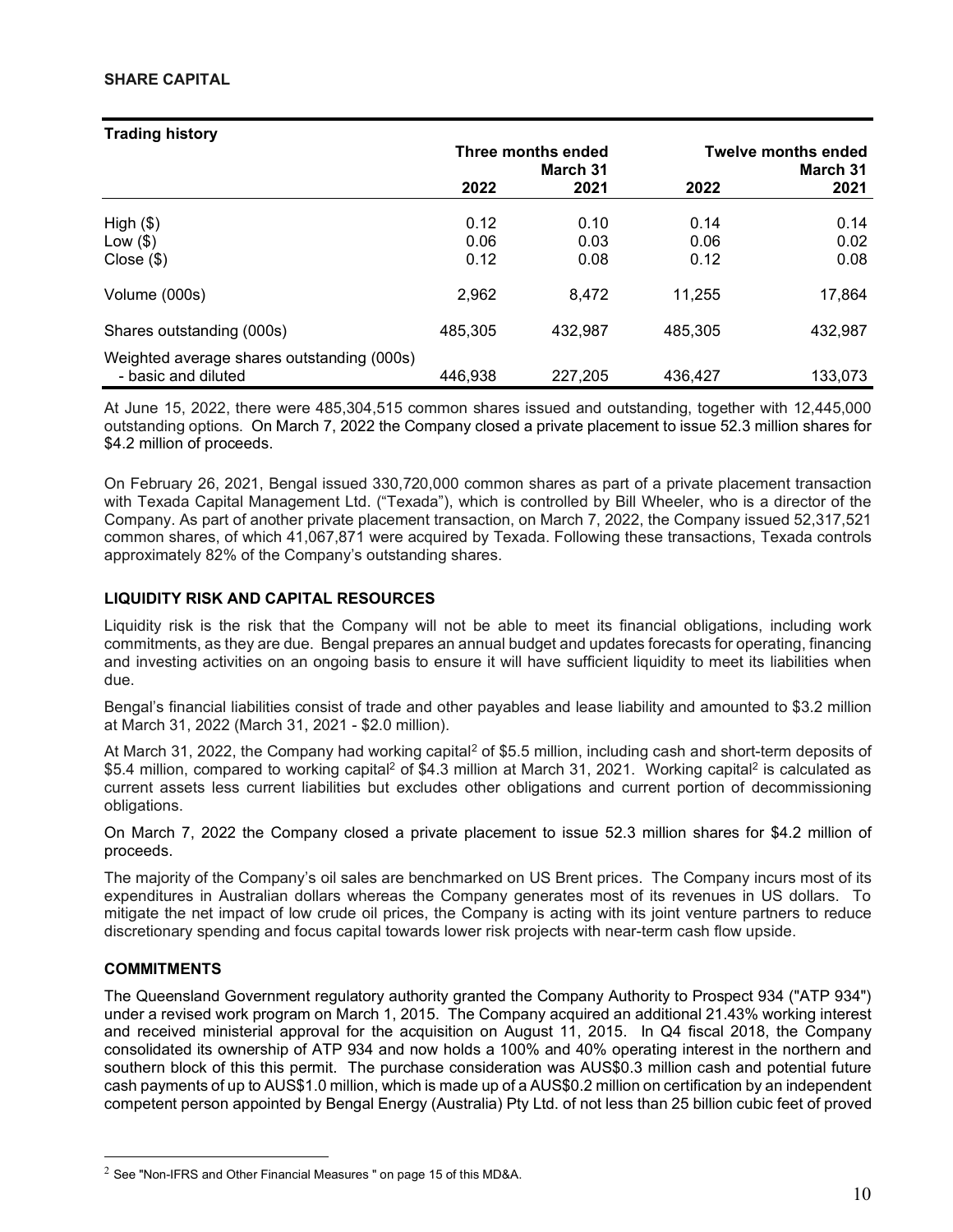reserves and AUS\$0.8 million due upon the delivery of the first shipments of gas to market. The work program consists of 260 km<sup>2</sup> of 3D seismic and up to three wells.

| <b>Country and permit</b>             | Work program                                   |                   | <b>Obligation period Estimated expenditure</b><br>ending (net) (millions CAD\$) <sup>(1)</sup> |
|---------------------------------------|------------------------------------------------|-------------------|------------------------------------------------------------------------------------------------|
| Onshore Australia -<br>ATP 934        | 260 $km^2$ 3D seismic and<br>up to three wells | February 2027     | $8.3^{(2)}$                                                                                    |
| Onshore Australia -<br>ATP 732        | Geological and geophysical<br>studies          | March 2023        | 0.1                                                                                            |
| Offshore Australia<br><b>AC/RL 10</b> | Geological and geophysical<br>studies          | <b>March 2023</b> | 0.1                                                                                            |

At March 31, 2022, the Company had the following capital work commitments:

(1) Translated at March 31, 2022 at an exchange rate of AUS\$1.00 = CAD\$0.9366.

(2) During fiscal 2021, the Company received confirmation that the commitment on ATP 934 was reduced in exchange for a 50% relinquishment of the non-potential acreage of ATP 934 at the end of the first term expiry date of February 28, 2021.

|--|

| (\$000s)<br><b>Contractual obligations</b><br><b>April 2022 to March 2059</b> | Total | Less than      | $1 - 3$ | 4-5   | After   |
|-------------------------------------------------------------------------------|-------|----------------|---------|-------|---------|
|                                                                               |       | 1 year         | vears   | vears | 5 years |
| Office lease                                                                  | 182   | 103            | 79      | ۰     |         |
| Decommissioning and restoration                                               | 3,379 | $\blacksquare$ | 798     |       | 2,581   |
|                                                                               | 3.561 | 103            | 877     |       | 2,581   |

## **OFF BALANCE SHEET TRANSACTIONS**

The Company does not have any off balance sheet transactions.

## **SELECTED QUARTERLY INFORMATION**

|                                           | Mar 31<br>2022 | Dec 31<br>2021 | Sep 30<br>2021      | <b>Jun 30</b><br>2021 | Mar 31<br>2021 | Dec 31<br>2020 | 2020                                    | Sep 30 June 30<br>2020 |
|-------------------------------------------|----------------|----------------|---------------------|-----------------------|----------------|----------------|-----------------------------------------|------------------------|
| Fiscal quarter (\$000s)                   | Q4 2022        | Q3 2022        | Q <sub>2</sub> 2022 | Q1 2022               | Q4 2021        | Q3 2021        | Q <sub>2</sub> 2021 Q <sub>1</sub> 2021 |                        |
| Oil sales                                 | 2,374          | 1,845          | 1,884               | 1,547                 | 1,601          | 1,274          | 1,260                                   | 1,099                  |
| Cash flows from (used in) operations      | 437            | 607            | 565                 | (774)                 | 70             | 62             | (166)                                   | 335                    |
| Funds from (used in) operations $(1)$     | 515            | 381            | 417                 | 119                   | (158)          | 130            | (67)                                    | (210)                  |
| Per share $-$ basic and diluted $(\$)$    | 0.00           | 0.00           | 0.00                | 0.00                  | (0.00)         | 0.00           | (0.00)                                  | (0.00)                 |
| Net income (loss)                         | 217            | (494)          | 85                  | (182)                 | 3,040          | 670            | (182)                                   | 400                    |
| Per share $-$ basic and diluted $(\$)$    | 0.00           | (0.00)         | 0.00                | (0.00)                | 0.01           | 0.01           | (0.00)                                  | 0.00                   |
| Capital expenditures                      | 2,074          | 1,392          | 649                 | 137                   | 533            | 498            | 124                                     | 99                     |
| Working capital (deficiency) $(1)$        | 5,548          | 2,943          | 3,961               | 4,218                 | 4,270          | (15,068)       | $(15, 129)$ $(14, 908)$                 |                        |
| Total assets                              | 48,500         | 42,835         | 42,321              | 42,429                | 44,246         | 41,914         | 41,138                                  | 41,097                 |
| Shares outstanding (000s)                 | 485,305        | 432,987        | 432,987             | 432,987               | 432,987        | 102,267        | 102,267 102,267                         |                        |
| Operations:                               |                |                |                     |                       |                |                |                                         |                        |
| Oil volumes (bbls/d)                      | 174            | 183            | 199                 | 176                   | 202            | 211            | 231                                     | 238                    |
| Operating netback <sup>(1)</sup> (\$/bbl) | 91.06          | 64.58          | 51.08               | 41.30                 | 36.67          | 42.37          | 27.15                                   | 31.60                  |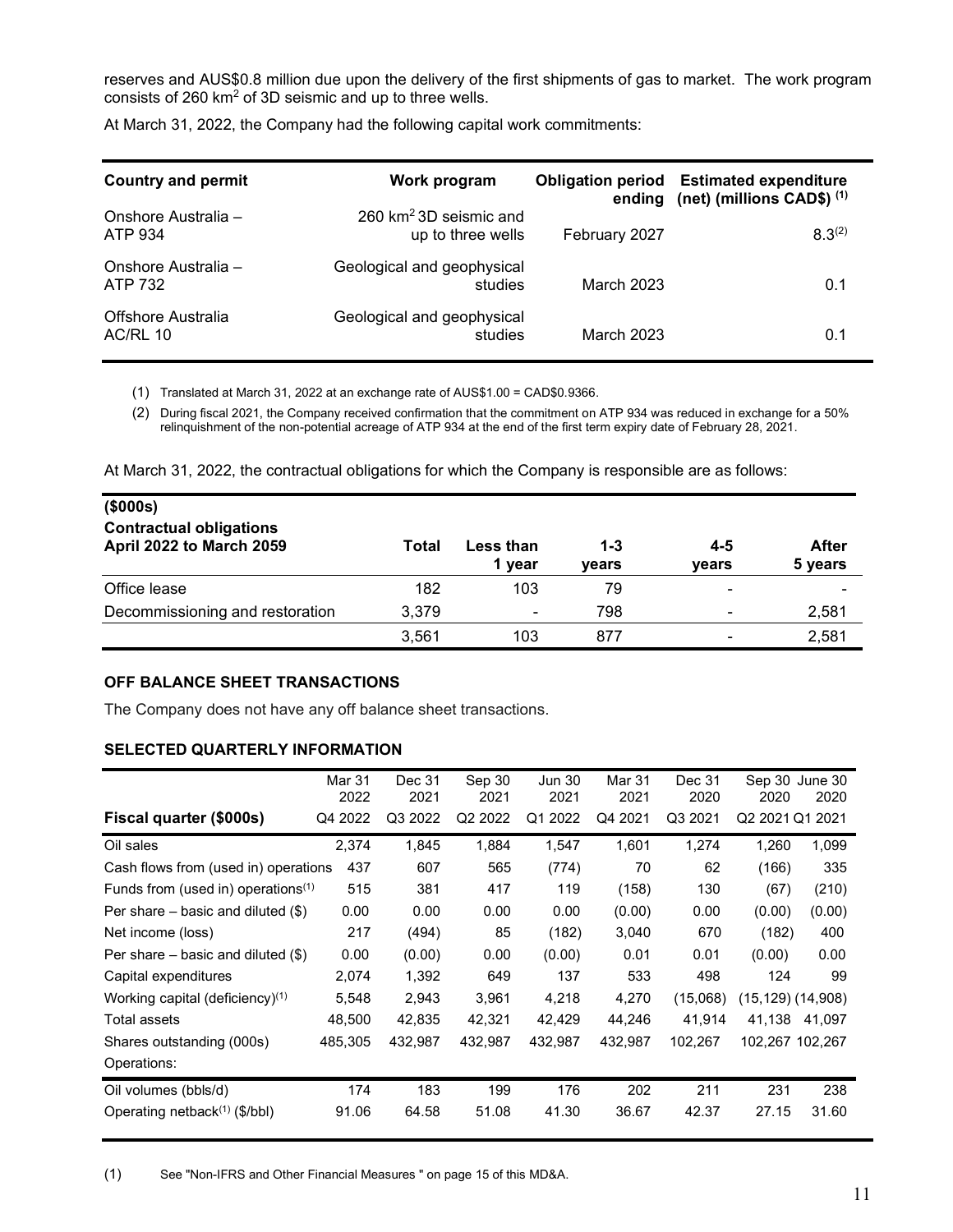Production has been declining over the past eight quarters due to natural reservoir declines in the Cuisinier oil field, with the exception of Q2 fiscal 2022, which benefited from incremental production from two wells offline for work-over activity in Q1 fiscal 2022. Ongoing volatility with a generally increasing trend in US Brent prices during the past eight quarters resulted in a trend towards increased oil sales and operating netbacks despite natural declines in production rates. Cash flow from operations in Q1 fiscal 2021 benefited from recovery of joint venture audit findings (note that subsequent audits have been delayed due to COVID 19 restrictions), followed by a use of cash in Q2 fiscal 2021 due to low commodity prices. Rising commodity pricing increased cash flow from operations with the exception of Q1 fiscal 2022 when revenue and cash flow were significantly impacted by low commodity prices. Over the years, net (losses)/income have been affected by fluctuations in foreign exchange, hedging gains and losses and capital development. Net income from Q4 fiscal 2020 through Q4 fiscal 2021 was materially impacted by the impact of US/CAD exchange rates to the Company's US dollar Westpac Credit facility as well as the impact of gains and losses on derivative financial instruments. After the repayment of debt and cancellation of all derivative instruments in Q4 fiscal 2021, net income is less subject to foreign exchange and commodity price volatility. Working capital<sup>[3](#page-46-0)</sup> deficiency occurred during the periods from Q1 fiscal 2021 to Q3 fiscal 2021 due to the reclassification of the Company's debt from long term to current due to the delay in negotiating an extension to the maturity date.

## **DISCLOSURE CONTROLS & PROCEDURES AND INTERNAL CONTROL OVER FINANCIAL REPORTING (ICFR)**

## **Disclosure Controls and Procedures**

Disclosure controls and procedures are designed to provide reasonable assurance that information required to be disclosed by the Company in its annual filings, interim filings or other reports filed or submitted by it under securities legislation is recorded, processed, summarized and reported within the time periods specified in the securities legislation and includes controls and procedures designed to ensure that information required to be disclosed by the Company in its annual filings, interim filings or other reports filed or submitted under securities legislation is accumulated and communicated to the Company's management, including its certifying officers, as appropriate to allow timely decisions regarding required disclosure.

The Chief Executive Officer and Chief Financial Officer oversee this evaluation process and have concluded that the design and operation of these disclosure controls and procedures are not effective due to the material weaknesses identified in internal controls over financial reporting as noted below. The Chief Executive Officer and Chief Financial Officer have individually signed certifications to this effect.

## **Internal Controls over Financial Reporting**

The Chief Executive Officer and Chief Financial Officer of Bengal are responsible for designing and ensuring the operating effectiveness of internal controls over financial reporting ("ICFR") or causing them to be designed and operating effectively under their supervision in order to provide reasonable assurance regarding the reliability of financial reporting and the preparation of financial statements for external purposes in accordance with IFRS. Bengal's certifying officers have assessed the design and operating effectiveness of internal controls over financial reporting and concluded that the Company's ICFR were not effective at March 31, 2022 due to the material weaknesses noted below.

No changes in internal controls over financial reporting were identified during the period that have materially affected or are reasonably likely to materially affect the Company's internal controls over financial reporting.

While Bengal's Chief Executive Officer and Chief Financial Officer believe the Company's internal controls and procedures provide a reasonable level of assurance that they are reliable, an internal control system cannot prevent all errors and fraud. It is management's belief that any control system, no matter how well conceived or operated, can provide only reasonable, not absolute, assurance that the objectives of the control system are met.

During the design and operating effectiveness assessment, certain material weaknesses in internal controls over financial reporting were identified, as follows:

Management is aware that there is a lack of segregation of duties due to the small number of employees dealing with general and administrative and financial matters. However, management believes that at

<span id="page-46-0"></span> $3$  See "Non-IFRS and Other Financial Measures " on page 15 of this MD&A.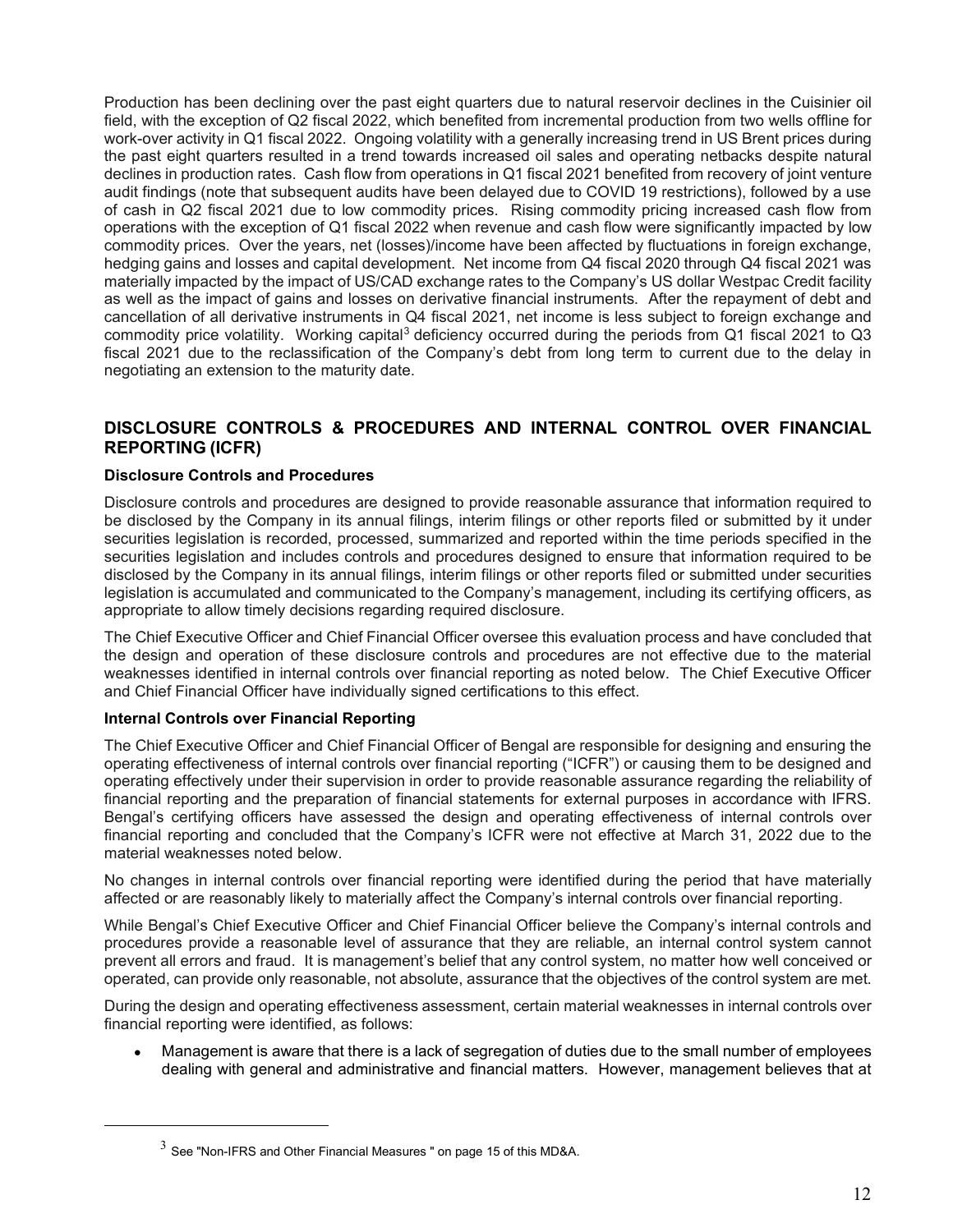this time the potential benefits of adding employees to clearly segregate duties do not justify the costs; and

• Bengal has limited full-time in-house personnel to address all complex and non-routine financial accounting issues and tax matters that may arise. It is not deemed as economically feasible at this time to have such personnel. Bengal relies on external experts for review and advice on complex financial accounting issues and for tax planning, tax provision and compilation of corporate tax returns.

These material weaknesses in internal controls over financial reporting result in a reasonable possibility that a material misstatement will not be prevented or detected on a timely basis. Management and the Board of Directors work to mitigate the risk of material misstatement; however, management and the Board of Directors do not have reasonable assurance that this risk can be reduced to a remote likelihood of a material misstatement.

## **APPLICATION OF CRITICAL ACCOUNTING ESTIMATES**

The timely preparation of the financial statements requires management to make judgments, estimates and assumptions that affect the application of accounting policies and reported amounts of assets and liabilities and income and expenses. Accordingly, actual results may differ from these estimates, which are reviewed on an ongoing basis. Significant estimates and judgments made by management in the preparation of these financial statements are outlined below.

#### **(a) Critical judgments in applying accounting policies**

The following are the critical judgments, apart from those involving estimations (see below), that management has made in the process of applying the Company's accounting policies and that have the most significant effect on the amounts recognized in these financial statements.

#### **Identification of Cash-generating units**

Petroleum and natural gas properties are aggregated into cash-generating units, for the purpose of assessing recoverability, based on their ability to generate largely independent cash flows. By their nature, these estimates and assumptions are subject to measurement uncertainty and may impact the carrying value of the Company's assets in future periods.

#### **Impairment indicators**

At the end of each reporting period, the Company reviews the petroleum and natural gas properties for external or internal circumstances that indicate that the petroleum and natural gas properties may be impaired. For the purpose of impairment testing, assets are grouped together into cash generating units ("CGU"s) for the purpose of impairment testing, which is the lowest level at which there are identifiable cash inflows that are largely independent of the cash flows of other groups of assets. If any such indication of impairment exists, the Company makes an estimate of its recoverable amount. A CGU's recoverable amount is the higher of its fair value less costs to sell ("FVLCS") and its value in use ("VIU").

The application of the Company's accounting policy for exploration and evaluation, petroleum and natural gas properties required management to make certain judgments as to future events and circumstances as to whether economic quantities of reserves have been found.

## **(b) Key sources of uncertainty**

The following are the key assumptions concerning the sources of estimation uncertainty at the end of the reporting period that have a significant risk of causing adjustments to the carrying amounts of assets and liabilities.

## **Decommissioning provisions**

The Company estimates future remediation costs of production facilities, wells and pipelines at different stages of development and construction of assets or facilities. In most instances, removal of assets occurs many years into the future. This requires judgment regarding abandonment date, future environmental and regulatory legislation, the extent of reclamation activities, the engineering methodology for estimating cost, future removal technologies in determining the removal cost and liability-specific discount rates to determine the present value of these cash flows.

#### **Impairment of petroleum and natural gas assets**

Petroleum and natural gas properties are assessed for recoverability at a cash generating unit ("CGU") level. The determination of CGUs is subject to management judgements. Recoverability is assessed by comparing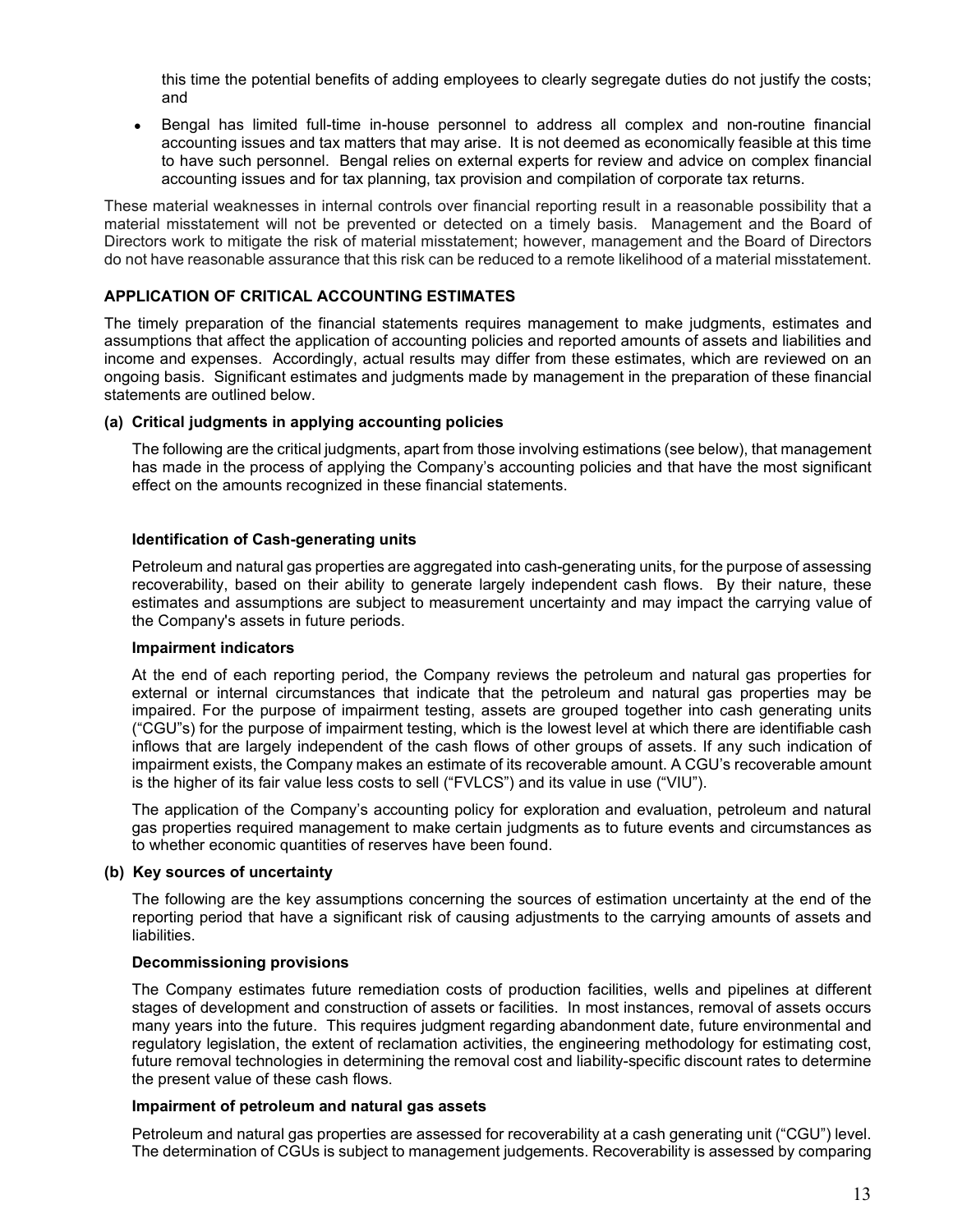the carrying value of the asset to its recoverable amount, which is based on the higher of fair value of the assets less the cost to sell ("FVLCS") or value in use ("VIU").

The significant estimates used in the determination of the recoverable amount include the following:

- proved and probable oil and gas reserves and the related cash flows
- discount rates the discount rates used to calculate the net present value of proved and probable oil and gas reserves may be influenced by changes in the general economic environment which could result in significant changes to the estimate

The estimate of proved plus probable oil and gas reserves and the related cash flows requires the expertise of independent third party reserve engineers and includes significant assumptions related to:

- Forecasted oil and gas commodity prices
- Forecasted production
- Forecasted operating costs
- Forecasted royalty costs
- Forecasted future development costs

#### **Reserves**

The estimate of proved and probable oil and gas reserves is integral to the calculation of the amount of depletion charged to the statement of operations and is also a key determinant in assessing whether the carrying value of any of the Company's petroleum and natural gas properties has been impaired. Changes in reported reserves can impact asset carrying values due to changes in expected future cash flows.

The Company's reserves are evaluated and reported on by independent reserve engineers at least annually in accordance with Canadian Securities Administrators' National Instrument 51-101– *Standards of Disclosure For Oil and Gas Activities ("NI-51-101")*. Reserve estimation is based on a variety of factors including engineering data, geological and geophysical data, projected future rates of production, forecasted oil and gas commodity prices, all of which are subject to significant judgment and interpretation. Additional the Reserve estimation includes future development costs, which represent the Company's best estimate of the nature cost and timing development activities expected in the future and required to access identified reserves. These future capital estimates include significant judgements and uncertainty.

## **Share-based payments**

The Company measures the cost of its share-based payments to directors, officers, employees and certain consultants by reference to the fair value of the equity instruments at the date at which they are granted. The assumptions used in determining fair value include: share price, expected lives of options, risk-free rates of return, share price volatility and the estimated forfeiture rate. Changes to assumptions may have a material impact on the amounts presented.

## **Liquidity**

As part of its capital management process, the Company prepares budgets and forecasts, which are used by management and the Board of Directors to direct and monitor the strategy and ongoing operations and liquidity of the Company. Budgets and forecasts are subject to significant judgment and estimates relating to activity levels, future cash flows and the timing thereof and other factors which may or may not be within the control of the Company. The current challenging economic climate may lead to adverse changes in cash flow or working capital<sup>[4](#page-48-0)</sup> levels, which may also have a direct impact on the Company's results and financial positions. These and other factors may adversely affect the Company's liquidity and the Company's ability to generate profits in the future.

## **NON-IFRS AND OTHER FINANCIAL MEASURES**

## **Non-IFRS Financial Measures**

Within this MD&A, references are made to terms commonly used in the oil and gas industry. Operating netback, operating netback per barrel, funds from operations, funds from operations per share, adjusted net income and adjusted net income per share do not have any standardized meaning under IFRS and are referred to as non-IFRS measures. Management believes the presentation of the non-IFRS measures above provide useful information to investors and shareholders as the measures provide increased transparency and the ability to better analyze performance against prior periods on a comparable basis.

<span id="page-48-0"></span> $4$  See "Non-IFRS and Other Financial Measures " on page 15 of this MD&A.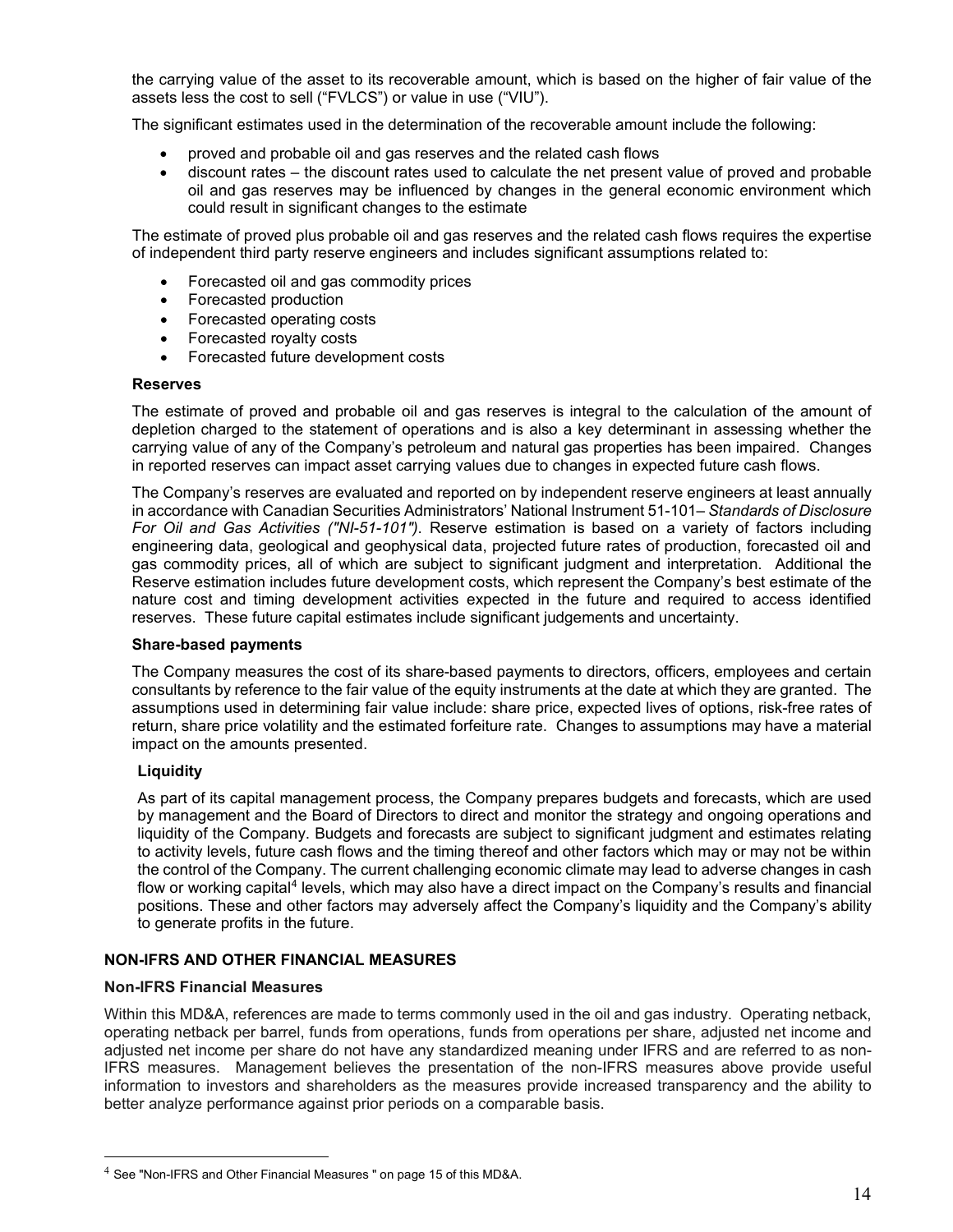## *Operating Netback*

Bengal utilizes operating netback as key performance indicator and is utilized by Bengal to better analyze the operating performance of its petroleum and natural gas assets against prior periods. Operating netback is calculated oil sales deducting royalties and operating expenses. The following table reconciles petroleum and natural gas revenue to netback:

## **(\$000s)**

## **Operating netbacks**

|                                        | Three months ended | March 31 | <b>Twelve months ended</b><br>March 31 |          |  |
|----------------------------------------|--------------------|----------|----------------------------------------|----------|--|
|                                        | 2022               | 2021     | 2022                                   | 2021     |  |
| Oil sales                              | 2,374              | 1.601    | 7,650                                  | 5,234    |  |
| Realized gain on financial instruments |                    |          |                                        | 1,033    |  |
| Royalties                              | (142)              | (96)     | (459)                                  | (314)    |  |
| Operating expenses                     | (807)              | (835)    | (3,082)                                | (3, 199) |  |
| Operating netback                      | 1.425              | 670      | 4.109                                  | 2,754    |  |

## *Funds from operations*

Management utilized funds from operations a measure to assess the Company's ability to generate cash not subject to short-term movements in non-cash operating working capital. Funds from operations is calculated by adding back all non-cash expense deductions to the net loss for the quarter and year. The following table reconciles cash from operations to funds from (used in) operations, which is used in this MD&A:

| $($ \$000s $)$                                                        |           | Three months ended<br>March 31 | <b>Twelve months ended</b><br>March 31 |              |  |
|-----------------------------------------------------------------------|-----------|--------------------------------|----------------------------------------|--------------|--|
|                                                                       | 2022      | 2021                           | 2022                                   | 2021         |  |
| Cash from operating activities<br>Changes in non-cash working capital | 437<br>78 | 70<br>(228)                    | 835<br>597                             | 301<br>(606) |  |
| Funds from (used in) operations                                       | 515       | (158)                          | 1.432                                  | (305)        |  |

## **Capital Management measures**

## *Working capital*

Bengal uses working capital to monitor its capital structure, liquidity and its ability to fund current operations. Working capital is calculated as current assets less current liabilities but excludes other obligations and current portion of decommissioning obligations.

## **Non-IFRS Financial Ratios**

Bengal uses operating netback per boe to assess the Company's operating performance on a per unit of production basis. Operating netback per barrel equals operating netback divided by the applicable number of barrels.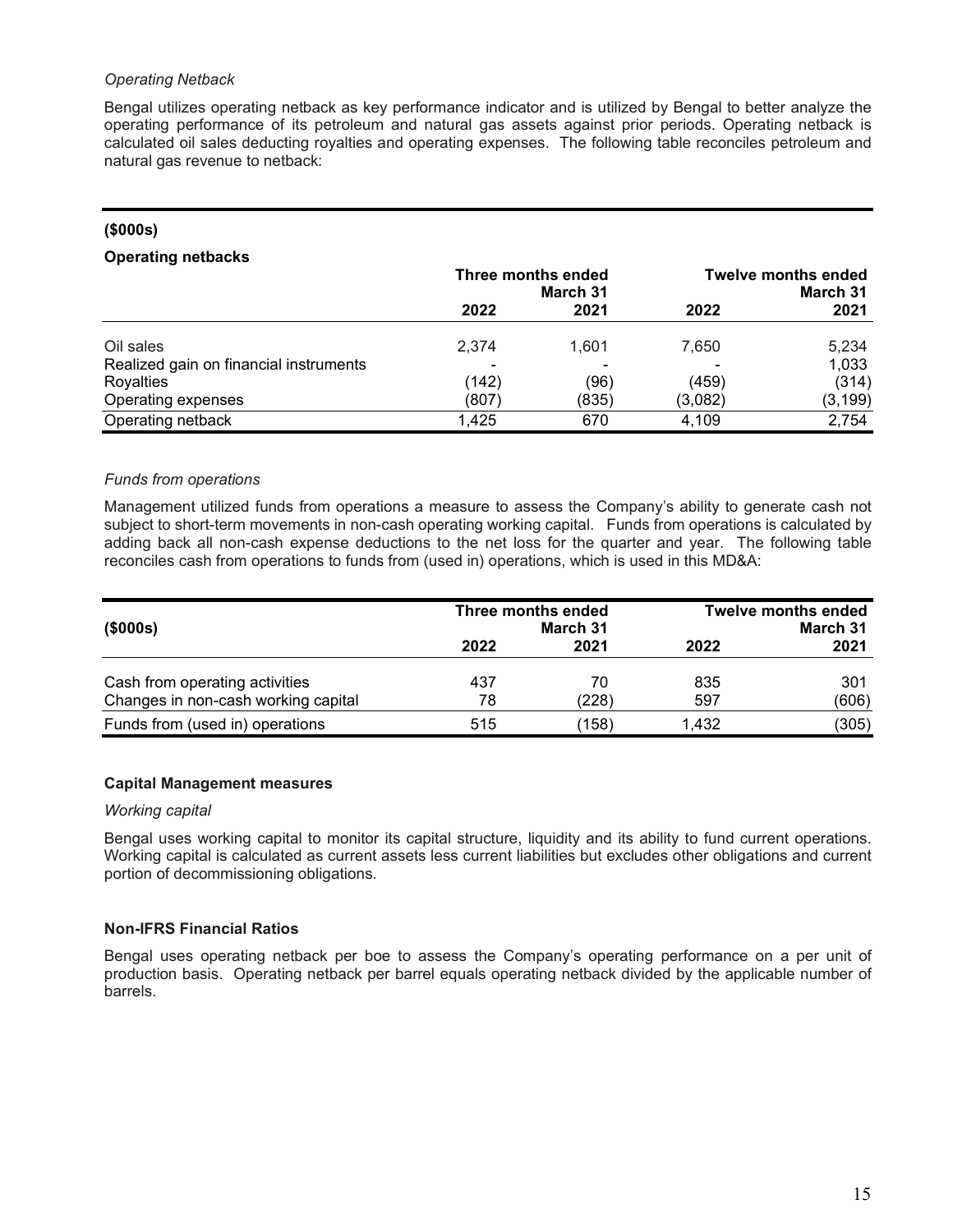## **Operating netbacks per barrel**

|                                        |         | Three months ended<br>March 31 | <b>Twelve months ended</b><br>March 31 |         |  |
|----------------------------------------|---------|--------------------------------|----------------------------------------|---------|--|
|                                        | 2022    | 2021                           | 2022                                   | 2021    |  |
| (\$/bbl)                               |         |                                |                                        |         |  |
| Oil sales                              | 151.72  | 87.86                          | 114.53                                 | 64.99   |  |
| Realized gain on financial instruments |         |                                |                                        | 12.83   |  |
| Royalties                              | (9.08)  | (5.27)                         | (6.87)                                 | (3.90)  |  |
| Operating expenses                     | (51.58) | (45.92)                        | (46.14)                                | (39.72) |  |
| Operating netback                      | 91.06   | 36.67                          | 61.52                                  | 34.20   |  |

Bengal uses funds from operations per share to assess the ability of the Company to generate the funds necessary for financing, operating, and capital activities on a per-share basis. This is a non-IFRS measure calculated by dividing funds from operations by weighted average basic and diluted shares outstanding for the periods disclosed.

## **ABBREVIATIONS**

The following abbreviations used in this MD&A have the meanings set forth below:

| bbl             | barrel                          |
|-----------------|---------------------------------|
| bbls            | barrels                         |
| bbls/d          | barrels per day                 |
| bopd            | barrels of oil per day          |
| \$/bbl          | dollars per barrel              |
| ft <sup>3</sup> | cubic feet                      |
| <b>FY</b>       | fiscal year                     |
| Κ               | thousand                        |
| km              | kilometres                      |
| km <sup>2</sup> | square kilometres               |
| Q1              | three months ended June 30      |
| Q2              | three months ended September 30 |
| Q3              | three months ended December 31  |
| Q4              | three months ended March 31     |
| WI              | working interest                |

## **RISK FACTORS**

Companies engaged in the oil and gas industry are exposed to a number of business risks, which can be described as operational, financial and political risks, many of which are outside of the Company's control. More specifically, these include risks of economically finding reserves and producing oil and gas in commercial quantities, marketing the production, commodity prices, environmental and safety risks, and risks associated with the foreign jurisdiction in which the Company operates. In order to mitigate these risks, the Company has an experienced base of qualified technical and financial personnel in both Canada and Australia. Further, the Company has focused its foreign operations and plans to target future foreign operations in known and prospective hydrocarbon basins in jurisdictions that have previously established long-term oil and gas ventures with foreign oil and gas companies.

Bengal monitors and updates its cash projection models on a regular basis, which assists in the timing decision of capital expenditures. Farm outs of projects may be arranged if capital constraints are an issue or if the risk profile dictates that Bengal wishes to hold a lesser working interest position. Equity, if available and if on favorable terms, may be utilized to help fund Bengal's capital program.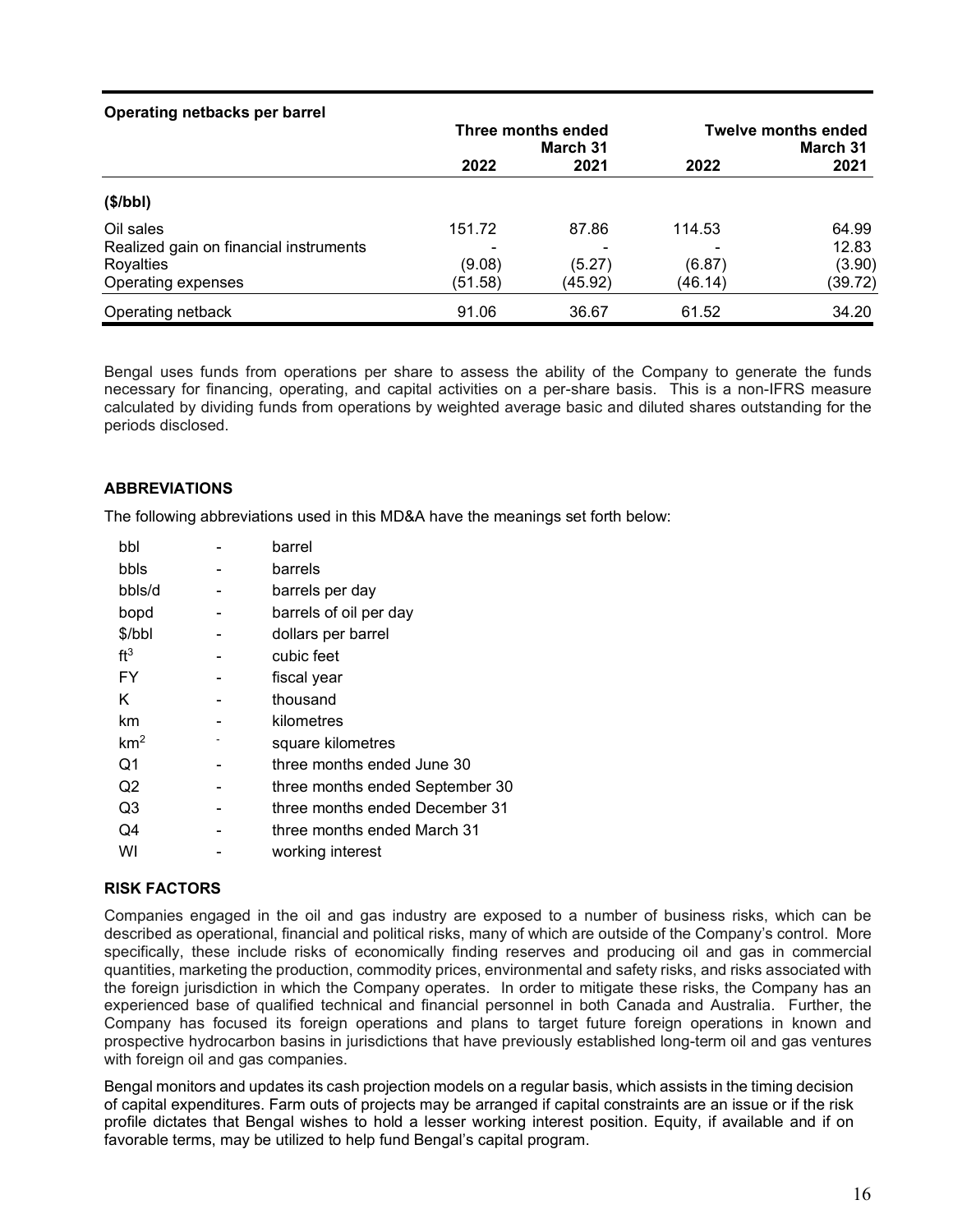An investment in the shares of the Company should be considered speculative due to the nature of the Company's involvement in the exploration for and the acquisition, development and production of oil and natural gas in foreign countries, and its current stage of development. An investor should consider carefully the risk factors set out below and consider all other information contained herein and, in the Company's, other public filings before making an investment decision. Additional risks and uncertainties not currently known to the management of the Company may also have an adverse effect on Bengal's business and the information set out below does not purport to be an exhaustive summary of the risks affecting Bengal.

## **Risks Relating to the COVID-19 Pandemic**

The COVID-19 pandemic has resulted in emergency actions taken by governments worldwide, which has had an effect on the Company. The actions taken by these governments have typically included, but is not limited to travel bans, mandatory and self-imposed quarantines and isolations, social distancing, and the closing of nonessential businesses. Additionally, such actions have resulted in volatility and disruptions in regular business operations, supply chains and financial markets.

The full extent of the risks surrounding the COVID-19 pandemic is continually evolving. The following risks disclosed in our Annual Information Form for the year ended March 31, 2022 may be exacerbated as a result of the COVID-19 pandemic: market risks related to the volatility of oil and gas prices, volatility of foreign exchange rates, volatility of the market price of common shares, and hedging arrangements; operational risks related to increasing operating costs or declines in production levels, operator performance and payment delays, government regulations, ability to obtain additional financing, and variations in foreign exchange rates; and other risks related to cyber-security as our workforce moves to remote connections, accounting adjustments, effectiveness of internal controls, and reliance on key personnel, management, and labour.

## **Exploration, Development and Production Risks**

Oil and natural gas exploration involves a high degree of risk, for which even a combination of experience, knowledge and careful evaluation may not be able to overcome. There is no assurance that expenditures made on future exploration by Bengal will result in new discoveries of oil or natural gas in commercial quantities. It is difficult to project the costs of implementing an exploratory drilling program due to the inherent uncertainties of drilling in unknown formations, the costs associated with encountering various drilling conditions such as overpressured zones, tools lost in the hole and changes in drilling plans and locations as a result of prior exploratory wells or additional seismic data and interpretations thereof.

The long-term commercial success of Bengal will depend on its ability to find, acquire, develop and commercially produce oil and natural gas reserves. No assurance can be given that Bengal will be able to locate satisfactory properties for acquisition or participation. Moreover, if such acquisitions or participations are identified, Bengal may determine that current markets, terms of acquisition and participation or pricing conditions make such acquisitions or participations uneconomic.

Future oil and gas exploration may involve unprofitable efforts, not only from dry wells, but from wells that are productive but do not produce sufficient net revenues to return a profit after drilling, operating and other costs. Completion of a well does not assure a profit on the investment or recovery of drilling, completion and operating costs. In addition, drilling hazards or environmental damage could greatly increase the cost of operations, and various field operating conditions may adversely affect the production from successful wells. These conditions include delays in obtaining governmental approvals or consents, shut-ins of connected wells resulting from extreme weather conditions, insufficient storage or transportation capacity or other geological and mechanical conditions. While diligent well supervision and effective maintenance operations can contribute to maximizing production rates over time, production delays and declines from normal field operating conditions cannot be eliminated and can be expected to adversely affect revenue and cash flow levels to varying degrees.

In addition, oil and gas operations are subject to the risks of exploration, development and production of oil and natural gas properties, including encountering unexpected formations or pressures, premature declines of reservoirs, blow-outs, cratering, sour gas releases, fires and spills. Losses resulting from the occurrence of any of these risks could have a materially adverse effect on future results of operations, liquidity and financial condition.

Bengal attempts to minimize exploration, development and production risks by utilizing a high-end technical team with extensive experience and multidisciplinary skill sets to assure the highest probability of success in its drilling efforts. Bengal's collaboration of a team of seasoned veterans in the oil and gas business, each with a unique expertise in the various upstream to downstream technical disciplines of prospect generation to operations, provides the best assurance of competency, risk management and drilling success. A full cycle economic model is utilized to evaluate all hydrocarbon prospects. Detailed geological and geophysical techniques are regularly employed including 3D seismic, petrography, sedimentology, petrophysical log analysis and regional geological evaluation.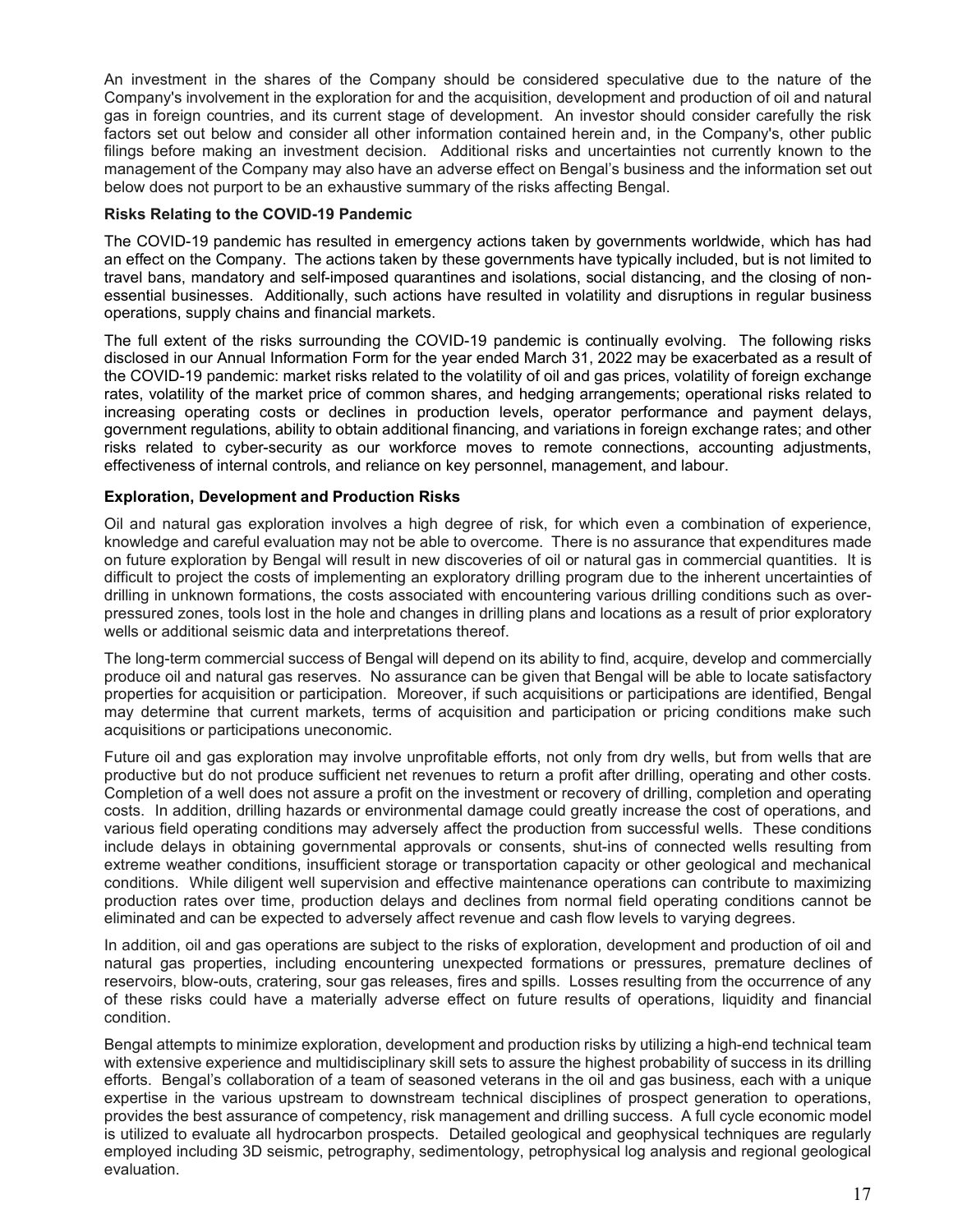## **Risks Associated with Foreign Operations**

International operations are subject to political, economic and other uncertainties, including, among others, risk of war, risk of terrorist activities, border disputes, expropriation, renegotiations or modification of existing contracts, restrictions on repatriation of funds, import, export and transportation regulations and tariffs, taxation policies, including royalty and tax increases and retroactive tax claims, exchange controls, limits on allowable levels of production, currency fluctuations, labor disputes, sudden changes in laws, government control over domestic oil and gas pricing and other uncertainties arising out of foreign government sovereignty over the Company's international operations. With respect to taxation matters, the governments and other regulatory agencies in the foreign jurisdictions in which Bengal operates and intends to operate in the future may make sudden changes in laws relating to taxation or impose higher tax rates, which may affect Bengal's operations in a significant manner. These governments and agencies may not allow certain deductions in calculating tax payable that Bengal believes should be deductible under applicable laws or may have differing views as to values of transferred properties. This can result in significantly higher tax payable than initially anticipated by Bengal. In many circumstances, readjustments to tax payable imposed by these governments and agencies may occur years after the initial tax amounts were paid by Bengal, which can result in the Company having to pay significant penalties and fines. Furthermore, in the event of a dispute arising from international operations, the Company may be subject to the exclusive jurisdiction of foreign courts or may not be successful in subjecting foreign persons to the jurisdiction of courts in Canada.

## **Prices, Markets and Marketing of Crude Oil and Natural Gas**

Oil and natural gas are commodities that have prices determined based on world demand, supply and other factors, all of which are beyond the control of Bengal. World prices for oil and natural gas have fluctuated in recent years due to the impact of the COVID-19 global pandemic and recent geo-political matters. Any material decline in prices could result in a reduction of net production revenue. Certain wells or other projects may become uneconomic as a result of a decline in world oil prices and natural gas prices, leading to a reduction in the volume of Bengal's oil and gas reserves. Bengal might also elect not to produce from certain wells at lower prices. All of these factors could result in a material decrease in Bengal's future net production revenue, causing a reduction in its oil and gas acquisition and development activities. In addition to establishing markets for its oil and natural gas, Bengal must also successfully market its oil and natural gas to prospective buyers. The marketability and price of oil and natural gas, which may be acquired or discovered by Bengal, may be affected by numerous factors beyond its control. The ability of Bengal to market its natural gas may depend upon its ability to acquire space on pipelines, which deliver natural gas to commercial markets. Bengal may also likely be affected by deliverability uncertainties related to the proximity of its reserves to pipelines and processing facilities and related to operational problems with such pipelines and facilities and extensive government regulation relating to price, taxes, royalties, land tenure, allowable production, the export of oil and natural gas and many other aspects of the oil and natural gas business.

## **Substantial Capital Requirements and Liquidity**

Bengal's cash flow from its reserves may not be sufficient to fund its ongoing activities at all times. From time to time, Bengal may require additional financing in order to carry out its oil and gas acquisition, exploration and development activities. Failure to obtain such financing on a timely basis could cause Bengal to forfeit its interest in certain properties, miss certain acquisition opportunities and reduce or terminate its operations. If Bengal's revenues from its reserves decrease as a result of lower oil and natural gas prices or otherwise, it may affect Bengal's ability to expend the necessary capital to replace its reserves or to maintain its production. If Bengal's funds from (used in) operations are not sufficient to satisfy its capital expenditure requirements, there can be no assurance that additional debt or equity financing will be available to meet these requirements or available on terms acceptable to Bengal.

Bengal monitors and updates its cash projection models on a regular basis, which assists in the timing decision of capital expenditures. Farm outs of projects may be arranged if capital constraints are an issue or if the risk profile dictates that Bengal wishes to hold a lesser working interest position. Equity, if available and if on favorable terms, may be utilized to help fund Bengal's capital program.

## **Health, Safety and Environment**

All phases of the oil and natural gas business present environmental risks and hazards and are subject to environmental regulation pursuant to a variety of federal, provincial and local laws and regulations. Environmental legislation provides for, among other things, restrictions and prohibitions on spills, releases or emissions of various substances produced in association with oil and natural gas operations. The legislation also requires that wells and facility sites be operated, maintained, abandoned and reclaimed to the satisfaction of applicable regulatory authorities. Compliance with such legislation can require significant expenditures and a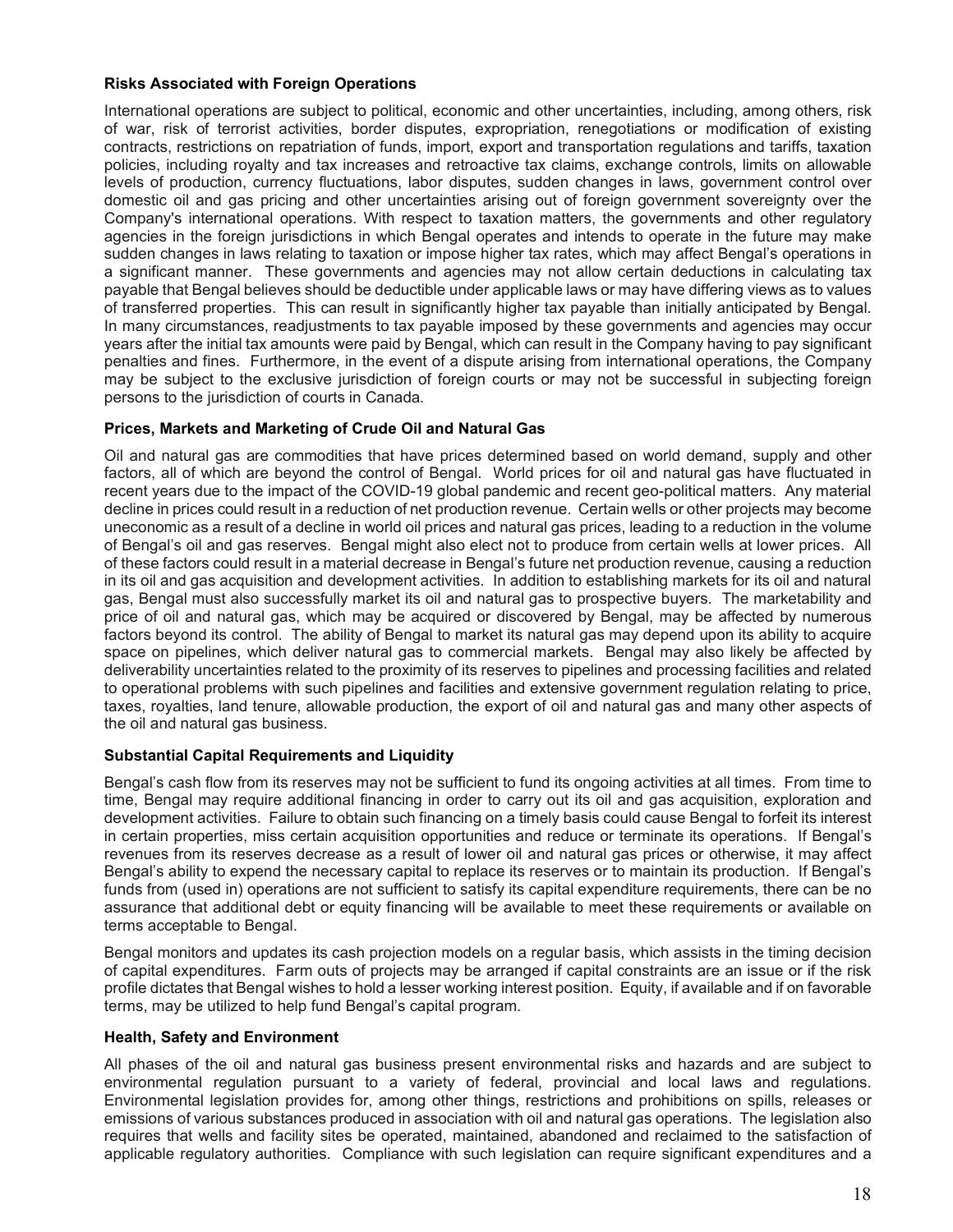breach of applicable environmental legislation may result in the imposition of fines and penalties, some of which may be material.

Environmental legislation is evolving in a manner expected to result in stricter standards and enforcement, larger fines and liability and potentially increased capital expenditures and operating costs. The discharge of oil, natural gas or other pollutants into the air, soil or water may give rise to liabilities to governments and third parties and may require the Company to incur costs to remedy such discharge.

## **Changing Regulation**

Emission, carbon and other regulations impacting climate and climate related matter are dynamic and constantly evolving. With respect to environmental, social and governance ("ESG") and climate reporting, the International Sustainability Standards Board has issued an IFRS Sustainability Disclosure Standard with the aim to develop sustainability disclosure standards that are globally consistent, comparable and reliable. In addition, the Canadian Securities Administrators have issued a proposed National Instrument 51-107 Disclosure of Climaterelated Matters. The cost to comply with these standards, and others that may be developed or evolve over time, has not yet been quantified by the Corporation.

## **Insurance**

Bengal's involvement in the exploration for and development of oil and gas properties may result in the Company becoming subject to liability for pollution, blow-outs, property damage, personal injury or other hazards. Although Bengal has insurance in accordance with industry standards to address such risks, such insurance has limitations on liability that may not be sufficient to cover the full extent of such liabilities. In addition, such risks may not, in all circumstances be insurable or, in certain circumstances, Bengal may elect not to obtain insurance to deal with specific risks due to the high premiums associated with such insurance or other reasons. The payment of such uninsured liabilities would reduce the funds available to Bengal. The occurrence of a significant event that Bengal is not fully insured against, or the insolvency of the insurer of such event, could have a material adverse effect on Bengal's financial position, results of operations or prospects.

## **Competition**

Bengal actively competes for reserve acquisitions, exploration leases, licenses and concessions and skilled industry personnel with a substantial number of other oil and gas companies, many of which have significantly greater financial and personnel resources than Bengal. Bengal's competitors include major integrated oil and natural gas companies and numerous other independent oil and natural gas companies and individual producers and operators.

Bengal's ability to successfully bid on and acquire additional property rights, to discover reserves, to participate in drilling opportunities and to identify and enter into commercial arrangements with customers will be dependent upon developing and maintaining close working relationships with its future industry partners and joint operators and its ability to select and evaluate suitable properties and to consummate transactions in a highly competitive environment.

## **ADDITIONAL INFORMATION**

Additional information relating to Bengal is filed on SEDAR and can be viewed at [www.sedar.com.](http://www.sedar.com/) Information can also be obtained by contacting the Company at Bengal Energy Ltd., Suite 1110, 715 5<sup>th</sup> Avenue SW., Calgary, Alberta T2P 2X6, by email to [info@bengalenergy.ca](mailto:info@bengalenergy.ca) or by accessing Bengal's website at [www.bengalenergy.ca.](http://www.bengalenergy.ca/)

*Forward-looking Statements - Certain statements contained within this MD&A constitute forward-looking statements or information ("forward-looking statements") as defined by applicable securities laws. These statements relate to future events or Bengal's future performance. All statements other than statements of historical fact may be forward-looking statements. Forward-looking statements are often, but not always, identified by the use of words such as "seek," "anticipate," "budget," "plan," "continue," "estimate," "expect," "forecast," "may," "will," "project," "predict," "potential," "targeting," "intend," "could," "might," "should," "believe" and similar expressions. These statements involve known and unknown risks, uncertainties and other factors that may cause actual results or events to differ materially from those anticipated in such forward-looking statements. Bengal believes the expectations reflected in those forward-looking statements are reasonable, but no assurance can be given that these expectations will prove to be correct and such forward-looking statements included in this MD&A should not be unduly relied upon. The projections, estimates and beliefs contained in such forward-looking statements are based on management's estimates, opinions, and assumptions at the time the statements were made, including assumptions relating to: the impact of economic conditions in North America and Australia and globally; industry conditions; changes in*  laws and regulations including, without limitation, the adoption of new environmental laws and regulations and changes in *how they are interpreted and enforced; increased competition; the availability of qualified operating or management personnel; fluctuations in commodity prices, foreign exchange or interest rates; stock market volatility and fluctuations in market*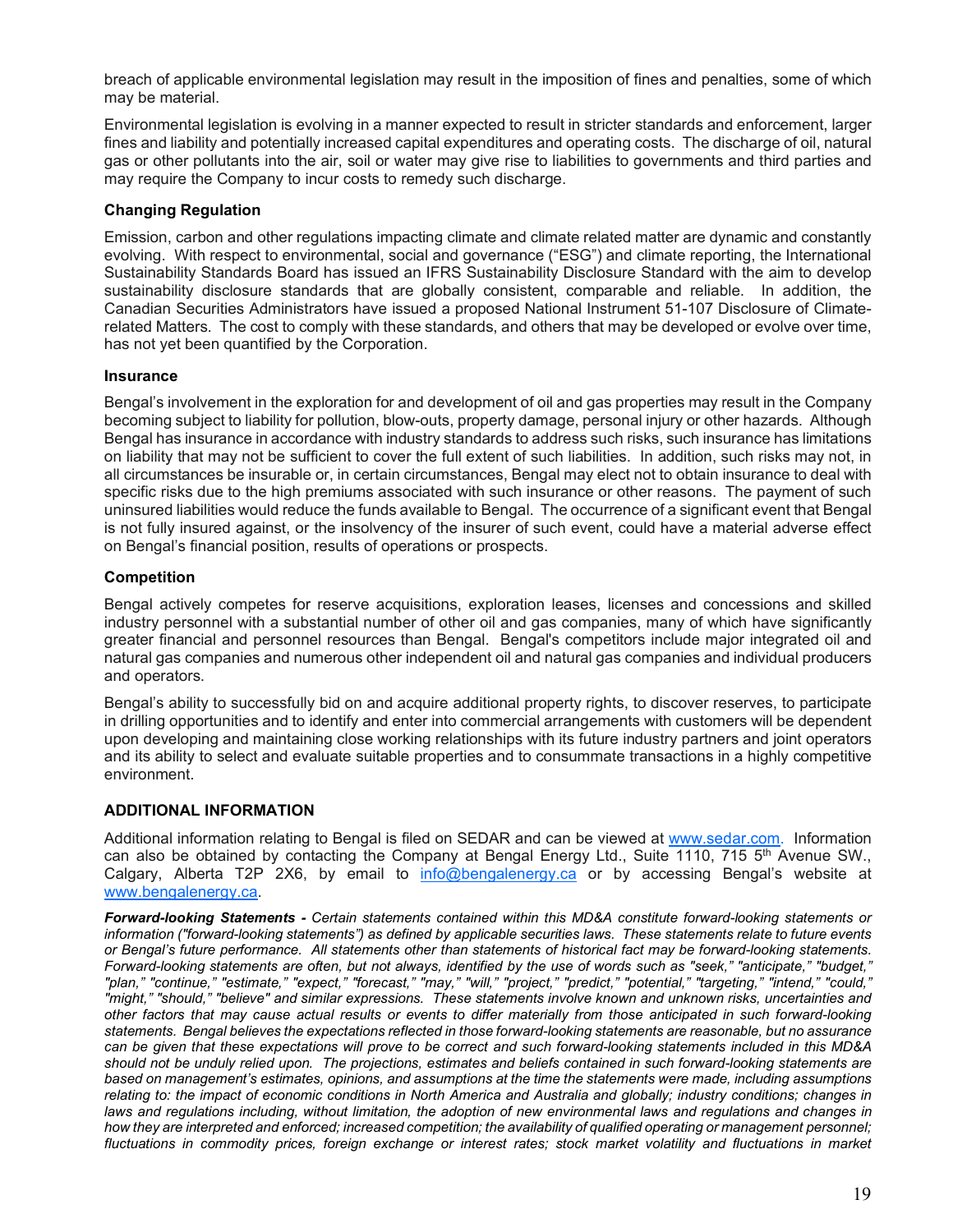valuations of companies with respect to announced transactions and the final valuations thereof; results of exploration and *testing activities; and the ability to obtain required approvals and extensions from regulatory authorities. In particular, this MD&A contains forward-looking statements pertaining to the following:* 

- *Oil and natural gas production levels;*
- *The size of the oil and natural gas reserves;*
- The adverse impacts on the Company as a result of the current challenging economic climate;
- Bengal's drilling program and waterflood pilot;
- *The belief that the Cooper Basin assets offer attractive upside potential for oil and gas;*
- *Timing and re-assessment of restarting the planning and drilling selection for the 2022 multi-well development and appraisal drilling campaign:*
- The timing of the planned injection of produced formation water on the Barta Block PL 303 and the anticipated *resulting production increases, future waterflood expansion phases, and reduced operating costs;*
- The timing of equipping for production cased wells;
- *The continued engagement in early-stage discussions with third parties with respect to potential business combination transactions;*
- The continued integration of subsurface data from production licenses in the selection of exploration and appraisal *drilling locations;*
- The future development prospects generated by the initial development activities at PL 1110 (previously 114) *Wareena, PL 1109 (previously 157) Ghina, PL 188 Ramses, PL 411 Karnak, PPL 138 pipeline;*
- *Projections of market prices and costs including, but not limited to, expected royalty rates;*
- Expectations regarding the ability to raise capital and to continually add to reserves through acquisitions and *development;*
- *That required payments will be met out of operation cash flows and alternative forms of financing;*
- Bengal's ability to finance its working capital deficiency and to source funds for the same;
- *Treatment under governmental regulatory regimes and tax laws;*
- Capital expenditures programs and estimates of costs; and
- *That funding of working capital requirements, commitments and other planned expenses will be by cash on hand, cash flows, farm-outs, joint ventures, share issuances or other alternative forms of capital raising and funds will be sufficient to meet requirements including but not limited to Bengal's exploration activities through fiscal 2022 and capital program.*

*The forward-looking statements contained herein are subject to numerous known and unknown risks and uncertainties that may cause Bengal's actual results, performance or achievement to differ materially from those expectations expressed in, or implied by, these forward-looking statements, including but not limited to, risks associated with:* 

- *The continuing adverse impact of COVID-19 on economic activity and demand for oil and natural gas;*
- *Uncertainties associated with the COVID-19 pandemic;*
- *Fluctuations in commodity prices, foreign exchange or interest rates;*
- *Changes in the demand for or supply of Bengal's products;*
- Liabilities inherent in oil and natural gas operations;
- *The failure to obtain required requlatory approvals or extensions;*
- *The failure to satisfy the conditions under farm-in and joint venture agreements;*
- The failure to secure required equipment and personnel;
- *Changes in general global economic conditions including, without limitations, the economic conditions in North America and Australia;*
- *Uncertainties associated with estimating oil and natural gas reserves;*
- *Increased competition for, among other things: capital, acquisitions of reserves, undeveloped lands and skilled personnel;*
- The availability of qualified operating or management personnel;
- *Incorrect assessment of the value of acquisitions;*
- Inability to meet commitments due to inability to raise funds or complete farm-outs;
- Geological, technical, drilling and processing problems;
- Bengal's development and exploration opportunities:
- *The results of exploration and development drilling and related activities;*
- *Changes in laws and regulations including, without limitation, the adoption of new environmental, royalty and tax laws and regulations and changes in how they are interpreted and enforced;*
- The ability to access sufficient capital from internal and external sources; and
- *Counter-party credit risk, stock market volatility and market valuation of Bengal's stock.*

*Statements relating to "reserves" or "resources" are deemed to be forward-looking statements, as they involve the implied assessment, based on certain estimates and assumptions, which the resources and reserves described, can be profitably produced in the future. Readers are cautioned that the foregoing lists of factors are not exhaustive. The forward-looking statements contained in this MD&A are expressly qualified by this cautionary statement. The forward-looking statements contained in this document speak only as of the date of this document and Bengal does not assume any obligation to publicly update or revise them to reflect new events or circumstances, except as may be required pursuant to applicable securities laws. Additional information on these and other factors that could affect Bengal's operations and financial results are included*  in reports on file with Canadian securities authorities and may be accessed through the SEDAR website (www.sedar.com) *and at Bengal's website (www.bengalenergy.ca).*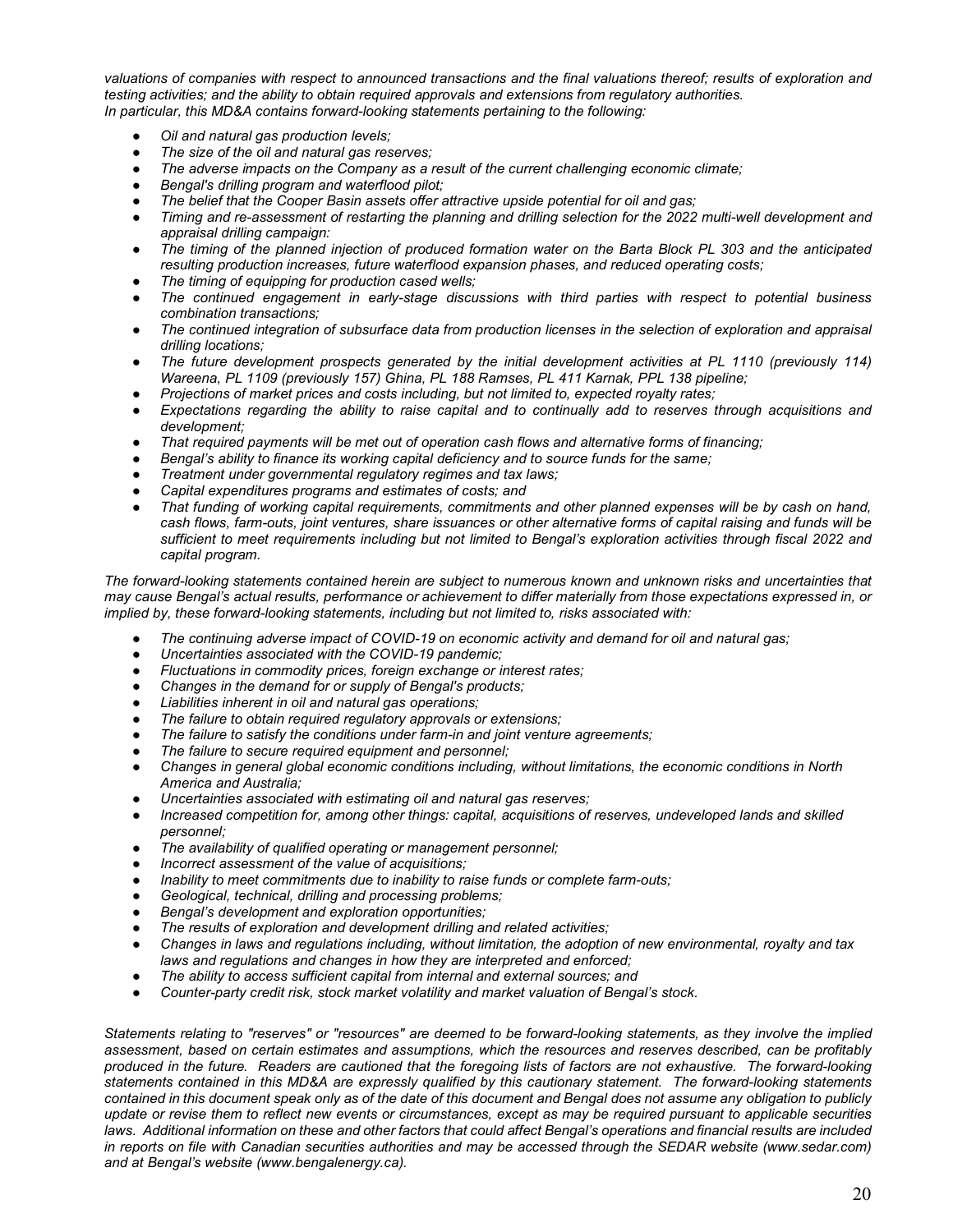#### *Disclosure of Oil and Gas Information*

*Unless otherwise specified, reserves data set forth in this document is based upon an independent reserve assessment and evaluation prepared by GLJ with an effective date of March 31, 2022 (the "GLJ Report"). The GLJ Report has been prepared*  in accordance with the standards contained in the Canadian Oil and Gas Evaluation Handbook (the "COGE Handbook") and *the reserve definitions contained in National Instrument 51-101 – Standards of Disclosure For Oil and Gas Activities.*

*This document discloses unbooked drilling locations. Unbooked locations are internal estimates based on the Company's prospective acreage and an assumption as to the number of wells that can be drilled per area based on industry practice and internal review. Unbooked locations do not have attributed reserves or resources. There is no certainty that the Company will drill all unbooked drilling locations and if drilled there is no certainty that such locations will result in additional oil and gas reserves, resources, or production. The drilling locations on which the Company actually drill wells will ultimately depend upon the availability of capital, regulatory approvals, seasonal restrictions, oil and natural gas prices, costs, actual drilling results, additional reservoir information that is obtained and other factors.*

## *Test Rates*

*References in this MD&A to production test rates are useful in confirming the presence of hydrocarbons; however, such rates are not determinative of the rates at which such wells will commence production and decline thereafter and are not indicative of long- term performance or ultimate recovery. Readers are cautioned not to place reliance on such rates in calculating the aggregate production for the Company. A pressure transient analysis or well-test interpretation has not been carried out in respect of all wells. Accordingly, the Company cautions that the test results are historical and not indicative of expected production.*

## *Internal Estimates*

*Certain information contained herein is based on estimated values the Company believes to be reasonable and are subject to the same limitations as discussed under "Forward-looking Statements" above.*